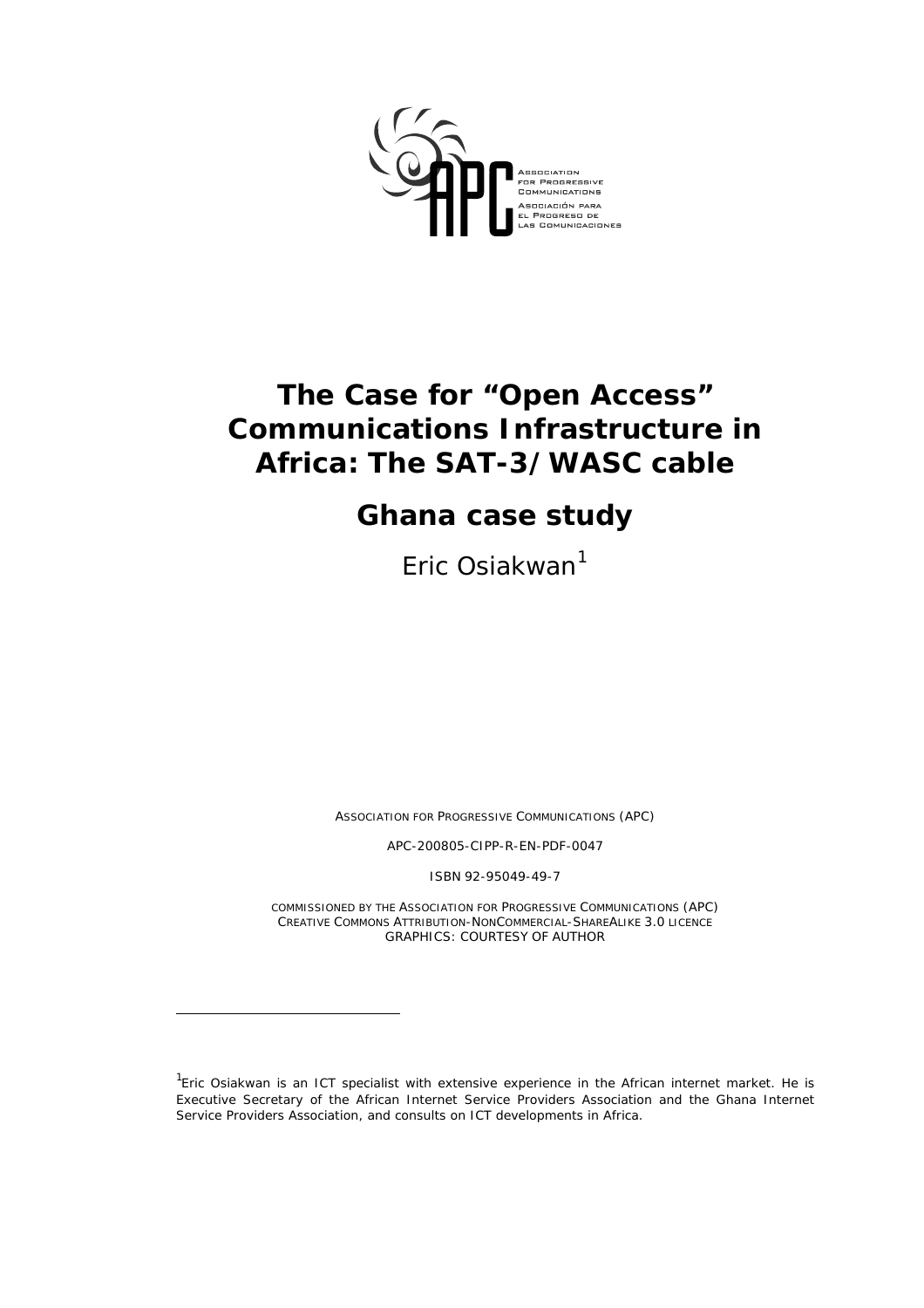# **Table of Contents**

| $\mathbf{1}$   |         |  |
|----------------|---------|--|
| 2              |         |  |
|                |         |  |
|                | $2.2\,$ |  |
|                | 2.3     |  |
|                | 2.4     |  |
| 3 <sup>1</sup> |         |  |
|                | 3.1     |  |
|                | 3.2     |  |
|                | 3.3     |  |
| $\overline{4}$ |         |  |
|                | 4.1     |  |
|                | 4.2     |  |
|                | 4.3     |  |
|                | 4.4     |  |
|                | 4.5     |  |
| 5              |         |  |
|                | 5.1     |  |
| 6              |         |  |
| 7              |         |  |
| 8              |         |  |
| 9              |         |  |
|                | 9.1     |  |
|                | 9.2     |  |
|                | 9.3     |  |
|                |         |  |

## **List of Tables**

| Table 6: InternetGhana broadband charges per month (2006)  17              |  |
|----------------------------------------------------------------------------|--|
| Table 7: Africa Online broadband charges per month (2006) 18               |  |
|                                                                            |  |
| Table 9: Africa Online dial-up Internet service charge per month  19       |  |
| Table 10: Regional distribution of Ghana Telecom subscribers (Dec 2002) 35 |  |
|                                                                            |  |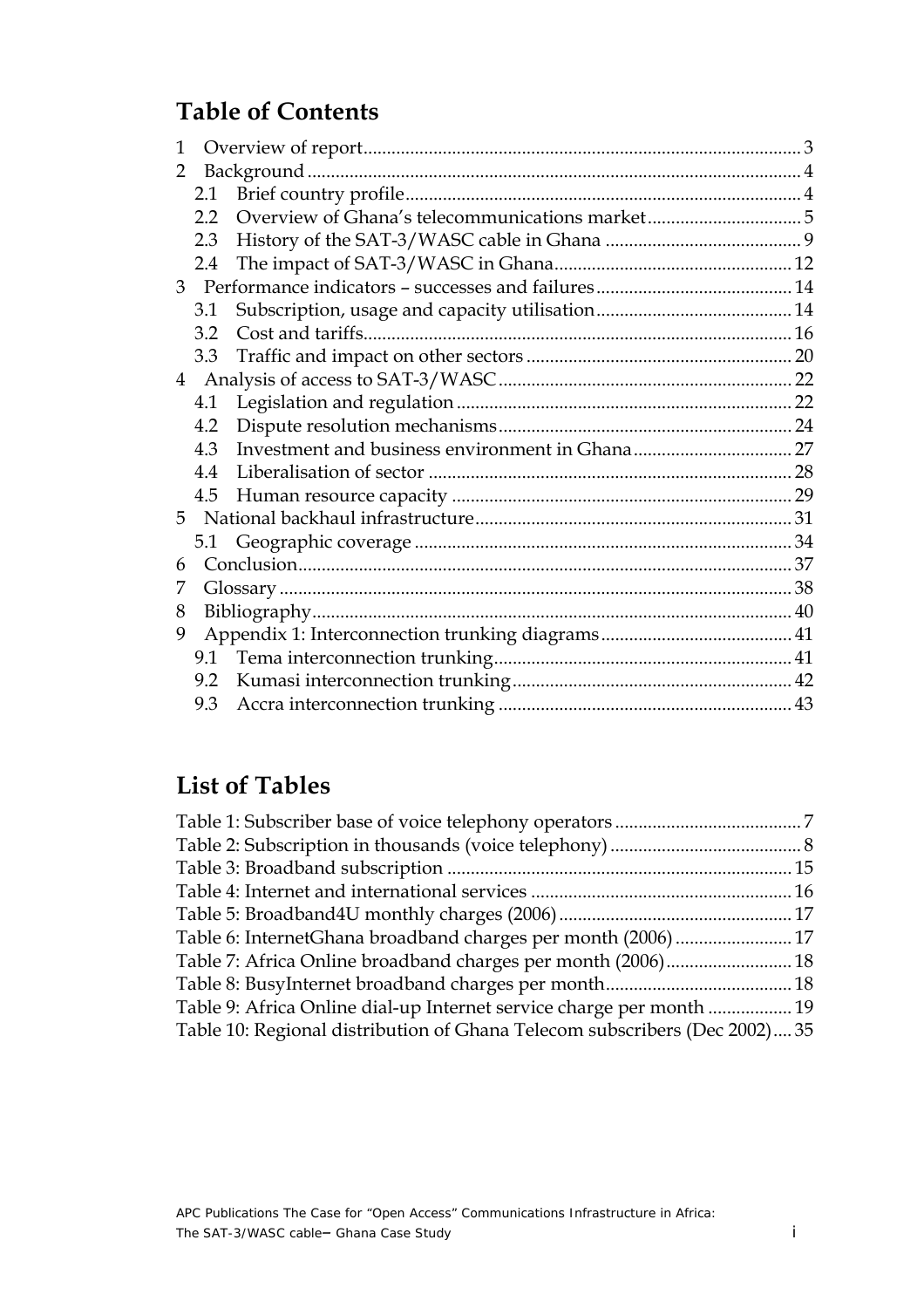# **List of Figures**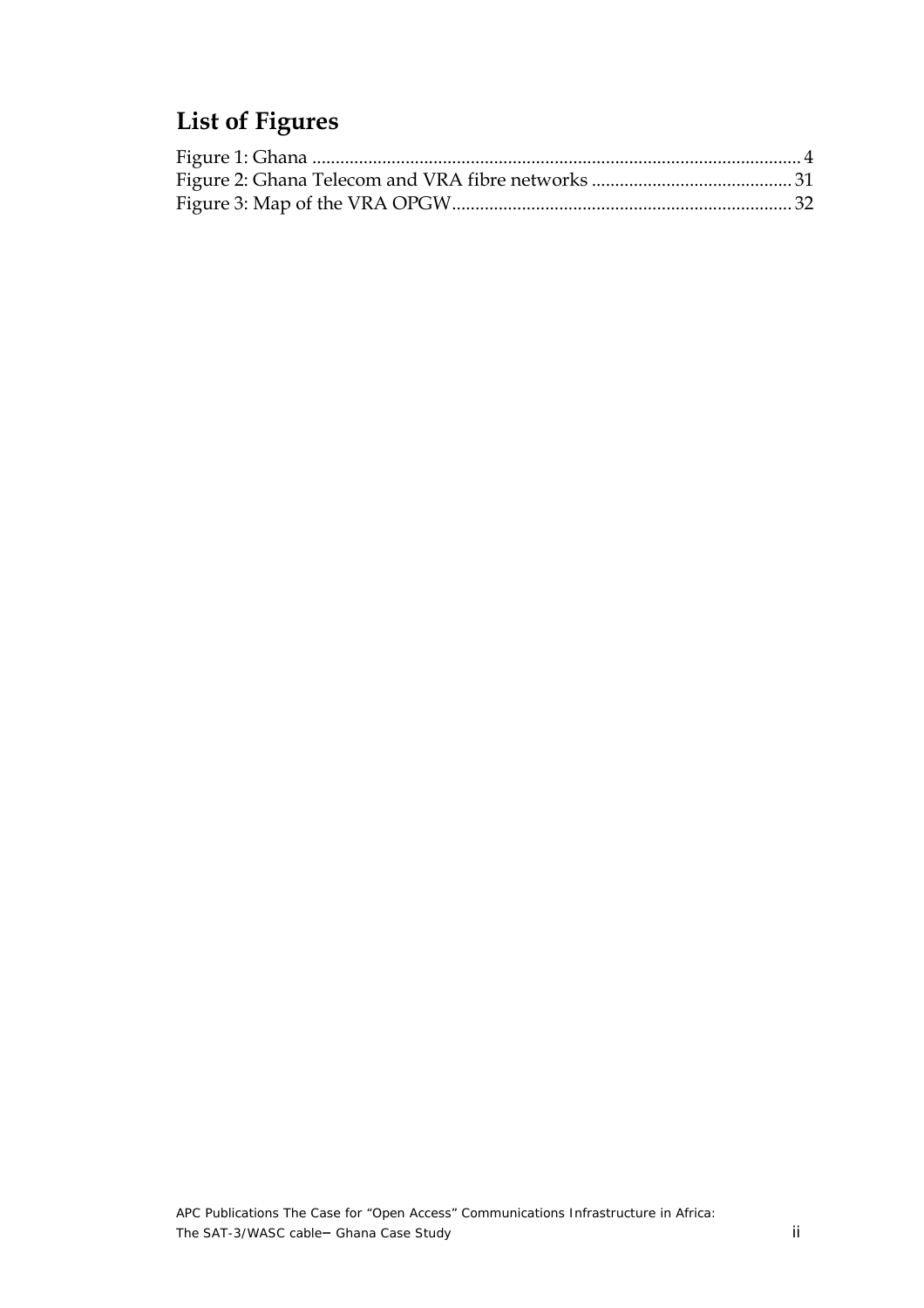### <span id="page-3-0"></span>**1 Overview of report**

The main objective of this report is to document the effect the submarine fibre optic cable known as the South Atlantic 3/West Africa Submarine Cable (SAT-3/WASC) has had on communications in Ghana, as well as the opportunities that have been missed and the reasons behind these. The report is one of four similar documents commissioned by the Association for Progressive Communications (APC) in November 2006 - the three other countries researched being Angola, Cameroon and Senegal. A briefing that synthesizes the results of the four studies is available for download from APC's website ([www.apc.org](http://www.apc.org)).

The report focuses solely on the 'Africa section' of the submarine cable - i.e. South Atlantic 3/West Africa Submarine Cable. (The cable also includes a South African-Far East connection (SAFE). In its entirety, its rather cumbersome acronym is SAT-3/WASC/SAFE.) It offers a brief overview of the history of telecommunications sector in Ghana, as well as the history of SAT-3/WASC. It looks at issues such as subscription, usage and capacity utilization, costs and tariffs, traffic usage, and how these impact on the sector. The report also looks at the environment for access to the SAT-3/WASC cable in terms of regulation and licensing. The final section addresses issues surrounding national backhaul infrastructure.

The methodology used for the country research was a combination of desk research, reviewing existing documents from the Ministry of Communications and the regulator (NCA), and interviews with key stakeholders in the telecommunications industry in Ghana. Amongst others, the incumbent Ghana Telecom, Internet Service Providers (ISPs) and mobile service providers were interviewed by our team. The interviews were conducted by Eric M.K Osiakwan and Charles Amega-Selorm in March and April 2007.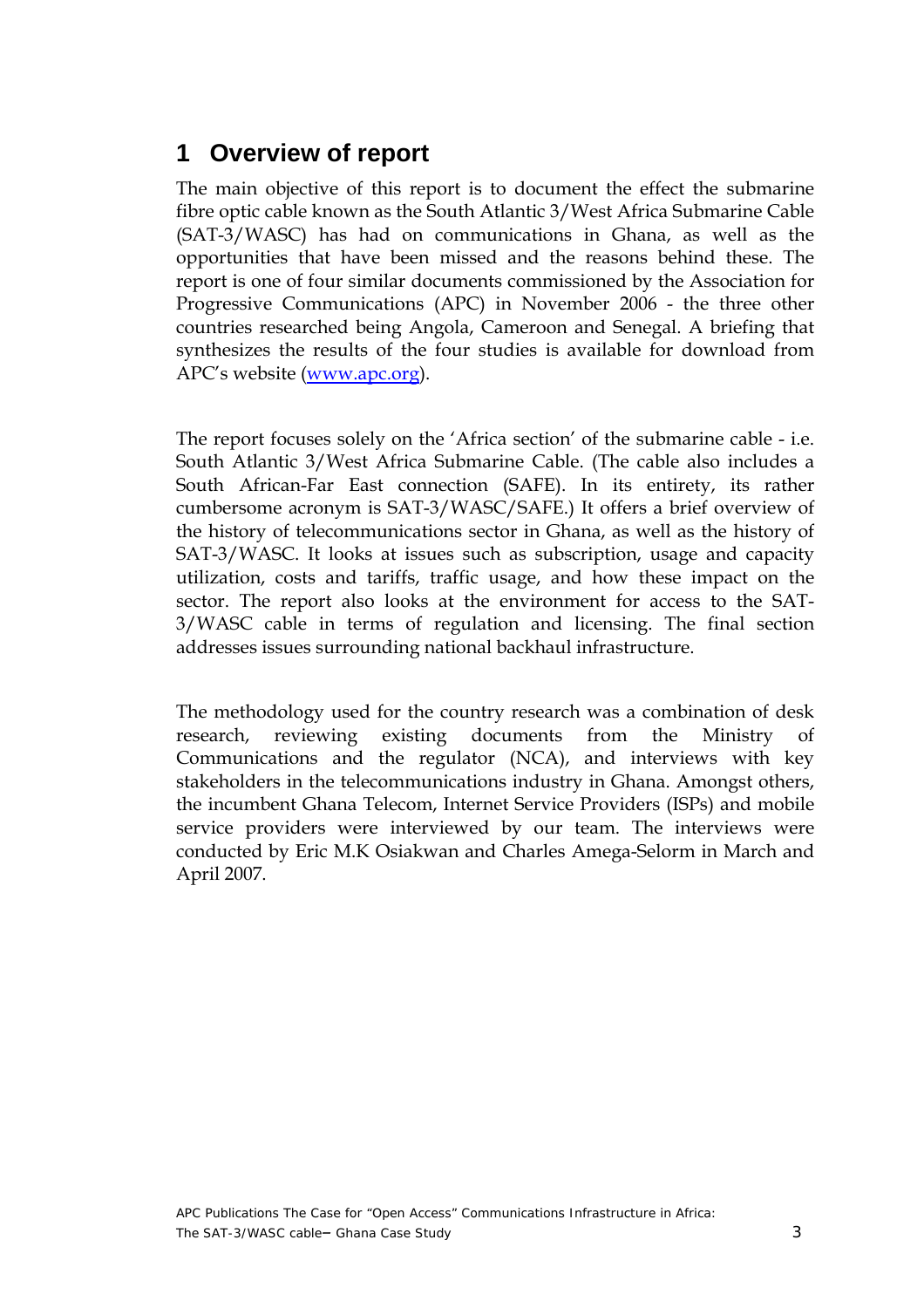### <span id="page-4-0"></span>**2 Background**

### **2.1 Brief country profile**

Ghana covers a total area of 239,460 sq km and is bordered by Cote d'Ivoire, Togo, Burkina Faso and the Atlantic Ocean. In 1957, it became the first sub-Saharan country to gain independence. A series of coups resulted in the suspension of the country's Constitution and a ban on political parties in 1981. By 1992, multi-party activities were restored as a result of the approval of a new Constitution. This paved the way for elections in 1992 and 1996, which were both won by the National Democratic Congress (NDC) led by Former President J.J. Rawlings. President John Kufuor won the 2000 elections on a New Patriotic Party (NPP) ticket by defeating the then vice-president John Evans Atta Mills. He was re-elected in 2004 and has remained president since.



**Figure 1: Ghana** 

Ghana is rich in natural resources. According to Doing Business in Ghana, a country commercial guide for US companies, the Ghanaian economy has shown steady growth for the past four years, driven by the industry and service sectors. Its Gross Domestic Product (GDP) per capita was US\$2600 in 2006, double that of the poorest countries in the sub-region.

The economy grew by 4.5% in 2002, 5.2% in 2003, and 5.8% in 2004 and 2005. In 2006, the economy grew by 6.2%, slightly above the 6% target. Headline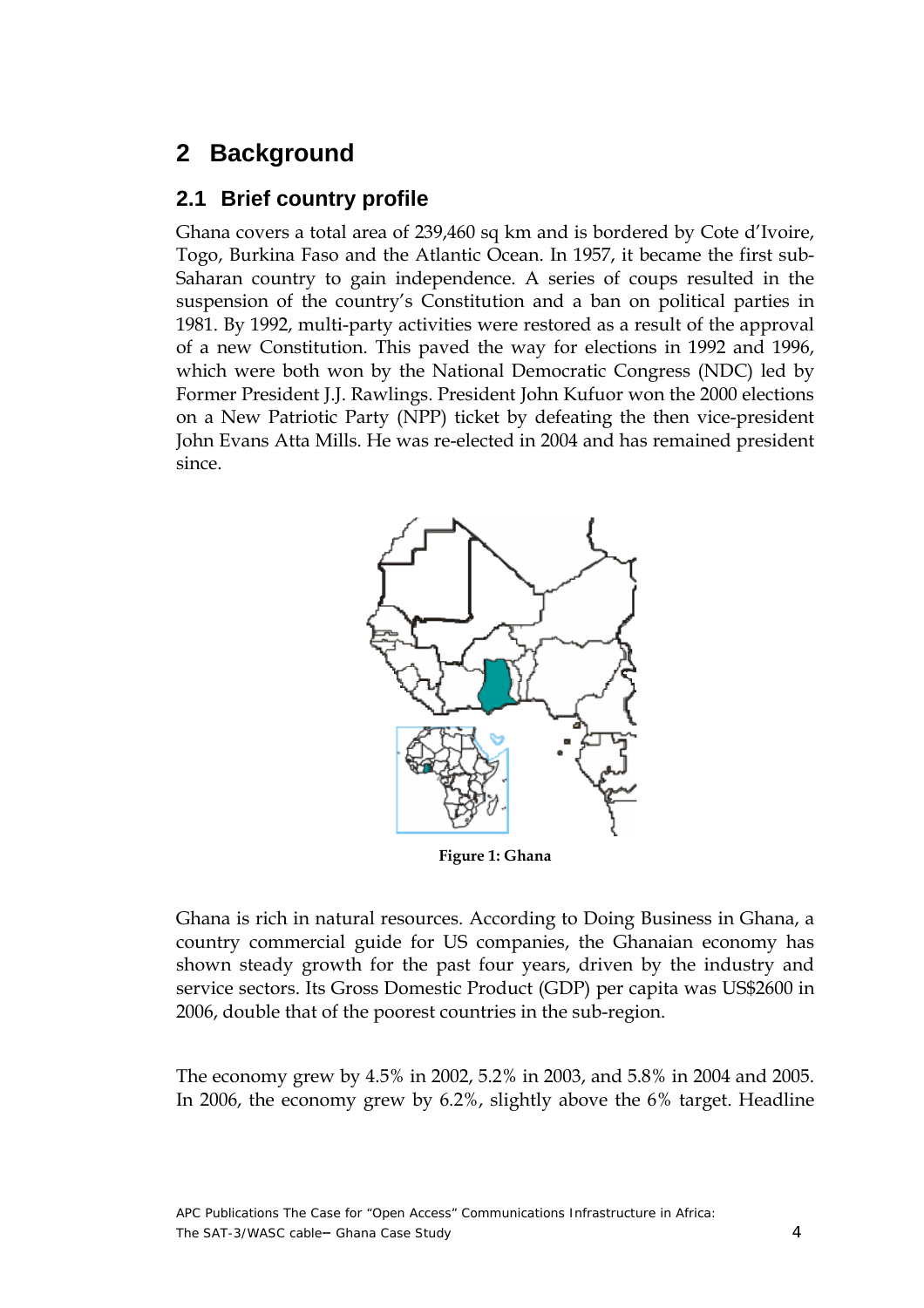<span id="page-5-0"></span>inflation declined to 10.5% at the end of October 2006 from 14.8% at the end of December 2005. The cedi depreciated by 9.5% against the pound and 7.8% against the euro in the same year, while a moderate depreciation of 0.9% was recorded against the US dollar.

The mainstay of the economy is the agricultural sector, contributing 35.8% to GDP in 2006. The industrial sector comprises 25.7% of GDP and its contribution to the 6.2% GDP growth in 2006 was 1.8.%. As a share of GDP, the service sector increased from 29.9% in 2005 to 30.1% in 2006. This growth is largely driven by increased government expenditure in the provision of services and increased competition in the finance and insurance sub-sectors. The latter was in part due to the Bank of Ghana – the central bank – implementing sound monetary policies that controlled inflation, and also reducing official reserve requirements for banks. This led to an increase in the number of new banks and new financial products. The manufacturing sector grew by 4.2 % in 2006, showing a slowdown from the 5% growth in 2005. Road and infrastructural development in the country has led to higher output in construction, registering growth of 8.2 % in 2006.

Continued economic growth is, however, threatened by serious challenges in the energy sector, including rising crude oil prices globally and low electric power generation. Industry has been asked to cut its energy use by 30-60% due to power shortages.

Despite its relative economic strength, Ghana still remains heavily dependent on international donors for financial and technical assistance. The country opted for debt relief under the Heavily Indebted Poor Countries (HIPC) programme in 2002, and was included in a G-8 debt relief programme decided upon at the Gleneagles Summit in July 2005. Priorities under its current US\$38-million Poverty Reduction and Growth Facility (PRGF) include tighter monetary and fiscal policies, accelerated privatization, and improvement of social services. Ghana has also been allocated US\$500 million from the Millennium Challenge Corporation (MCC) that could assist in transforming the country's agricultural export sector.

### **2.2 Overview of Ghana's telecommunications market**

Ghana's telecommunications sector began major reform in November 1974, when National Redemption Council Decree No. 311 declared the Post and Telecommunication Department a public corporation. The department was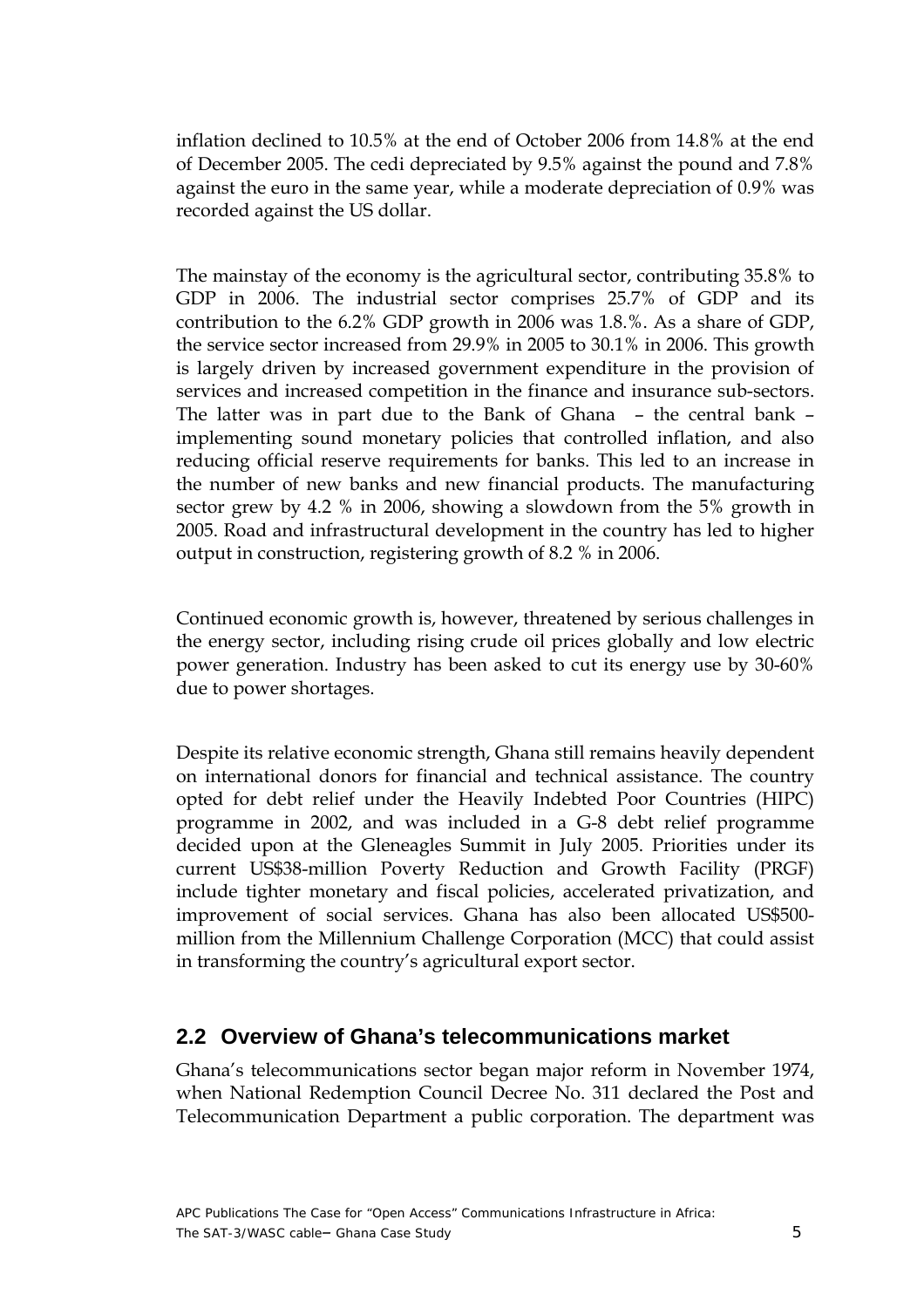placed under the authority of the Ministry of Transport and Communications in the same year. In 2007, the Ministry of Communications was still responsible for formulating telecom-related policy and for the control of Ghana's telecommunications sector.

Since 1974 many developments have taken place in the sector. Between 1994 and 2004, Ghana moved from having a government-controlled Post, Telegraph and Telephone (PTT) agency, which had a virtual monopoly over a very inadequate telecommunications infrastructure, to an environment where Internet Service Providers (ISPs) and mobile operators actively challenged the incumbent operator, Ghana Post and Telecommunication Corporation.

The Accelerated Development Programme (ADP, 1994-2000), which was part of the structural adjustment programme of the WorldBank, established the National Communications Authority (NCA, www.nca.org.gh) to regulate the communications industry, by passing the National Communications Act 524 in 1996. The ADP also called for the separation of post from telecom services and their conversion into limited liability companies. This resulted in the formation of Ghana Post and Ghana Telecom. Ghana Telecom (www.ghanatelecom.com.gh) became a partially privatised corporation in 1996 when GCOM (a consortium lead by Telecom Malaysia) purchased a 30% stake in the company.

In addition to the shareholding, GCOM was given a management contract, which required it to roll out 500,000 high-quality lines. This was not achieved and the management contract was abrogated when it expired in February 2002. In place of Telekom Malaysia, the government entered into a management contract with Telenor of Norway during the early part of 2003. But Telenor's contract was later also abrogated for lack of performance, and a local management team was put in place.

After a protracted dispute, which went to the International Court of Justice in the Hague, the Ghanaian government and that of Malaysia agreed to an amicable settlement for the former to buy back shares in Ghana Telecom in 2006. The government reportedly paid about US\$55-million for the 30%, which had been bought by Telkom Malaysia and its other partners in GCOM for \$38-million in 1997. The move restored the entire 100% stake in Ghana Telecom back to the government. Ghana Telecom has since been fully owned by the government, but is due for re-privitisation.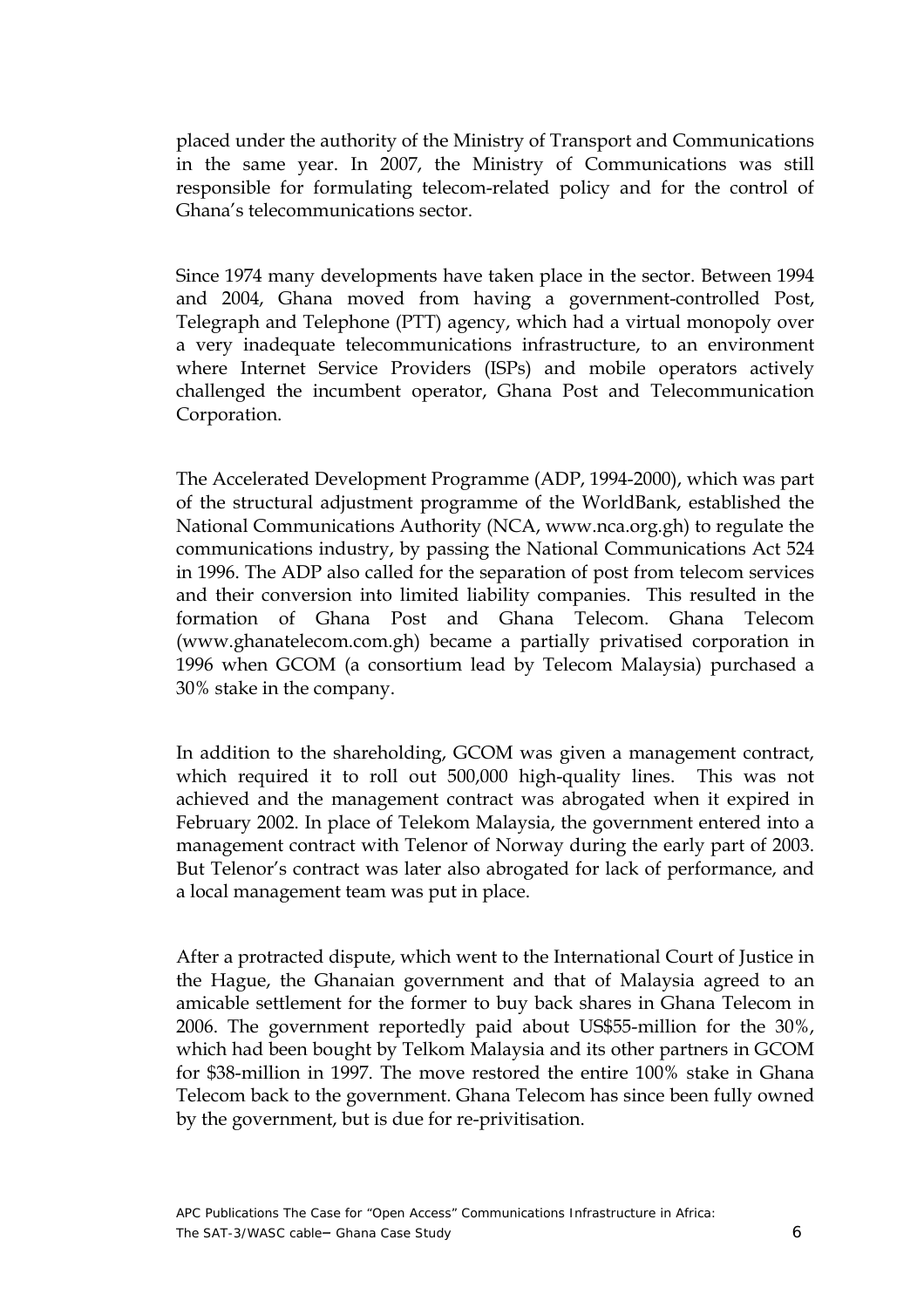<span id="page-7-0"></span>Westel Telecommunications, the Second National Operator (SNO), was licensed to operate in 1997, but commenced actual operations in 1999. Due to Ghana Telecom's dominance and anti-competitive practices, coupled with Westel's inability to compete favourably, the incumbent has continued to be the predominant telecommunications provider in Ghana. In 2007, Westel could only boast of about 3,000 subscribers in the Accra metropolis.

According to the World Bank, the telecom sector contributed 5.3% to GDP in 2004, up from 1.8% in 2000. Teledensity grew from about 2.5% in 2001 to about 27.8% in the last quarter of 2006. Table 1 shows the subscriber base of the various voice telephony operators for the third and last quarters of 2006.

| Organisation                    |                    | <b>Type of Service</b> |                                          | As at $30th$<br>September, | As at 31 <sup>st</sup><br>December, |  |
|---------------------------------|--------------------|------------------------|------------------------------------------|----------------------------|-------------------------------------|--|
|                                 | <b>Fixed</b>       | <b>Mobile</b>          |                                          | 2006                       | 2006                                |  |
| Ghana Telecom                   | ✓                  |                        | Subscriber<br>base                       | 351,557                    | 357,577                             |  |
| Company                         |                    |                        | Pay<br>0f<br>No.<br><b>Phones</b>        | 11,364                     | 11,364                              |  |
| <b>WESTEL</b>                   | ✓                  |                        | Subscriber<br>base                       | 2,798                      | 2,798                               |  |
|                                 |                    |                        | <b>of</b><br>Pay<br>No.<br><b>Phones</b> | 165                        | 165                                 |  |
| <b>SCANCOM LTD.</b><br>(Areeba) |                    | ✓                      | Subscriber<br>base                       | 2,398,521                  | 2,585,467                           |  |
| MOBITEL(tiGo)                   |                    | ✓                      | Subscriber<br>base                       | 1,234,150                  | 1,546,721                           |  |
| <b>KASAPA</b>                   |                    | ✓                      | Subscriber<br>base                       | 172,810                    | 200,104                             |  |
| GT-Onetouch                     | Subscriber<br>base |                        | 774,885                                  | 877,106                    |                                     |  |

**Table 1: Subscriber base of voice telephony operators Source: NCA,<http://www.nca.org.gh>** 

As Table 2 shows, mobile telephony subscription grew to about 5.2-million and the number of fixed-line subscribers grew to about 360,000 in 2006.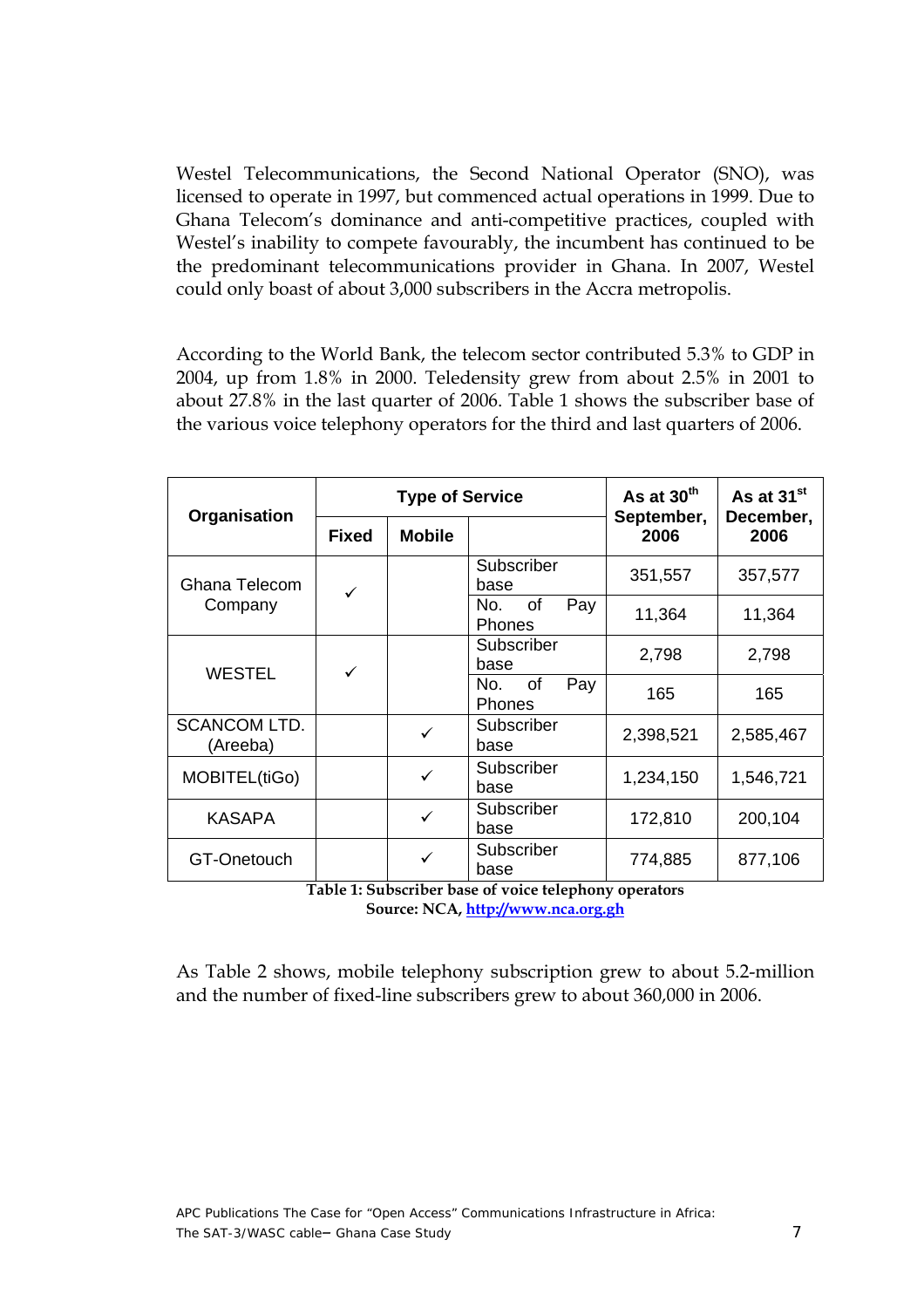<span id="page-8-0"></span>

|                  | 1999 | 2000 | 2001 | 2002 | 2003 | 2004  | 2005  | 2006* |
|------------------|------|------|------|------|------|-------|-------|-------|
| Fixed<br>Lines   | 153  | 206  | 249  | 270  | 288  | 313   | 334   | 360   |
| Mobile           | 38   | 86   | 222  | 383  | 775  | 1,189 | 2,990 | 5,209 |
| $\mathsf{Total}$ | 191  | 292  | 471  | 653  | ,063 | .502  | 3,324 | 5,569 |

**Table 2: Subscription in thousands (voice telephony) \* Values are up to the last quarter of 2006 Source: NCA and Ministry of Communications** 

Access to the Internet has increased considerably and costs are three times lower than 2001. Internet user numbers rose from 20,000 to about 1.5-million, with about 12,000 broadband subscriptions.

A number of companies provide Integrated Services Digital Network (ISDN), High bit-rate Digital Subscriber Lines (HDSL) or IDSN Digital Subscriber Lines (IDSL) to their corporate customers, but for most private end-users dial-up services and, recently, broadband services, have been available. InternetGhana was the first company to introduced Asymmetric Digital Subscriber Line (ADSL). Presently, companies such as Africa Online Ghana, Engineering Systems and Services, Zipnet, BusyInternet and Ghana Telecom, among others, are also offering ADSL.

ADSL is the main broadband technology (apart from wireless) with Ghana Telecom as the leading provider. Its broadband service (Broadband4U) was launched in 2004 and is limited to 10 telephone exchanges in Accra.[2](#page-8-1) The use of wireless (WiMax) is also gaining credence, again with InternetGhana as a pioneer. Companies such as KNET, an ISP, Intercom Data Networks (IDN), Network Computer Systems (NCS), Ecoband, Africanus, iBurstGhana, and AccelonGhana are also providing wireless broadband services in the country.

Subscription levels, however, appear to be relatively low. The subscription base of three companies providing ADSL services surveyed stood at 4,700 in the third quarter of 2006, while three companies providing wireless

<span id="page-8-1"></span><sup>2</sup> Cantonments, Accra North, Accra Central, Tema A, Tema B, Dansoman, Achimota, Madina, Baatsonaa, Teshie-Nungua, Weija, Gbawe.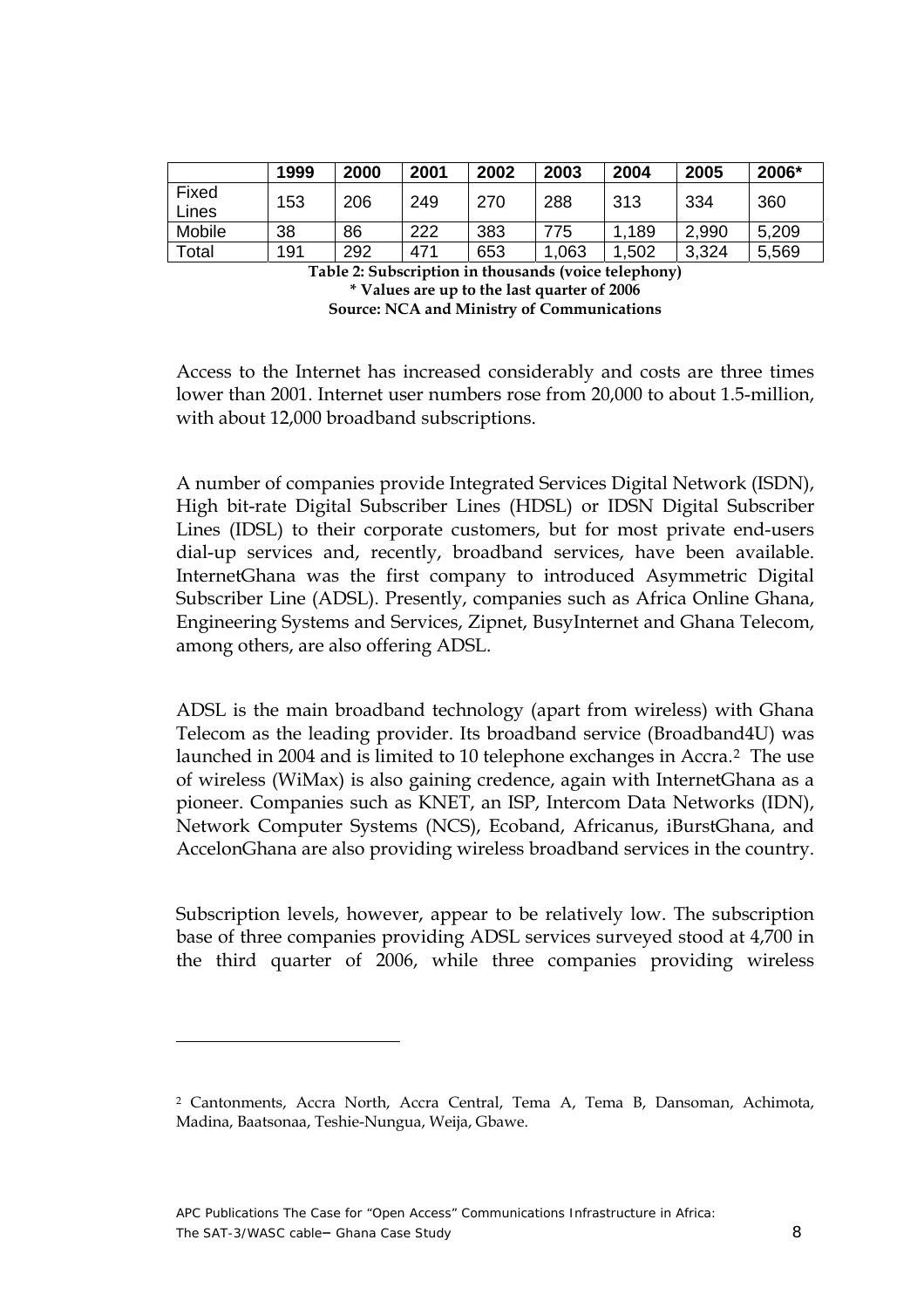<span id="page-9-0"></span>broadband – Internet Ghana, BusyInternet and AfricaOnline – have 220 subscribers.[3](#page-9-1)

#### **2.3 History of the SAT-3/WASC cable in Ghana**

Jointly funded by its 36 consortium members and spearheaded by Telkom South Africa (SA), which invested US\$85-million for a 13% stake, the SAT-3/WASC submarine cable project cost about US\$650-million dollars. The ownership of the cable was established based on a confidential shareholder agreement. The shareholders appointed Telkom SA, which has the largest amount of traffic, as the managing operator of the cable, taking charge of its day-to-day performance and maintenance.

The consortium members had a monopoly on selling access to the fibre in their country of operation until April 2007. As a result, in Ghana, the only way operators outside the consortium can have access to the cable is to buy from the national carrier, Ghana Telecom. Moreover, a pre-requisite for direct access is having a licence to carry international traffic.<sup>[4](#page-9-2)</sup>

The other way to access SAT-3/WASC is by buying directly from the consortium pool and bypassing the national carrier. This can be done through evoking an Indefeasible Right of Use (IRU) from the cable's network administrator (Telkom SA). This can only happen if the consortium members build more capacity than they can actually use. The monopoly operators cannot charge more than the pool price, which is set by the consortium members. This is to protect buyers from over pricing. The national carrier, however, has first right of refusal of the direct sale.

Dickson Oduro-Nyaning, then General Manager of the International Department and now acting CEO of Ghana Telecom, was instrumental in ensuring Ghana participated in the SAT-3/WASC cable. With support from his colleagues, they convinced the board to have a landing station in Ghana. A Mr. Enchill, who was in charge of circuit provisioning at Ghana Telecom, represented the company on the Procurement Group, which was one of the

<span id="page-9-1"></span><sup>&</sup>lt;sup>3</sup> Most of the ISPs declined to respond to the request for data on subscription, cost and revenue.

<span id="page-9-2"></span><sup>4</sup> See: http://www.foundation-partnership.org/pubs/bandwidth/index.php?chap=chap4#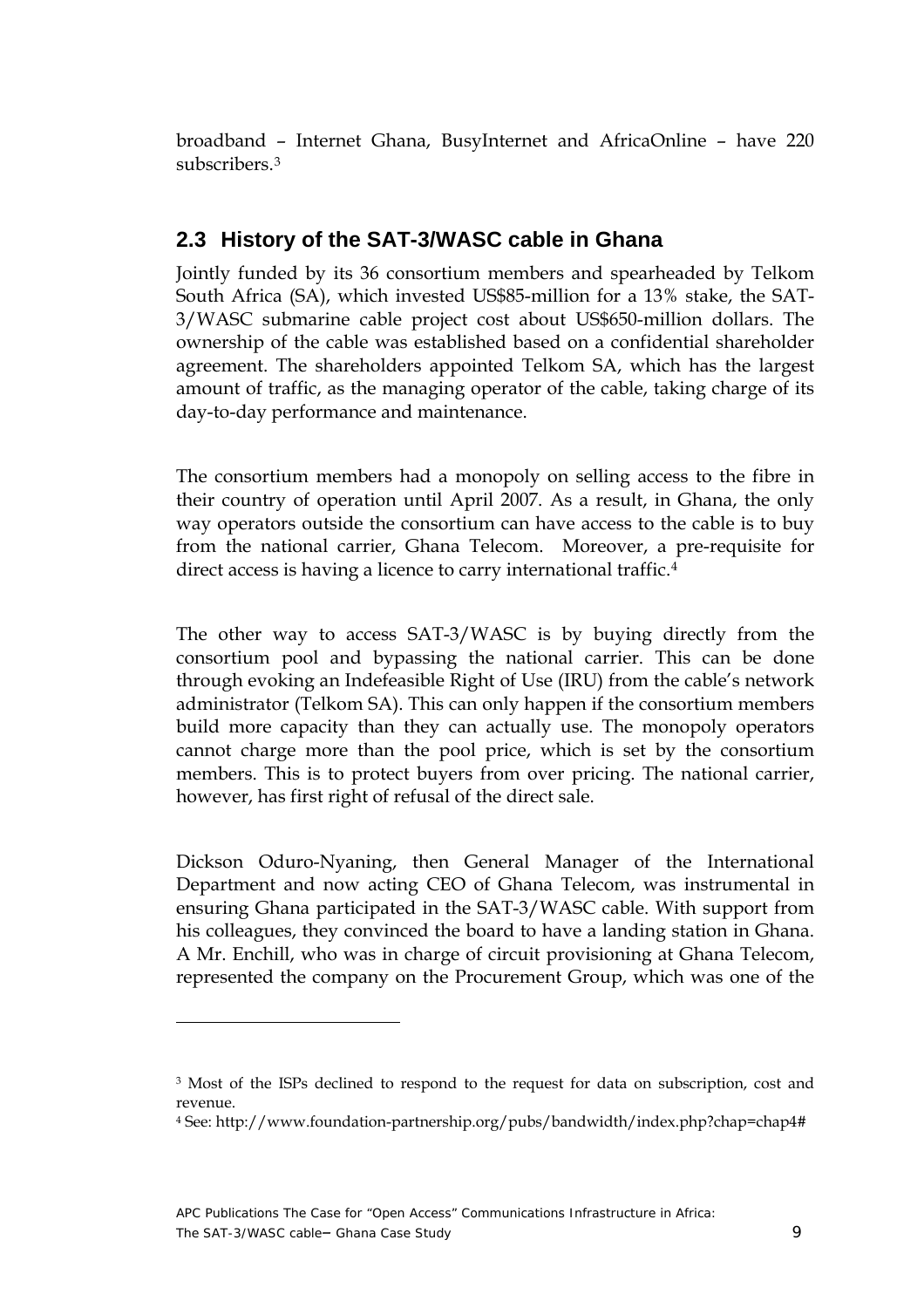sub-committees of the SAT-3/WASC management committee. Ghana was made chairman of the Finance and Commercial Sub-committee and Awuah Boateng, who was then Chief Financial Officer (CFO), represented the company.

Richard Gyawu became responsible for SAT-3/WASC when Enchill was transferred. Gyawu's vision is to expand the capacity consumption of Ghana and to ensure there is a good distribution system to the entire country.[5](#page-10-0) The strategy is to build inland fibre to most of the economic centres that will act as distribution points for SAT-3/WASC.

Being the only international fibre cable available has put the consortium in a relatively unassailable position.<sup>[6](#page-10-1)</sup> Sentech, the South Africa state-owned broadcasting signal distributor, argued in parliament in 2005 that Telkom SA's monopoly over the cable was limiting its ability to provide affordable, high-speed internet access to consumers. It said that SAT-3/WASC was a strategic national asset that was funded by taxpayers money and should be available to all the players. At the time the cable was initiated, Telkom SA enjoyed a statutory monopoly and was majority-owned by the state.

In Nigeria, the SNO Globalcom did not succeed in getting direct access to SAT-3/WASC after pursuing their interest in court. In response, Mike Adenuga, the chairman of Globalcom, embarked on building a competing cable called Glo1. Plans are far advanced for this to happen with landing points in most of the SAT-3/WASC countries, as well as those not represented in the SAT-3/WASC consortium. The Glo1 fibre also has inland fibre into some of the countries to connect commercial centres.<sup>[7](#page-10-2)</sup>

Westel was not a threat to Ghana Telecom when it came to SAT-3/WASC because of its under-performance – largely due to obstacles placed in its path by the incumbent, such as frustrating access to its networks. The main reason for this tactic was that Ghana Telecom and the then minority shareholder Telkom Malaysia needed exclusivity in the long distance voice-telephony market to maintain its profitability. This exclusivity period ended in 2002. By

<span id="page-10-0"></span><sup>5</sup> Interview with Ghana Telecom

<sup>6</sup> Source: http://www.mybroadband.co.za/nephp/?m=show&id=192

<span id="page-10-2"></span><span id="page-10-1"></span><sup>7</sup> Daily Graphic, Friday, March 16, 2007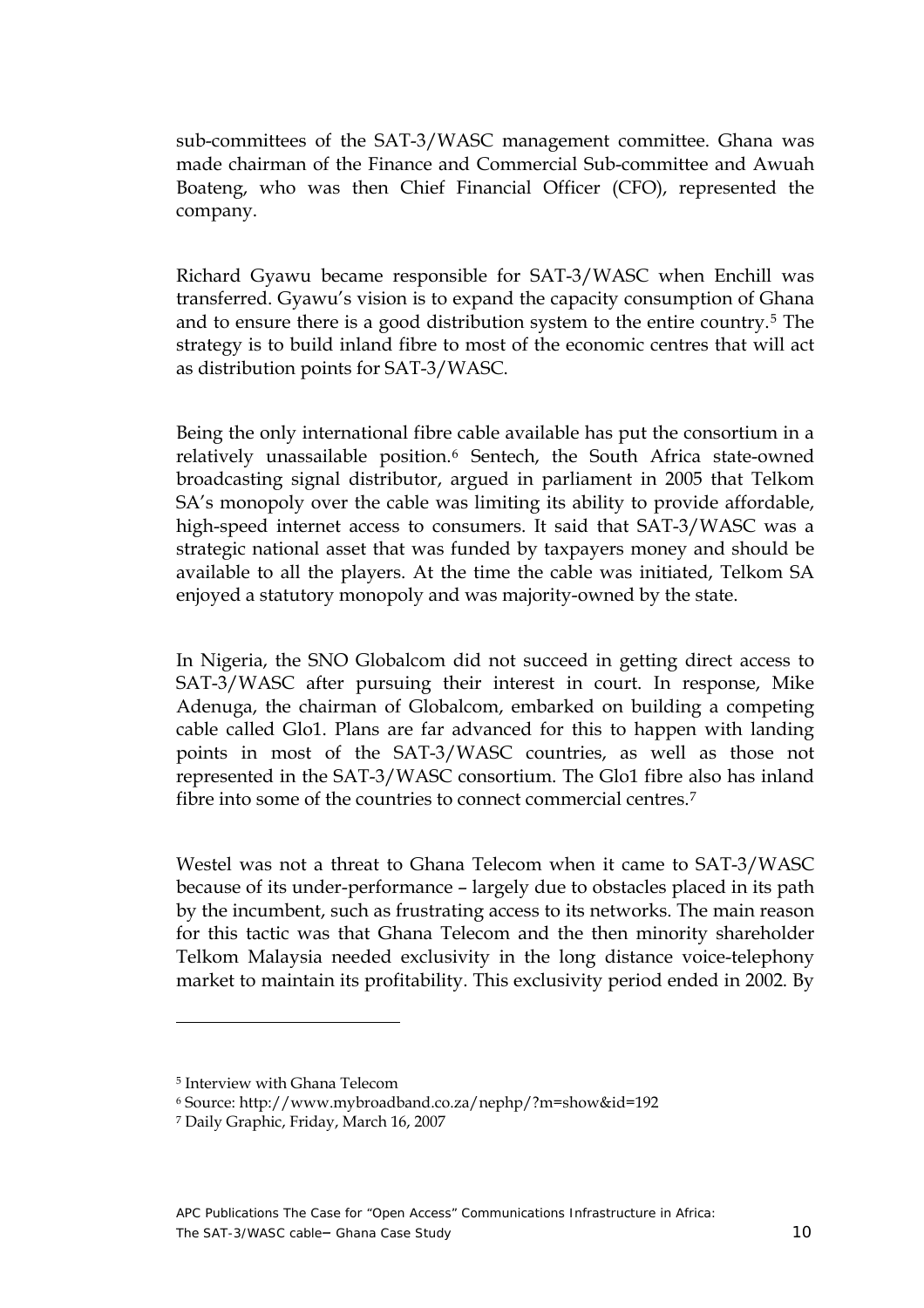the time Ghana Telecom started operating the SAT-3/WASC fibre in 2002, Westel did not have the funds to even consider having direct access to the cable.[8](#page-11-0)

After signing a memorandum of understanding in June 1996, it took consortium members three more years to generate any funding interest and a sufficient market for the SAT-3/WASC project to take off. Ghana Telecom invested US\$24-million into the project; whether or not it has been able to recoup this investment over the five-year exclusivity period is yet to be established.

Debates on the SAT-3/WASC cable have centered on the issue of access. Landlocked African countries that want to connect to the cable need to use landing points in countries whose incumbents are members of the consortium of owners. African operators who have tried to purchase the SAT-3/WASC fibre capacity directly from one of the consortium's international members have found themselves being charged as much to reach a SAT-3/WASC landing point as they were charged to get from the landing station to Portugal. These high costs have made it cheaper to send the traffic directly by satellite, even for SAT-3/WASC shareholders such as Telecom Namibia, which has no landing point of its own. Many analysts think the situation is unacceptable, especially in Africa, where there are not many cable alternatives.

In Ghana the emphasis has been on how operators can have access to the cable without limitations, such as technical and bureaucractic limitations imposed by Ghana Telecom. Pricing has also been an issue, but Ghana's ISP Association GISPA has been able to negotiate price reductions. Burkina Faso and Togo can have access to the SAT-3/WASC cable from Ghana upon completion of the country's planned nation-wide terrestrial fibre backbone network. However, given that these are Francophone countries, it is

<span id="page-11-0"></span><sup>8</sup> Already the NCA had slapped it with a sum of US\$25-million in penalties for its inability to perform as a national fixed-line operator. Kinz Telecom subsequently offered to pay US\$95.15-million for a 66.67% stake in Westel and to pay off the company's debt of US\$38.5 million. The company has said it will invest an amount of US\$500-million in Westel over a five-year period.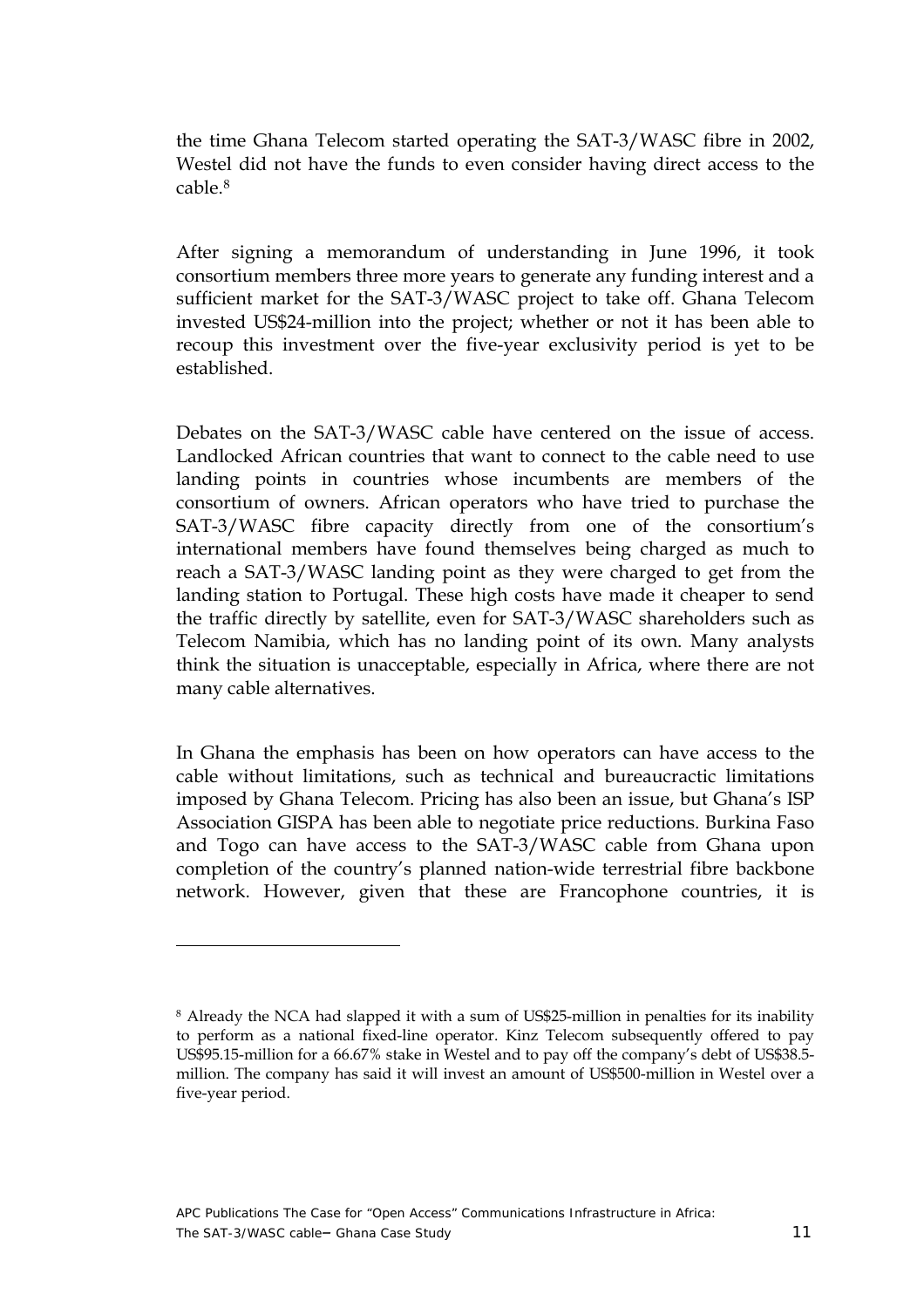<span id="page-12-0"></span>anticipated that they will seek connection to SAT-3/WASC through Cote d'Ivoire instead.

### **2.4 The impact of SAT-3/WASC in Ghana**

The SAT-3/WASC cable provides Ghana with a total allocated capacity of 805,270 MIU km, and an assigned capacity of 66,875 MIU km for international connectivity. There is an inland fibre connection to the SAT-3/WASC landing point in Ghana, with three nodes in the greater Accra area: Cantonments Node has 63 E1s (A bi-directional full duplex 2M/s) link, Accra-North node has 42 E1s and one 34Mb/s tributary, and High Street (cable station) Node has 126 E1s.

Apart from the SAT-3/WASC cable, Ghana Telecom also has a satellite earth station at Nkuntunese. This station currently carries about 15-20% of Ghana Telecom's international traffic. The SAT-3/WASC cable and satellite systems are used to provide International Private Leased Circuit (IPLC)[9](#page-12-1) with speeds ranging from 64Kb/s to 155Mb/s. Ghana Telecom's network comprises microwave, intercity fibre<sup>[10](#page-12-2)</sup> and fibre operated by Volta Communications (Voltacom) owned by the Volta River Authority (VRA). These networks are accessed through copper cables, HDSL, licensed and unlicensed wireless, Code Division Multiple Access (CDMA) and Fixed Cellular Terminals (FCT)[.11](#page-12-3)

It was recently estimated that Ghana's utilization of SAT-3/WASC is about 10-15% (6 STM1s[12](#page-12-4) of the cable's capacity into the country). At least one source in Ghana Telecom projects 15 STM1s by 2011.

The existence of the SAT-3/WASC cable in Ghana has brought about some price improvements in international connectivity. However, the potential of the cable to turn things around cannot be said to have been fully realised due to the relatively high price that is still being charged - especially compared to India and other countries where Business Process Outsourcing (BPO) is

<span id="page-12-1"></span><sup>9</sup> See: http://searchnetworking.techtarget.com/sDefinition/0,,sid7\_gci827417,00.html 10 The Accra-Tema intercity fibre network diagram is in the last section

<span id="page-12-2"></span><sup>11</sup> Interview with Ghana Telecom

<span id="page-12-4"></span><span id="page-12-3"></span><sup>12</sup> Synchronous Transport Module. See: http://en.wikipedia.org/wiki/STM-1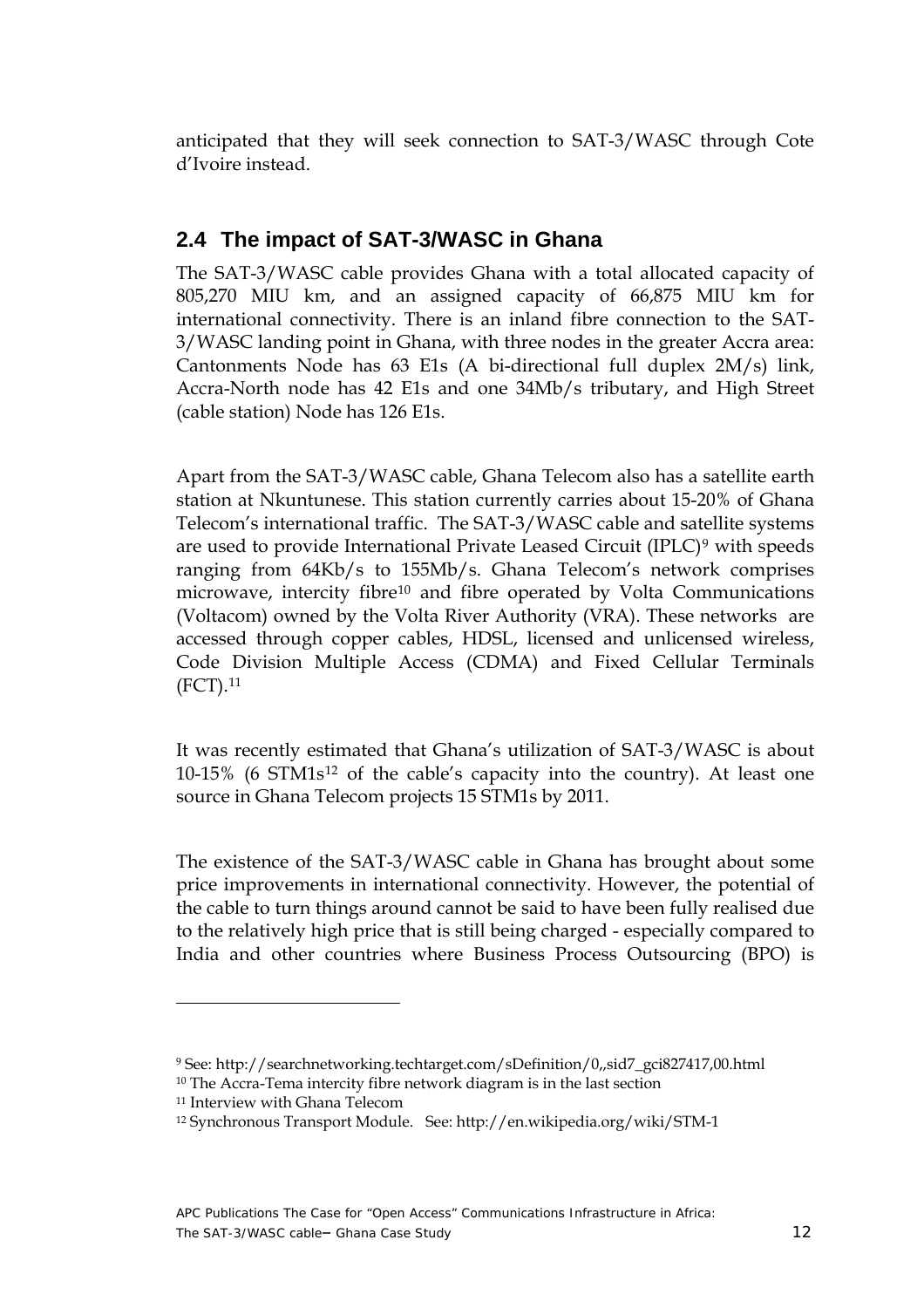flourishing. GISPA members pay US\$4,010 to access an E1 from Ghana Telecom, but it is still quite expensive for non-GISPA members, who pay US\$8,000 for a full circuit to the US and Europe. Non-ISPs pay US\$12,000 for a full circuit to Europe and the US, which is the same price that was paid by all categories of buyers for the product approximately five years ago.

The SAT-3/WASC cable has some correlation with the cyber-café boom, which has now slowed down in the city of Accra. The largest group of Internet users of bandwidth is the commercial sector, partly because of the large number of Internet cafés, which amount to around 1,200 in the whole of Ghana (about 700 are found in Accra). The regulation of Internet services is minimal and ISPs have few licence restrictions for starting operations. The cost of Internet access at these cyber-café averages a little below US\$1/hr.

The best-known public access facility is BusyInternet, a 'mega' telecentre<sup>[13](#page-13-0)</sup> modelled after the Easyeverything chain in Europe and the US. BusyInternet has 100 workstations. However, it goes further than simply providing Internet access and combines the cyber-café idea with an incubating environment for small businesses, and leisure add-on services such a wireless hotspot, restaurant and movie centre. BusyInternet has direct access to SAT-3/WASC through inland fibre. Like a number of ISPs in Ghana, it combines this access with (Very Small Aperture Terminal) VSAT connectivity to boost bandwidth.

<span id="page-13-0"></span><sup>&</sup>lt;sup>13</sup> Telecentre means a community centre equipped with technical facilities and services, such as computers, Internet and e-mail facilities, photocopiers, fax machines, printers, TV and video machines, video conference media, decoders, scanners and much more, depending on the needs of the community.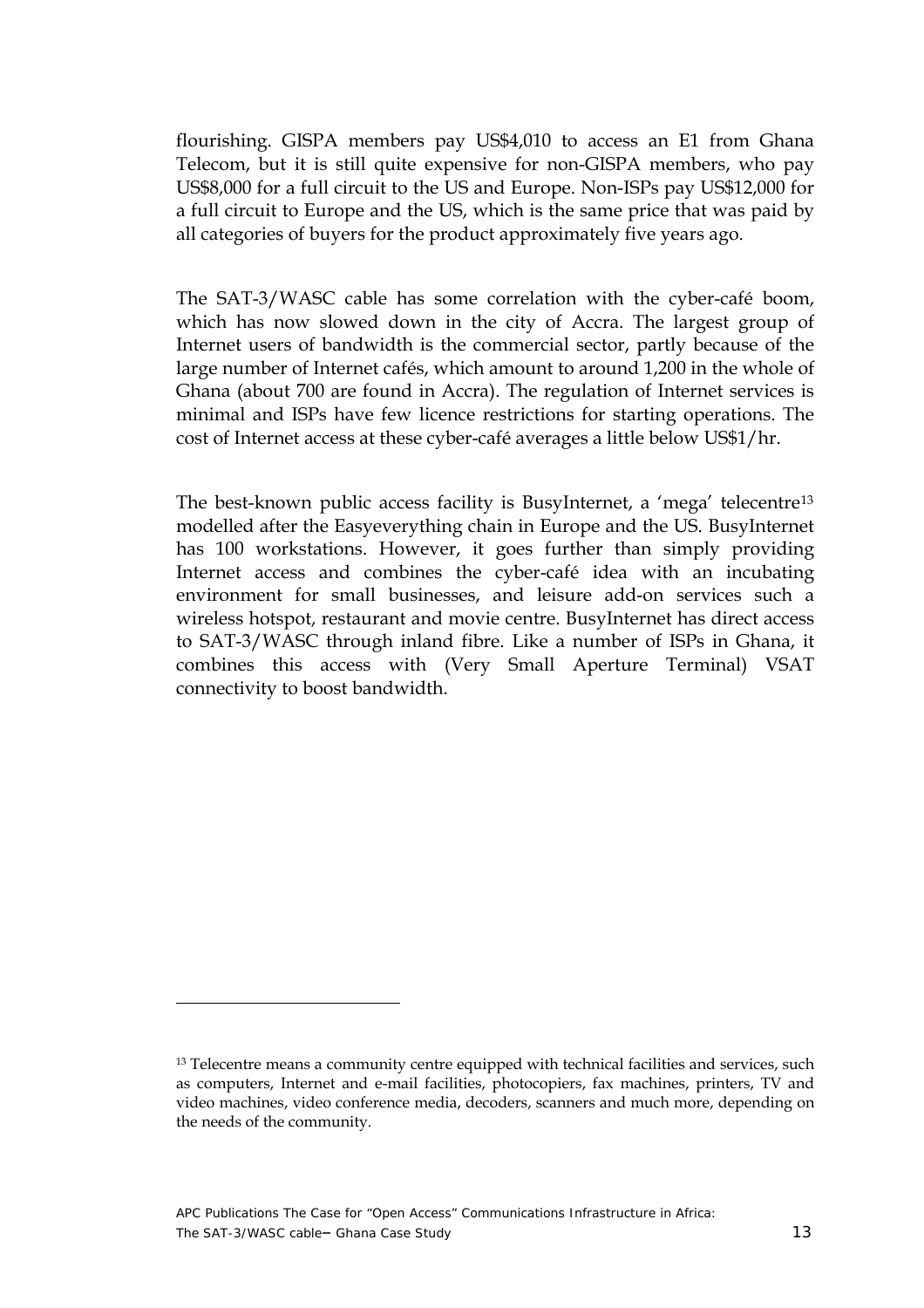### <span id="page-14-0"></span>**3 Performance indicators – successes and failures**

### **3.1 Subscription, usage and capacity utilisation**

The country's telecom sub-sector has seen a lot of improvements as a result of a very competitive and flourishing mobile industry. It has been the main contributor to teledensity with about a 25% penetration rate by the end of December 2006, when overall teledensity was 27.2%. While growth in mobile telephony almost doubled each year since 2002, the case is not the same for landlines. By 2003, mobile phones became affordable and the cost of buying SIM cards went down considerably. Some mobile companies at one point sold SIM cards at a cost of about \$60. This, together with reasons such as the inefficiencies of the two national providers who had licences to provide fixed lines, led to the stunted fixed-line growth.

Internet user growth has been hampered due to inadequate infrastructure and high cost of bandwidth. Statistics show that there were about 45,000 Internet subscribers in Ghana in March 2007. As of September 2006, there were about 401,300[14](#page-14-1) Internet users, representing about 1.8% of the population. Most of these users are accounted for by academic, government and corporate bodies. It is, however, important to note that the 'ownership' and 'usage' elements are not correlated. In some cases people use the Internet in their offices and many go to cyber-cafés to get online.[15](#page-14-2) BusyInternet, which is the largest privately owned Internet café in Ghana, has about a thousand people passing through the centre everyday, with half of them being regular users.[16](#page-14-3) International Telecommunication Union (ITU) statistics show that in 2003, dial-up subscriptions stood at about 20,100. Broadband subscription figures from three leading ISPs are shown in Table 3.

<span id="page-14-1"></span><sup>14</sup> Source: http://www.internetworldstats.com/africa.htm

<span id="page-14-2"></span><sup>15</sup> Source: Internet Research internal analysis

<span id="page-14-3"></span><sup>16</sup> Interview with Estelle Akofio-Sowah, MD of BusyInternet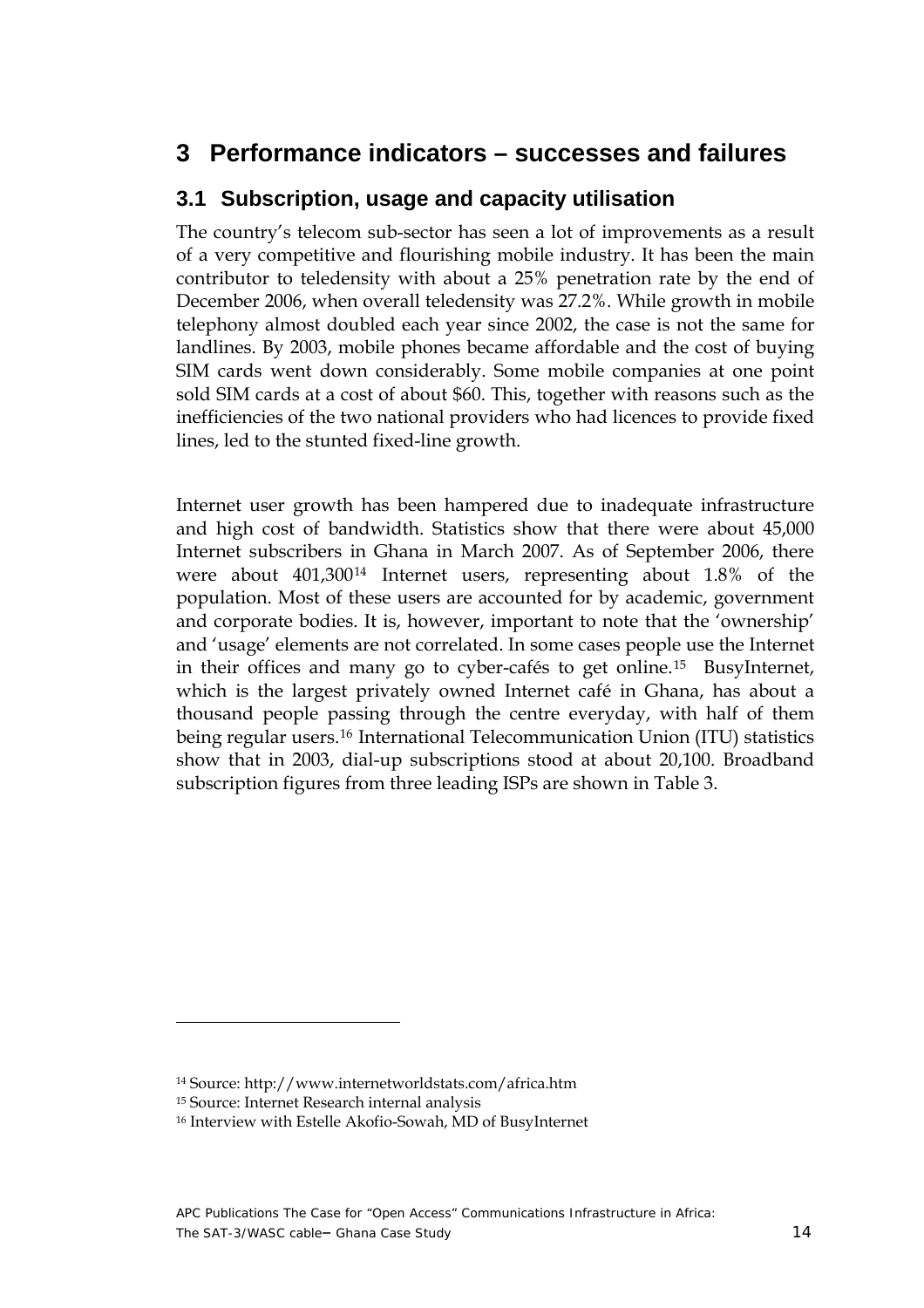<span id="page-15-0"></span>

| Company               | <b>Broadband subscription</b><br>(31 March, 2006) |
|-----------------------|---------------------------------------------------|
| Ghana Telecom (BB4U)  | 2,700                                             |
| <b>AfricaOnline</b>   | 150                                               |
| <b>Internet Ghana</b> | 600                                               |
| Total                 | 3,450                                             |
|                       | Table 3: Broadband subscription                   |

**Table 3: Broadband subscription Source: [www.nca.org.gh](http://www.nca.org.gh)**

Most ISPs are members of GISPA and, as a result, are able to buy access at a better price from SAT-3/WASC. Some GISPA members also purchase capacity from VSAT operators, which they use for redundancy. ISPs who are not members of GISPA must either buy capacity on SAT-3/WASC at a higher rate of US\$8,000, or rely exclusively on VSAT for international bandwidth.

There are concerns about the lack of redundancy with respect to international cable connectivity, since the SAT-3/WASC cable is the only undersea cable system that Ghana has access to. As mentioned, satellite communication is used as an alternate mode of connectivity, but is not found to be appropriate for the IT Enabled Services (ITES) and BPO sector, due to cost.

The estimation that the country's utilization of the SAT-3/WASC is about 10- 15% of the cable's capacity<sup>[17](#page-15-1)</sup> means that there is still a lot of capacity on the cable, which can be used to solve the problem of demand for Internet bandwidth in the country, but with lower cost. It might be that the low utilization figures are a result of the non-competitive way it which capacity has been and/or is being priced. While access to the cable for GISPA members has been made easier, it is still quiet expensive for ISPs who are not members to pay the US\$8,000 for a full circuit to the US and Europe, and for non-ISPs to pay US\$12,000 for the same access. This is negatively affecting government's effort to attract ITES–BPO into the country.

<span id="page-15-1"></span><sup>&</sup>lt;sup>17</sup> According to Ghana Telecom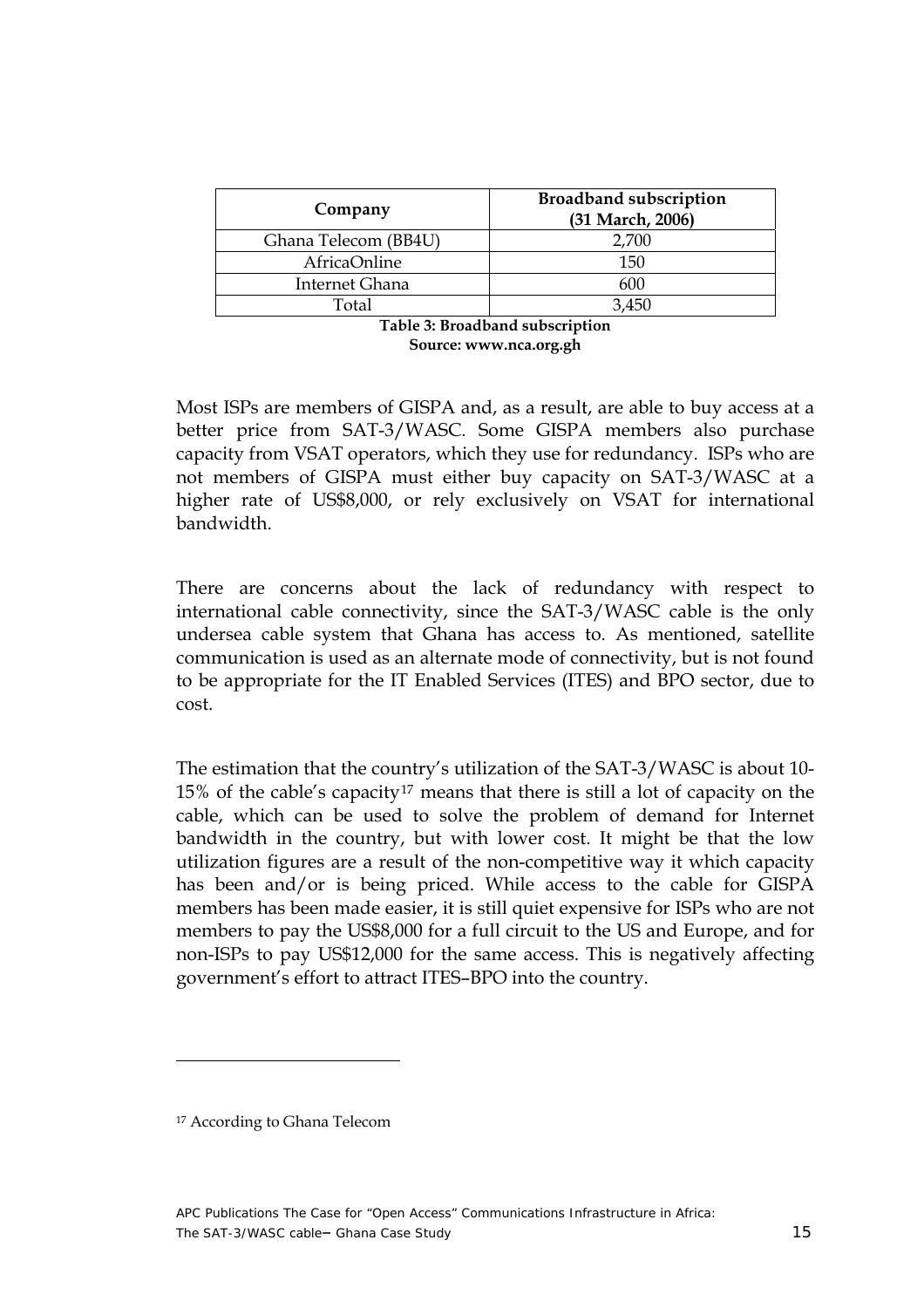### <span id="page-16-0"></span>**3.2 Cost and tariffs**

In general, dial-up and broadband access is three times cheaper than it was in 2001, and the cost of international services have been lowered. Table 4 summarizes the cost of Internet and international services in Ghana.

|                |                                                          | 2006                                                                                                                                                    | 2001           |
|----------------|----------------------------------------------------------|---------------------------------------------------------------------------------------------------------------------------------------------------------|----------------|
|                | Local call cost                                          | US\$0.054                                                                                                                                               | US\$0.21       |
| Ш              | Call to US cost                                          | <b>US\$0.5</b>                                                                                                                                          | <b>US\$1.5</b> |
| $\mathbf{III}$ | Internet access cost                                     | Dial-up US\$25-35 per month/<br>US\$100-120 per year<br>Broadband: Average<br>Installation fee: US\$120 plus<br>Subscription fee of US\$65 per<br>month | $X_3$          |
| IV             | Average cost of 20 hours of<br>Internet use (cyber-café) | <b>US\$20</b>                                                                                                                                           | <b>US\$60</b>  |
| $\vee$         | Price of full circuit (to US/UK)<br>SAT-3/WASC           | Non-GISPA - US\$8,000<br>Non-ISP - US\$12,000<br>GISPA members - US\$4,010                                                                              | US\$12,000     |
| VI             | Average satellite price (1<br>$Mb/s) - duplex$           | US\$5,500                                                                                                                                               | US\$15,000     |

**Table 4: Internet and international services Source: Ministry of Communications <http://www.nca.org.gh>**

As the table suggests, SAT-3/WASC costs a GISPA-registered ISP \$4,010 per E1. Its satellite equivalent costs US\$5,500. The average cost of 20 hours of Internet use is US\$20 (down from US\$60, which used to be the case some six years back).

Varying tariffs are charged by the operators for consumer broadband access. The following tables show the pricing levels of some of the ISPs in Ghana.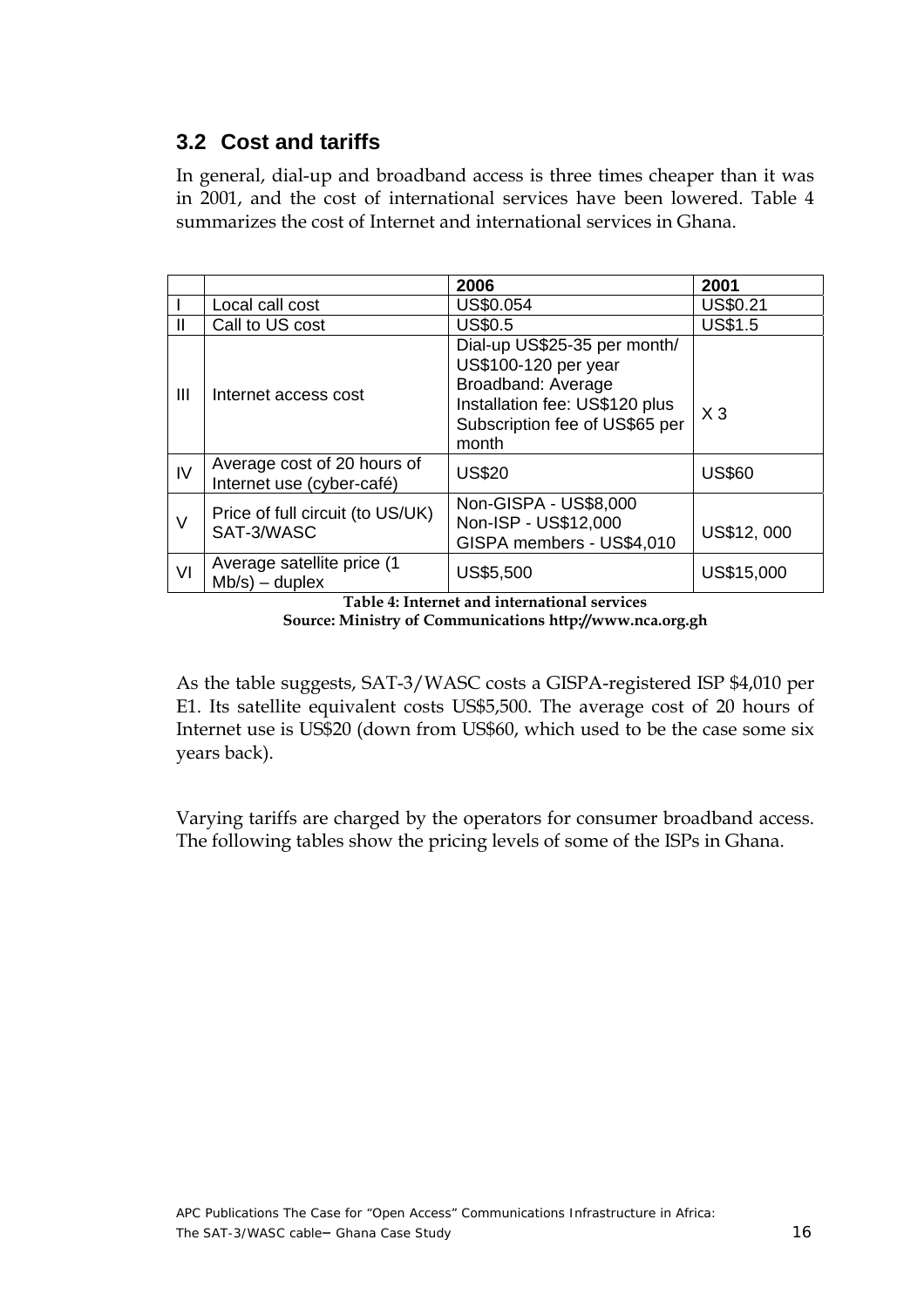<span id="page-17-0"></span>

|                                | SPEED(Kb/s)     |               | PRICE(US\$) <sup>18</sup> |                |
|--------------------------------|-----------------|---------------|---------------------------|----------------|
|                                | <b>Download</b> | <b>Upload</b> | <b>Installation</b>       | <b>Monthly</b> |
| Residential                    | 256             | 64            | 99                        | 66             |
| School                         | 1,024           | 256           | 99                        | 93             |
| <b>Business</b>                | 512             | 128           | 99                        | 192            |
| <b>Business</b><br><b>Plus</b> | 1,024           | 256           | 99                        | 241            |
| <b>Business</b><br><b>SOHO</b> | 512             | 128           | 99                        | 241            |
| <b>Business</b><br>Plus Pro    | 1,024           | 256           | 99                        | 290            |

**Table 5: Broadband4U monthly charges (2006) Source: [http://www.broadband4u.com.gh/4u\\_residential/residential.html](http://www.broadband4u.com.gh/4u_residential/residential.html)**

In general, Ghana Telecom Broadband4U charges are the lowest in the country. Comparing these charges with those of InternetGhana, the premier broadband provider, shows that Ghana Telecom charges approximately US\$192 for broadband speed of 512/128Kb/s for its business category, while InternetGhana charges US\$240 for the same. In the case of broadband for schools, Ghana Telecom charges US\$93 for a speed of 1,020/256Kb/s, while InternetGhana charges US\$290 for a lower speed of 256/128Kb/s.

| <b>DSL</b> at office                                                                                                      | <b>DSL at school</b>                                                                                                           | <b>Pre-paid DSL service</b>                                                                                                                             |
|---------------------------------------------------------------------------------------------------------------------------|--------------------------------------------------------------------------------------------------------------------------------|---------------------------------------------------------------------------------------------------------------------------------------------------------|
| Download speed up to<br>512Kb/s & 128Kb/s<br>upload<br>Set up Fees with ADSL<br>$modern = US$240$<br>Month fee = $US$225$ | Browsing speed of<br>256/128 Kb/s download &<br>upload<br>Set up fees with ADSL<br>$modern = US$290$<br>Monthly Fees = US\$100 | Browsing speed of<br>256/128Kb/s download &<br>upload<br>Monthly contract three<br>months = $US$110$<br>$six$ months = $US$200$<br>12 months = $US$350$ |

**Table 6: InternetGhana broadband charges per month (2006) Source: www.internetghana.com** 

AfricaOnline charges a minimum of US\$395 for a broadband speed from 32Kb/s per month for both its wireless and ADSL broadband, but gives discounts of 5% and 10% for prepayment for six and 12 months respectively.

<span id="page-17-1"></span><sup>18</sup> Ghana Telecom charges are quoted in cedis but converted into US dollars based on Bank of Ghana annual inter-bank average exchange rate of 9,200 for 2006.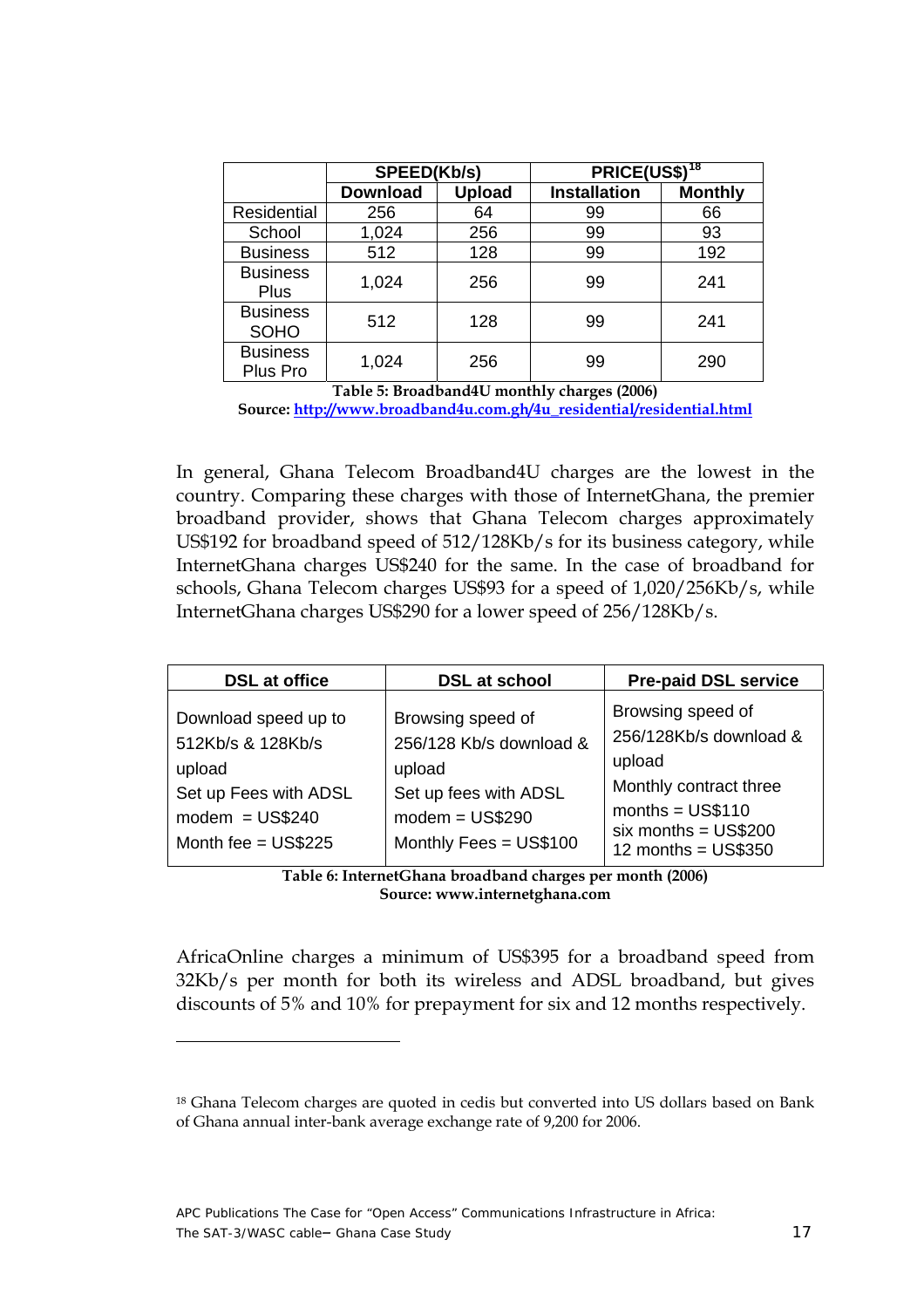<span id="page-18-0"></span>

| <b>Broadband wireless access</b>    | <b>Broadband leased line</b>           |
|-------------------------------------|----------------------------------------|
| Bandwidth speeds ranging from       | Utilizes national telco's copper lines |
| 32Kb/s to 2Mb/s                     |                                        |
| Pricing ranging from minimum        | Bandwidth speeds ranging from          |
| \$395 per month                     | 32Kb/s to 2Mb/s                        |
| Customer premises equipment         | Contract period of one year            |
| (CPE) cost of \$1,100               |                                        |
| One off installation/hook up fee of | Pricing ranging from \$395 per         |
| \$600                               | month                                  |
| Discounts of 5% for 6 months        | Discounts of 5% for 6 months           |
| prepayments and 10% for 12          | prepayments and 10% for 12             |
| months prepayments                  | months prepayments                     |

**Table 7: Africa Online broadband charges per month (2006) Source: http://www.africaonline.com.gh/country.cs.php?cid=9** 

BusyInternet provides both shared and dedicated packages to customers. For a speed rating of 64Kb/s, a dedicated package costs US\$426, while a shared package costs US\$175.

|                        | <b>Cost of service</b>                     |                                                        |  |  |  |
|------------------------|--------------------------------------------|--------------------------------------------------------|--|--|--|
| <b>Speed</b><br>rating | Premium package (100%<br>dedicated) (US\$) | <b>Standard package</b><br>(burstable & shared) (US\$) |  |  |  |
| 64                     | 426                                        | 175                                                    |  |  |  |
| 128                    | 653                                        | 250                                                    |  |  |  |
| 256                    | 1,106                                      | 400                                                    |  |  |  |
| 512                    | 2,012                                      | 600                                                    |  |  |  |

**Table 8: BusyInternet broadband charges per month Source: www.busyinternet.net** 

ISPs - especially those providing ADSL - have accused Ghana Telecom of using predatory (or lower) prices to push them out of the market. The companies depend on Ghana Telecom for backbone support, and, as a result, cannot retail the service at the rates offered by Ghana Telecom to its broadband customers.

Internet pricing, until recently, was mainly post-paid. Companies such as NCS, InternetGhana and BusyInternet have now introduced pre-paid into the sector. The pre-paid voucher of NCS cost 100,000 cedi, and gives 10 hours browsing time. On average, for dial-up Internet services, ISPs charge one-time connection fees of between US\$40 and US\$50, and a monthly subscription rate of US\$35-40 for unlimited Internet access.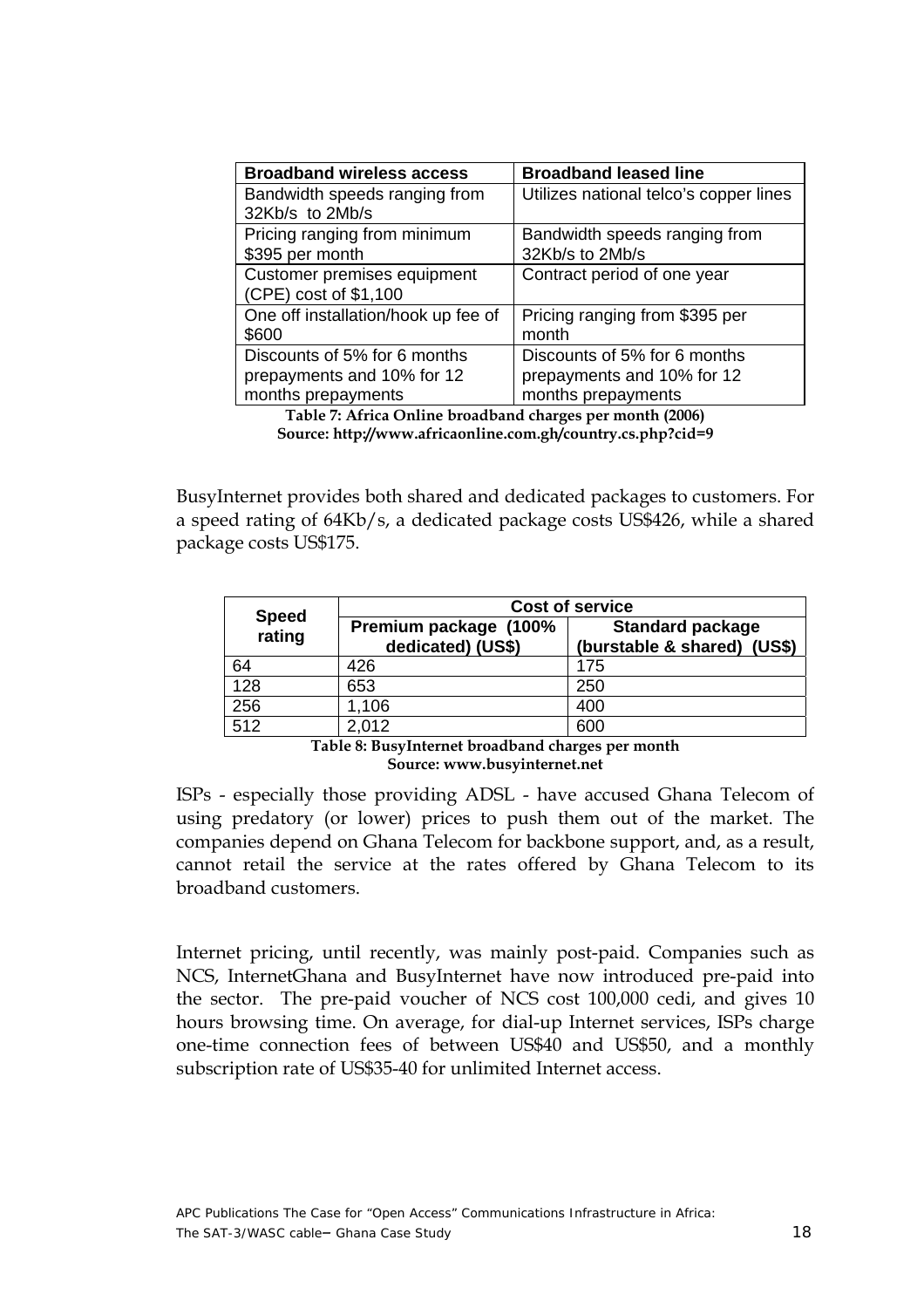<span id="page-19-0"></span>

| <b>Premium Plus</b>                                                                                                                                                                                                                                                                                                                                                                                         | <b>Premium</b>                                                                                                                                                                                                                                                                                                                          | <b>Basic</b>                                                                                                                                                                                                                                                                                                                                                                                       | e-mail only                                                                                                                                                                                                                                                                                                                   |
|-------------------------------------------------------------------------------------------------------------------------------------------------------------------------------------------------------------------------------------------------------------------------------------------------------------------------------------------------------------------------------------------------------------|-----------------------------------------------------------------------------------------------------------------------------------------------------------------------------------------------------------------------------------------------------------------------------------------------------------------------------------------|----------------------------------------------------------------------------------------------------------------------------------------------------------------------------------------------------------------------------------------------------------------------------------------------------------------------------------------------------------------------------------------------------|-------------------------------------------------------------------------------------------------------------------------------------------------------------------------------------------------------------------------------------------------------------------------------------------------------------------------------|
| - Connection<br>speed at<br>maximum 56Kb/s<br>- Allows for 400<br>hours of connect<br>time<br>- Able to browse<br>- Minimum<br>payment of 3<br>months<br>- Set up fee of<br>US\$43.48<br>- Fixed charges<br>per month - US<br>\$146.74<br>- Hours in excess<br>of 400hours billed<br>at US\$1.75 per<br>hour<br>- Discount of 5%<br>on six months<br>pre-payments and<br>10% on 12<br>months<br>prepayments | - Connection speed<br>at maximum<br>56Kb/s<br>- Allows for 70<br>hours of connect<br>time<br>- Set up fee of<br>US\$43.48<br>- Fixed charges per<br>month - US\$43.48 -<br>Hours in excess of<br>70 hours billed at<br>US\$2.43 per hour -<br>Discount of 5% on<br>six months pre-<br>payments and 10%<br>on 12 months pre-<br>payments | - Connection speed<br>at maximum 56Kb/s<br>- Allows for three<br>hours of connect<br>time<br>- Able to browse<br>- Minimum payment<br>of three months<br>- Set up fee of<br>US\$43.48<br>- Fixed charges per<br>month - US\$17.7 -<br>Hours in excess of<br>three hours billed at<br>US\$4.43 per hour -<br>Discount of 5% on<br>six months<br>prepayments and<br>10% on 12 months<br>pre-payments | - Connect speed<br>at maximum of<br>56Kb/s<br>- Unlimited e-mail<br>connect time<br>- No browsing<br>allowed<br>- Minimum<br>payment of three<br>months - Set up<br>fee of US\$43.48 -<br>Fixed charges per<br>month - US\$25 -<br>Discount of 5% on<br>six months<br>prepayments and<br>10% on 12<br>months pre-<br>payments |

**Table 9: Africa Online dial-up Internet service charge per month Source: <http://www.africaonline.com.gh/country.cs.php?cid=9>** 

Unlike BusyInternet and InternetGhana, AfricaOnline does not provide unlimited access, but gives quantum hours for usage, beyond which the subscriber pays an additional tariff. For example, a subscriber in the Premium category is allocated 70 hours per month and pays an additional US\$2.43 per hour for excess time used.

Ghana Telecom recently set up its dial-up service (Dial-up4U). The company has removed the payment of one-time subscription and monthly fees charged by most ISPs providing dial-up Internet services, and charges 150 cedi per minute. The success of this service will have debilitating effects on the operations of ISPs, where one pays for subscriptions, as well as the telephone bill. The effect could still be greater on ISPs who have introduced pre-paid systems. For example, in the NCS pre-paid system the user has to pay for the telephone connection in addition to buying a voucher at 100,000 cedi.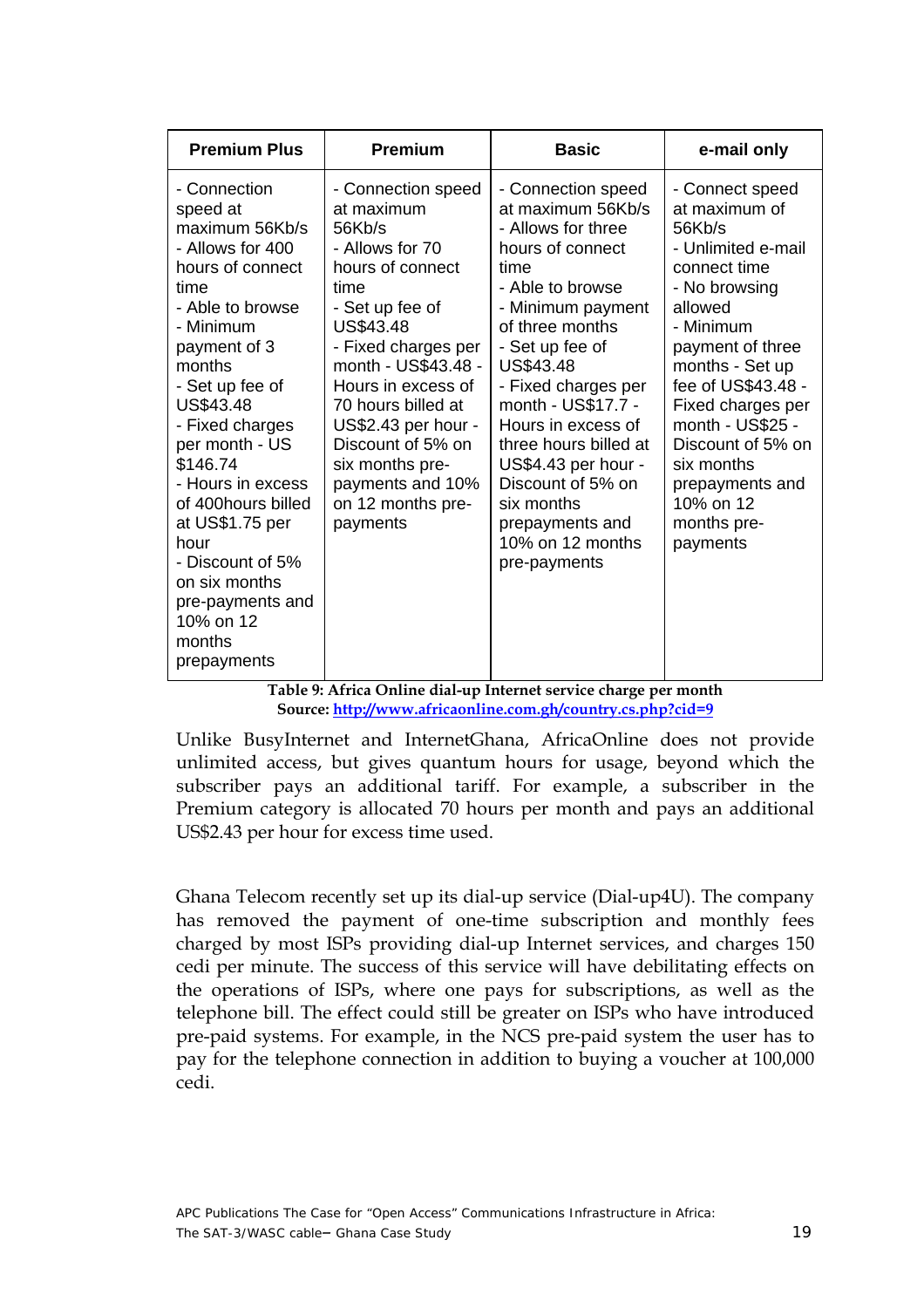### <span id="page-20-0"></span>**3.3 Traffic and impact on other sectors**

The combined capacity for GISPA members is 35Mb/s to the Internet and 45Mb/s down through a combination of SAT-3/WASC and satellite routes. The same capacity is estimated to exist for non-GISPA ISPs and other corporate users who are not ISPs.

Ghana Telecom averages an STM1 capacity on its nationwide Synchronous Digital Hierarchy (SDH) network. Dominant mobile operator Areeba, which has been acquired by MTN, has almost the same capacity on its nationwide backhaul, while Kasapa and tiGO, the two other cellular providers, are in the process of acquiring the same capacity.

The duplication stems from the high cost of the Voltacom fibre, which has a ring in the southern sector from Accra to Kumasi, then to Obuasi, Takoradi, Cape Coast and back to Accra. Voltacom charges a one-time connection fee of US\$1,500 and an additional one-time connection fee of US\$1,500 for each drop-and–insert. It charges US\$16,000 for fixed rates. For variable annual rental rates, the company charges an annual rental rate of US\$70 per km for the first 100km of the link, and US\$50 for each additional km for the rest of the link above the first 100km. A discount of 6% is given on the fixed annual rental rates on each E1 link where the customer has provided his own access radio. These charges are exclusive of VAT and other statutory levies and taxes.

The Ghana Internet eXchange (GIX) is an Internet exchange point which serves local Internet traffic in Ghana. GIX allows local Internet service providers and network operators to easily exchange traffic within Ghana, while improving connectivity and services for their customers. It was launched in October 2005 and has about 2Mb/s of traffic going between the seven ISPs connected to it. The objective of this exchange point is to keep local traffic local, and it is therefore open to all network operators.

The introduction of SAT-3/WASC into the telecommunications landscape of Ghana has brought about noticeable changes in the sector. In 2003, when InternetGhana first introduced broadband, dial-up was available. Since SAT-3/WASC, broadband has been the major driving force in the industry, though the speeds are not as fast as other parts of the world.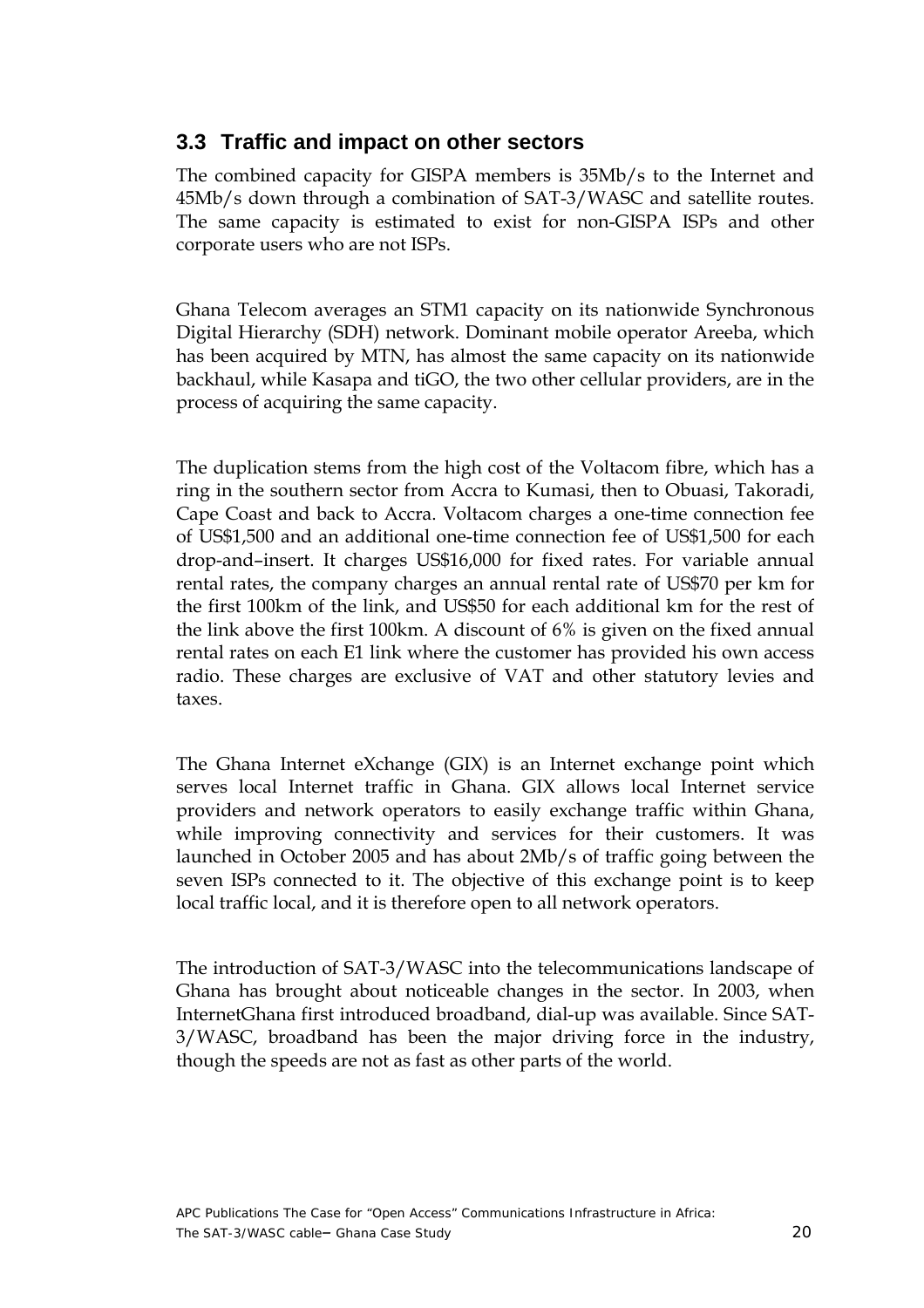Ghana Telecom's Broadband4U is presently one of the most affordable service providers in Ghana. It has been argued in certain circles that the reason for this is that it pays virtually nothing for access. Most cyber-cafés are subscribed to Broadband4U, despite the many technical problems they face. Nevertheless, there are a number of ISPs subscribed to the SAT-3/WASC cable and providing good service to customers. The implication is that ISP's can still make profits despite Ghana Telecom's uncompetitive pricing tactics.

If the government's plan to buy excess capacity on SAT-3/WASC and connect that to the national fibre backbone they are building becomes a reality, Ghana could be a destination for ITES-BPO. The national fibre backbone is a combination of the Voltacom fibre, and a yet to be built northern sector collapsed ring fibre that would have landing points at all district capitals.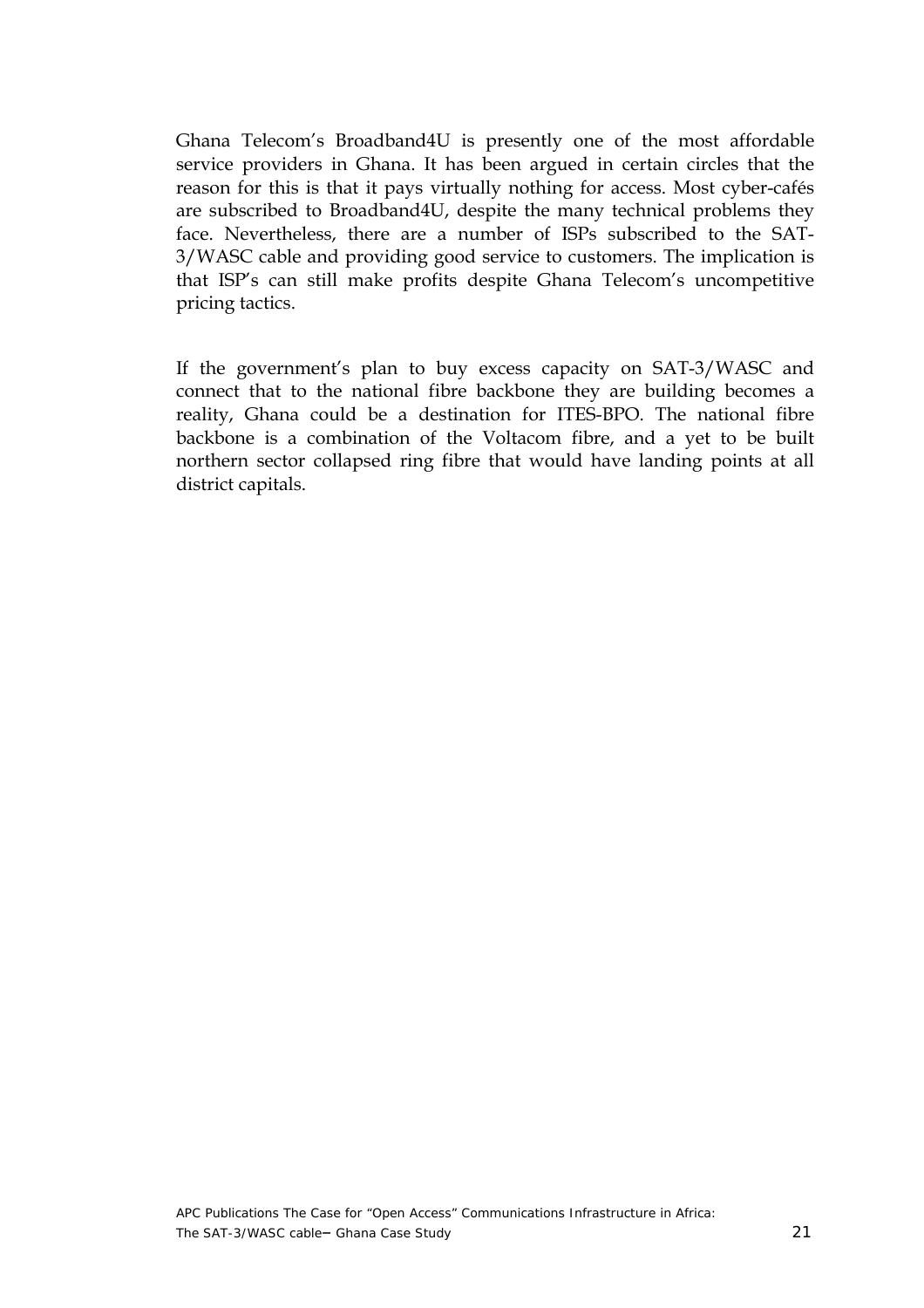### <span id="page-22-0"></span>**4 Analysis of access to SAT-3/WASC**

The SAT-3/WASC cable was built by what analysts refer to as "closed club shareholders", and these shareholders have been operating this cable since inception. Access is determined by the incumbent in the landing country. Pricing of this cable in Ghana is therefore determined by Ghana Telecom. Ghana Telecom charges prices it deems appropriate and determines who it sells its bandwidth to.

In its 2007 budget, the Ministry of Communications said it will push for regulation on how access to the cable is determined and allow for competitive pricing. It is anticipated that by the time the privatisation of Ghana Telecom and Westel is completed, the SAT-3/WASC cable will be more accessible and priced competitively.

SAT-3/WASC has not yet solved the high costs associated with broadband access in the African countries it connects to. Bandwidth subscription fees are generally very high. Due to this problem, most ISPs in Ghana prefer to subscribe to satellite services, even though the price of an E1 has been reduced for ISPs belonging to GISPA. Moreover, anti-competitive pricing by the incumbent, especially in the ISP industry, is stalling the efforts made by providers to offer value-added services to their clients. Our study therefore argues that one of the main objectives of SAT-3/WASC - to bridge the digital divide between Africa and the more developed world - has not been achieved.

### **4.1 Legislation and regulation**

The problems of the telecommunications market in Ghana are rooted in a political environment where Ghana Telecom, with one of the poorest networks in Africa, distributes capacity, and where many important regulatory areas fall outside of the NCA's jurisdiction.

According to a report published by Spintrack IT Advice in 2004, the first major problem concerns Ghana Telecom's distribution and pricing of SAT-3/WASC capacity. Ghana Telecom has admitted that the cable is underutilized, while Internet users are demanding more bandwidth. An explanation for these distortions is to be found in the incumbent's deficient service and high pricing. As an example, an American BPO company named Rising Data recently chose to invest in a call centre in Accra, considering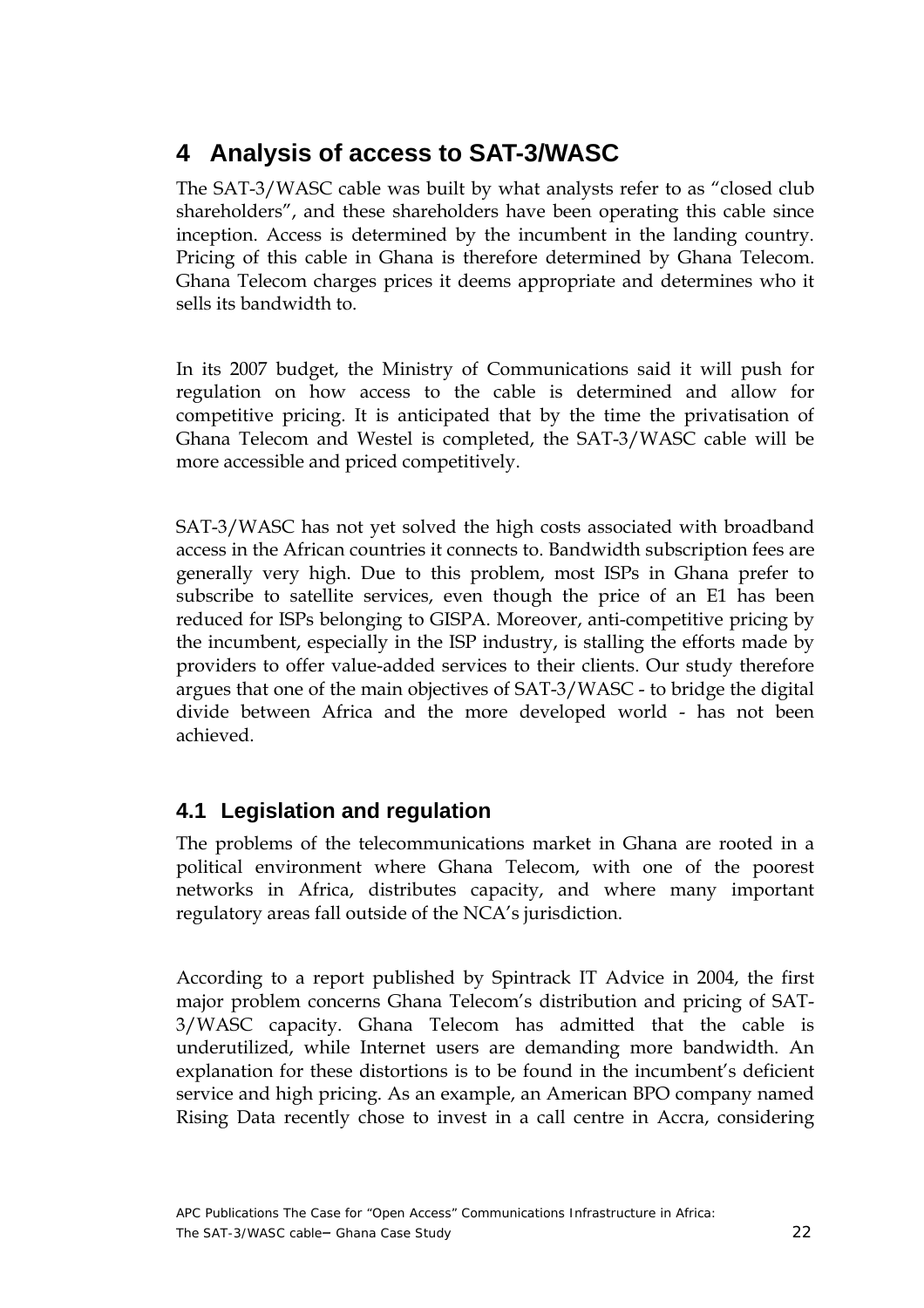Ghana has – according to a study done by Hewitt Associates – a "compelling list of assets including a stable democracy, a well-educated English speaking population and sufficient IT infrastructure, especially with the arrival of SAT-3/WASC".[19](#page-23-0) However, the company has described the bandwidth cost as still "extremely high", and while starting its operations it had to wait for 3-4 months before Ghana Telecom installed its fixed lines. This frustrates investors and may probably drive prospective ones away.

The second problem concerns the duopoly structure of the fixed-line market. Ghana Telecom has always had the best of the market and been able to use its strength to hold the SNO, Westel, back. Some analysts say that the SNO's only lifeline has been its licence for international connections. The incumbent's newly attained access to the SAT-3/WASC cable, and its access to seemingly unlimited bandwidth, has, however, entrenched its dominant position and put Westel in a precarious situation.

Both problems could be solved by increasing competition in the market and by expanding the NCA's mandate. The Minister of Communication has stated: "We need a good regulatory environment where we can hold Ghana Telecom responsible for delays". But there has been little action to back up these statements.

Voice over Internet Protocol (VoIP) has also presented a regulatory challenge. Ghana Telecom recently blamed an annual loss of about US\$15-20 million of its revenue on international calls on ISPs providing VoIP services. The reduction in revenue was huge and could be seen very clearly on the balance sheets. Indeed, the ITU reported that Ghana Telecom's revenue dropped from US\$170-million in 1999 to US\$89-million in 2000.[20](#page-23-1) ISPs were, however, terminating calls on their terrestrial network and collecting the hard currency that was Ghana Telecom's due. Some ISPs – Mac Telecom, IDN and Tin-Ifa Ghana, each a licensed ISP – were raided and equipment confiscated. Some executives of the ISPs were also thrown into jail. Tensions ran high among various interest groups, including ISPs, the NCA, government, Ghana Telecom, the diplomatic and general community.

<span id="page-23-0"></span><sup>19</sup> Source: InfoDev @ http://www.infodev.org

<span id="page-23-1"></span><sup>20</sup> ITU, African Telecommunications Indicators 2004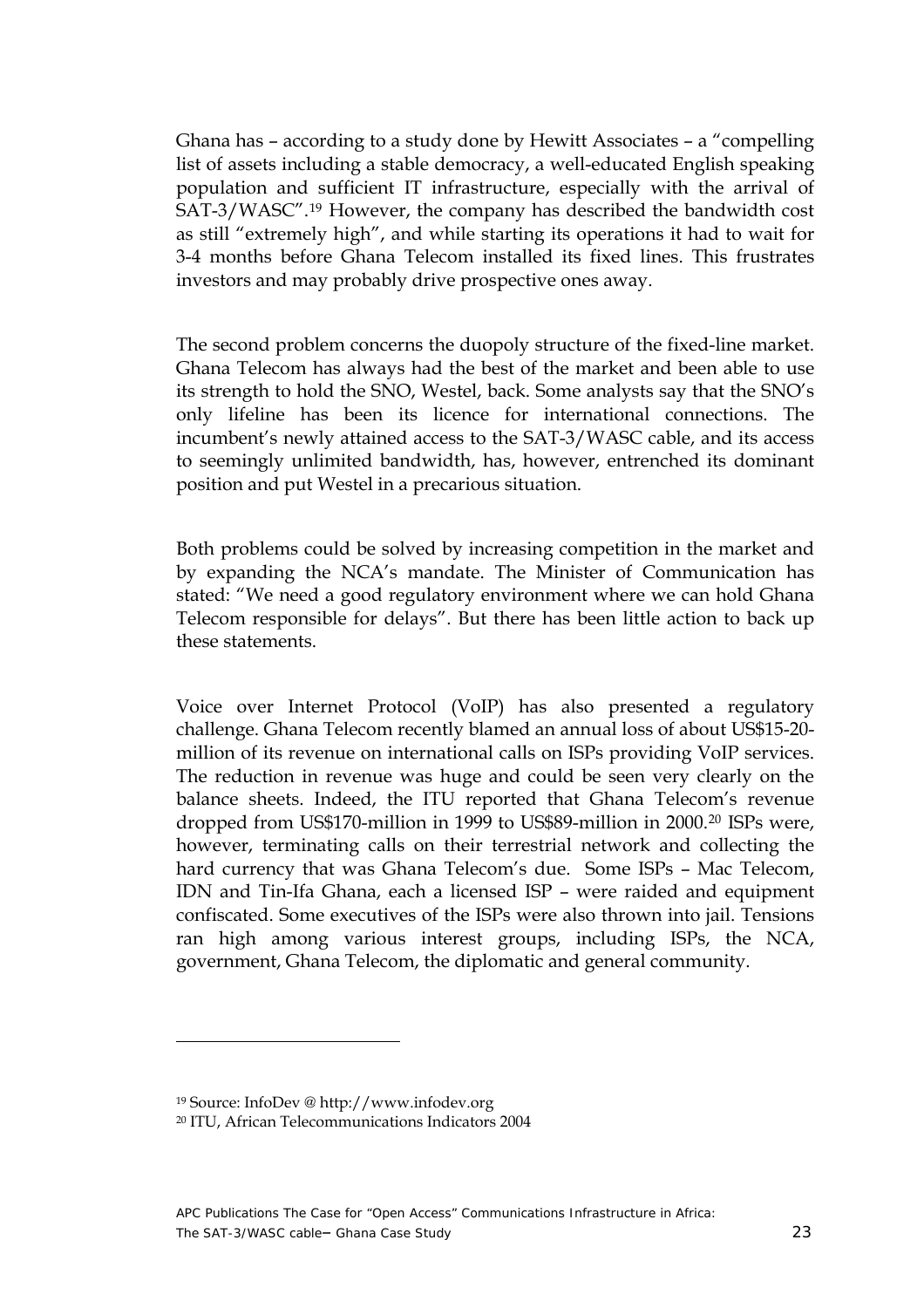<span id="page-24-0"></span>ISPs petitioned the courts and lodged a complaint against the NCA. The NCA lost because it could not justify its action and could not provide the courts with evidence of wrongdoing on the part of the ISPs. The courts ruled in favour of the ISPs and directed that the confiscated equipment be released on condition that the ISPs decoupled the voice segment of their data operations.

It is evident from this that even though VoIP in itself is not illegal, there is no clarity in the existing laws on its use. The NCA said that it is not illegal for ISP customers to send voice over private networks, but it is illegal for companies to provide VoIP on a commercial scale, terminating locally on Ghana Telecom's platform.

One of the objectives the Ministry of Communications wanted to achieve in 2007 was to address the cost of international connectivity and to promote competitiveness in accessing the SAT-3/WASC cable. Presently, only Ghana Telecom and Westel have been licensed to do VoIP. Despite mounting pressure from data communication operators, it remains to be seen when this law will be reviewed. Minister of Finance and Economic Planning Kwadwo Baah Wiredu has assured operators that the Ministry of Communications, in consultation with the NCA, would clarify the rules of engagement for VoIP. This would be refreshing indeed for the sector since exclusivity in providing international voice communications for both national operators ended in 2002. The NCA has only verbally said that VoIP is legal as a technology. The regulation to lay out the framework, however, is yet to be promulgated.<sup>[21](#page-24-1)</sup> Analysts hope that Wiredu's assurances are not just more political rhetoric.

#### **4.2 Dispute resolution mechanisms**

 $\overline{a}$ 

According to the NCA Act 542 of 1996, mediation will always be the required first step when disagreements exist between operators. The NCA may facilitate mediation or operators may seek such mediation through a neutral

<span id="page-24-1"></span><sup>21</sup> Major Rtd J.R.K Tandoh @ NCA 10th anniversary Consumer Assembly on 20th February 2007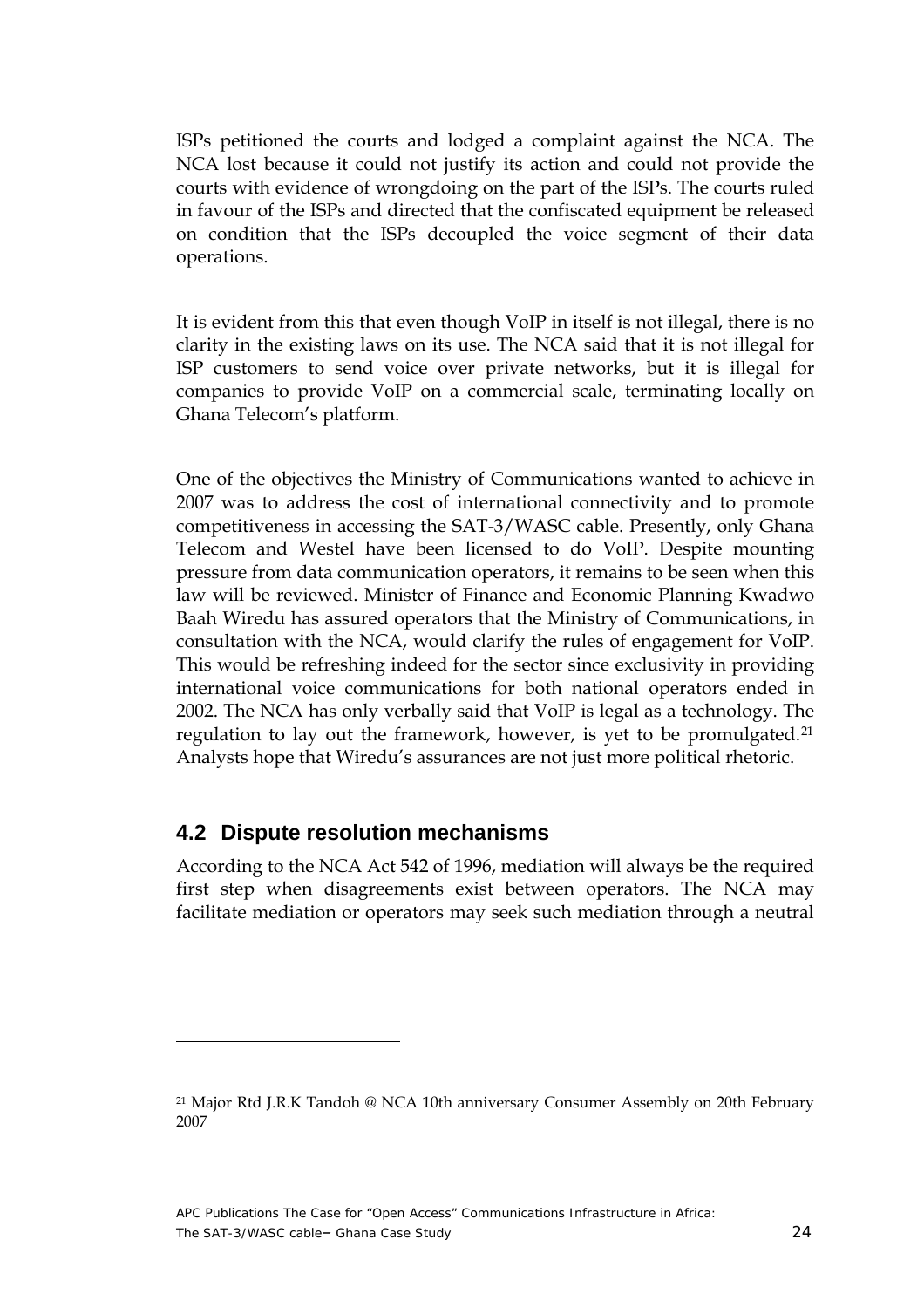third party. Demonstration of a comprehensive mediation effort is necessary before a disagreement is brought before the NCA for dispute resolution.<sup>[22](#page-25-0)</sup>

The NCA has a mediation committee in place which is responsible for settling disputes between operators, and between operators and customers. In an interview with the director of the legal department of the NCA, a Ms. Asafo-Adjei, she said that dispute resolution mechanisms are clearly spelt out in the National Communications Regulations LI 1719. She cited four cases the NCA has mediated on – between InternetGhana and Ghana Telecom, Westel and Areeba, Millicom Ghana and the NCA, and Westel and the NCA.

In those cases where the NCA is involved, the NCA board serves as the mediation committee. One case – between the NCA and Millicom Ghana – ended up in the Supreme Court of Ghana.

In February 2004, Ghana Telecom and InternetGhana entered into an agreement allowing InternetGhana use of the incumbent's infrastructure for the purposes of rolling out its ADSL service. This agreement was however terminated unilaterally by Ghana Telecom, and it was not until after an intervention by the then Minister for Communications and Technology, Kan Dapaah, that the NCA set up a mediation committee to investigate and mediate the dispute between the operators. The result of the mediation committee was a comprehensive operator access agreement, which was signed by both parties in June 2004.

<span id="page-25-0"></span><sup>&</sup>lt;sup>22</sup> The Act says further: "The NCA shall have jurisdiction to resolve dispute among competing operators in all matters especially those related to negotiation of interconnection arrangements or allegedly anti-competitive practices. All rulings on competitive disputes will be transparent and non-discriminatory, and will be resolved in the shortest time possible. The NCA shall issue formal regulations setting forth the procedures and requirements for dispute resolution proceedings. In instances where NCA decisions (are) appealed the initial rulings shall be binding upon all parties unless and until reversed on appeal. All costs of mediation, dispute resolutions and/or arbitration will be the responsibility of the operators involved".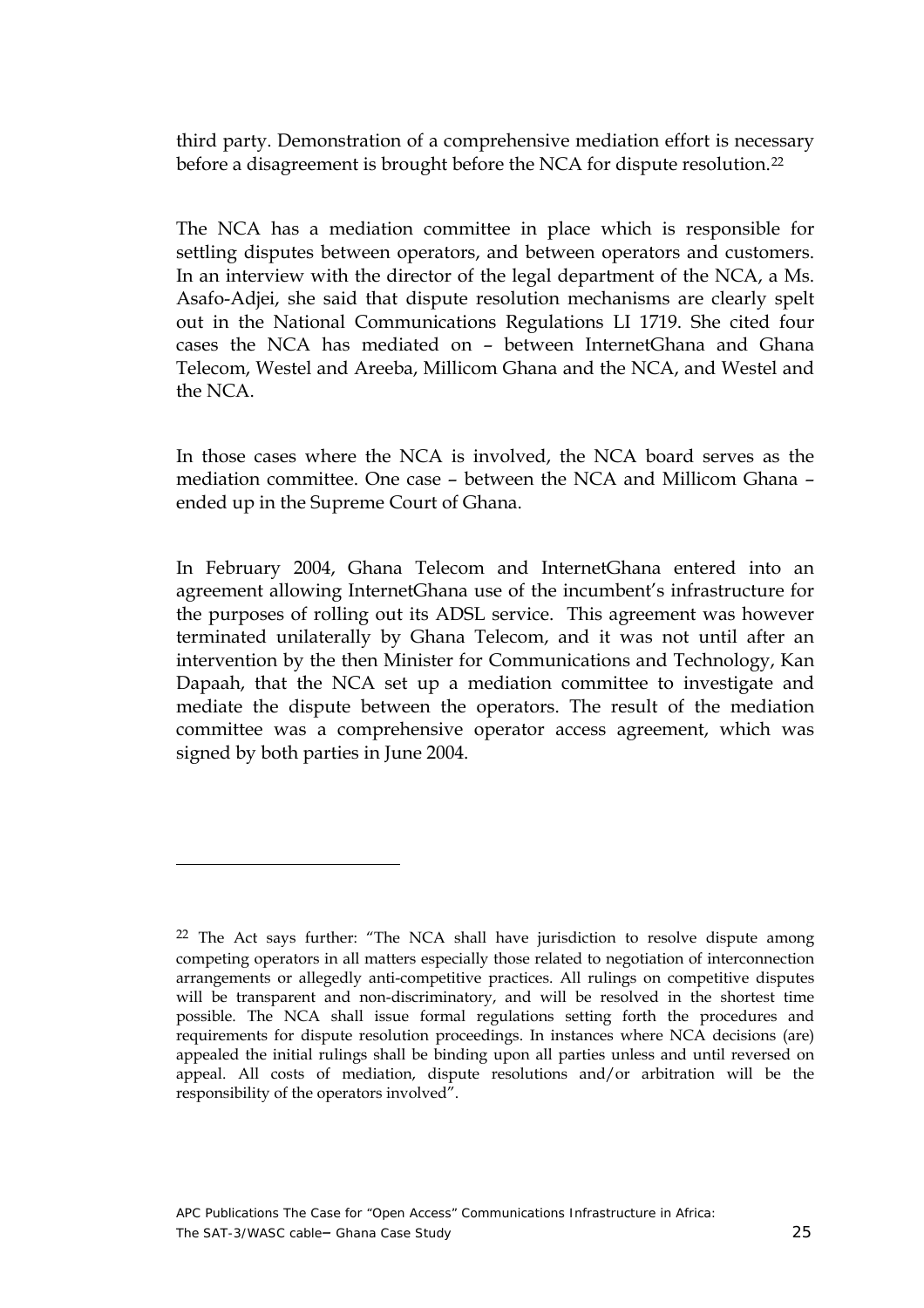However, while Ghana Telecom indicated its intention to have its services to competing providers 'regulated', it further exerted its authority in a different way by launching Broadband4U in July 2004. A comparison of the services showed that Ghana Telecom was offering up to eight times the bandwidth of InternetGhana's (ADSL) product, but US\$5 cheaper (in all service categories). It was alleged that Ghana Telecom could afford to do so because access to bandwidth via SAT-3/WASC was subsidized, but to InternetGhana the access was being exorbitantly priced. Simply put, clients had a far better option in Ghana Telecom's Broadband4U than in ADSL services offered by InternetGhana.

It can only be deduced from the above that Ghana Telecom placed unnecessarily barriers that makes it almost impossible for some ISPs – especially those that have an interconnection agreement with them – to operate competitively. (The ability of GISPA to negotiate a reduction in SAT-3/WASC prices has, however, made things easier.)

It was clear from the interview with Asafo-Adjei that the mediation processes have met with mixed success. All of the cases mentioned have either been sent to the courts or have not been fully resolved. However, she also said there are instances when some customers have lodged complaints about some operators, and such cases have been resolved by the NCA.

There is no court in Ghana specifically designed for ICT-related disputes, but a Commercial Court (with the status of a High Court) has been established within the judicial system. The court is to handle all commercial cases, and has the objective of maintaining a conducive legal environment for business development. The commercial court was opened in March 2005 and by March 2006 it had settled 164 cases of the 472 brought before it.<sup>[23](#page-26-0)</sup> The court is still in its formative period and hopefully it will be nurtured to give quick and sound judgement so as to win the confidence of the business community, including international investors.

<span id="page-26-0"></span><sup>23</sup> See http://www.judicial.gov.gh/publications/com\_court\_1st%20anniversary.htm Materials retrieved on 27th October, 2006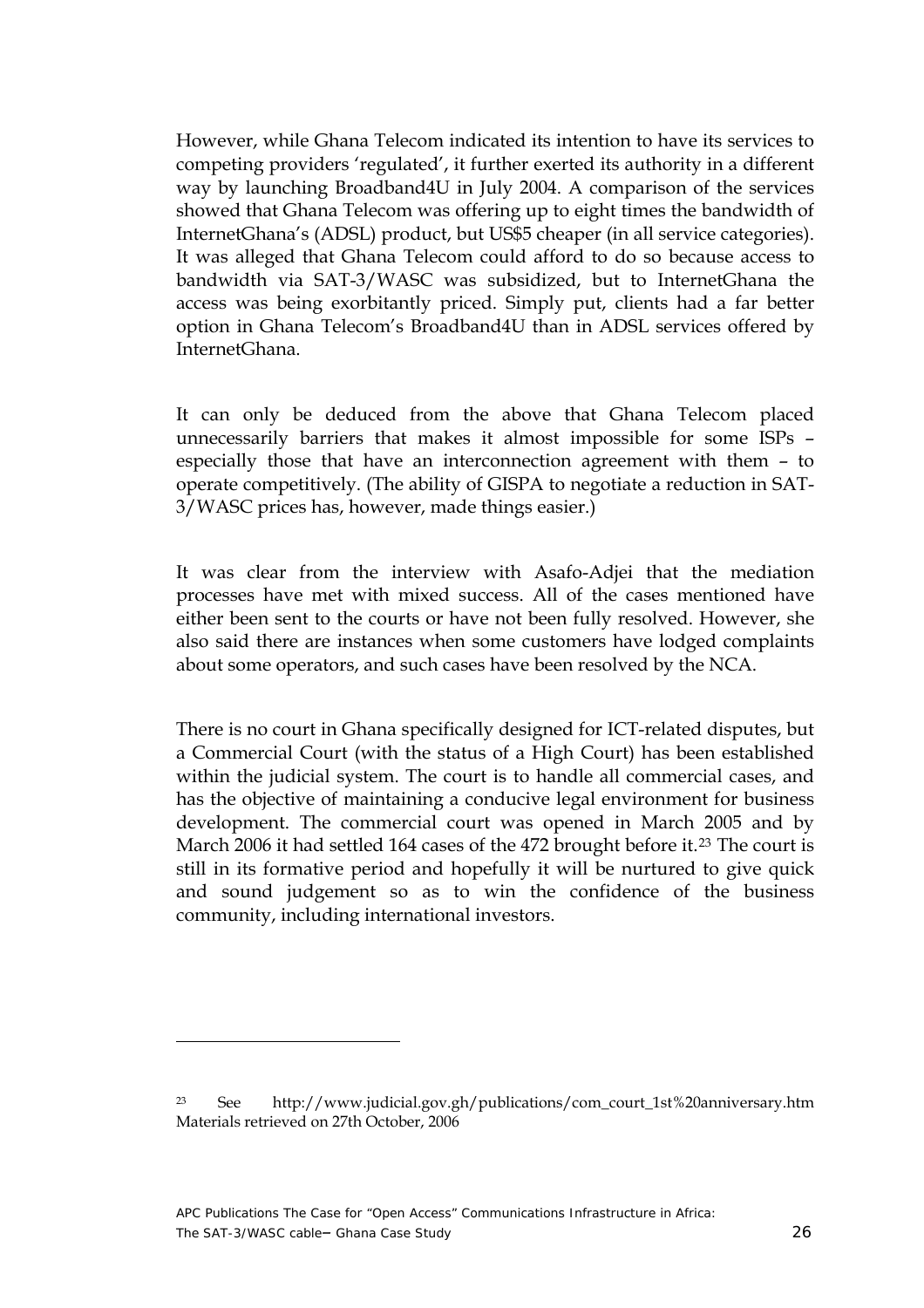#### <span id="page-27-0"></span>**4.3 Investment and business environment in Ghana**

Ghana has enjoyed a very stable economy for the past three to four years and this makes it a good investment destination. However, recent power supply problems could have disastrous effects on investments.

It is difficult to get data on investments made in the ICT sector by the various operators as most of them declined to provide this information. However, according to the ITU, over US\$24-million was invested in the mobile telecom sector between 2000 and 2002.<sup>[24](#page-27-1)</sup> It was also reported in the media that TiGO is to spend US\$40-million - in addition to US\$60-million it had already spent - to improve its operations and expand services to cover the entire country. Similarly, in 2006 Ghana Telecom negotiated a loan of US\$65-million from Societe General to undertake the second phase of its nationwide mobile telephone expansion programme.[25](#page-27-2) Ghana Telecom is also reported to have spent US\$75-million on expansion works on its mobile and fixed-line telephone networks.[26](#page-27-3) In June 2005, Scancom Ghana, the then operator of Areeba, obtained a US\$40-million credit from the International Finance Corporation to finance its mobile telephone expansion programme in the country.[27](#page-27-4)

In the case of the fixed-line telephone sub-sector, it is only Ghana Telecom which is investing in the market. The company has obtained separate loans from the World Bank and the Chinese government to support an expansion programme. The World Bank granted the incumbent a US\$40-million loan, and the Chinese government a US\$30-million loan for this programme. The loans, according to Minister of Communications, will be targeted at bridging the digital divide between the urban and the rural areas by accelerating the deployment of a fibre optic network across the country.[28](#page-27-5)

<span id="page-27-1"></span> $24$  The data did not indicate whether the amount involved represents the investment made by all the mobile telephone operators.

<span id="page-27-2"></span><sup>25</sup> http://www.moc.gov.gh/modules.php?op=modload&name=News&file=article&sid=165 Data retrieved on 25th October, 2006

<span id="page-27-3"></span><sup>26</sup> http://www.moc.gov.gh/modules.php?op=modload&name=News&file=article&sid=165 Information retrieved on 26th October, 2006

<span id="page-27-5"></span><span id="page-27-4"></span><sup>27</sup> See http://www.investcomllc.com/ Information retrieved on 26th October, 2006

<sup>28</sup> http://www.moc.gov.gh/modules.php?op=modload&name=News&file=article&sid=165 Information retrieved on 26th October, 2006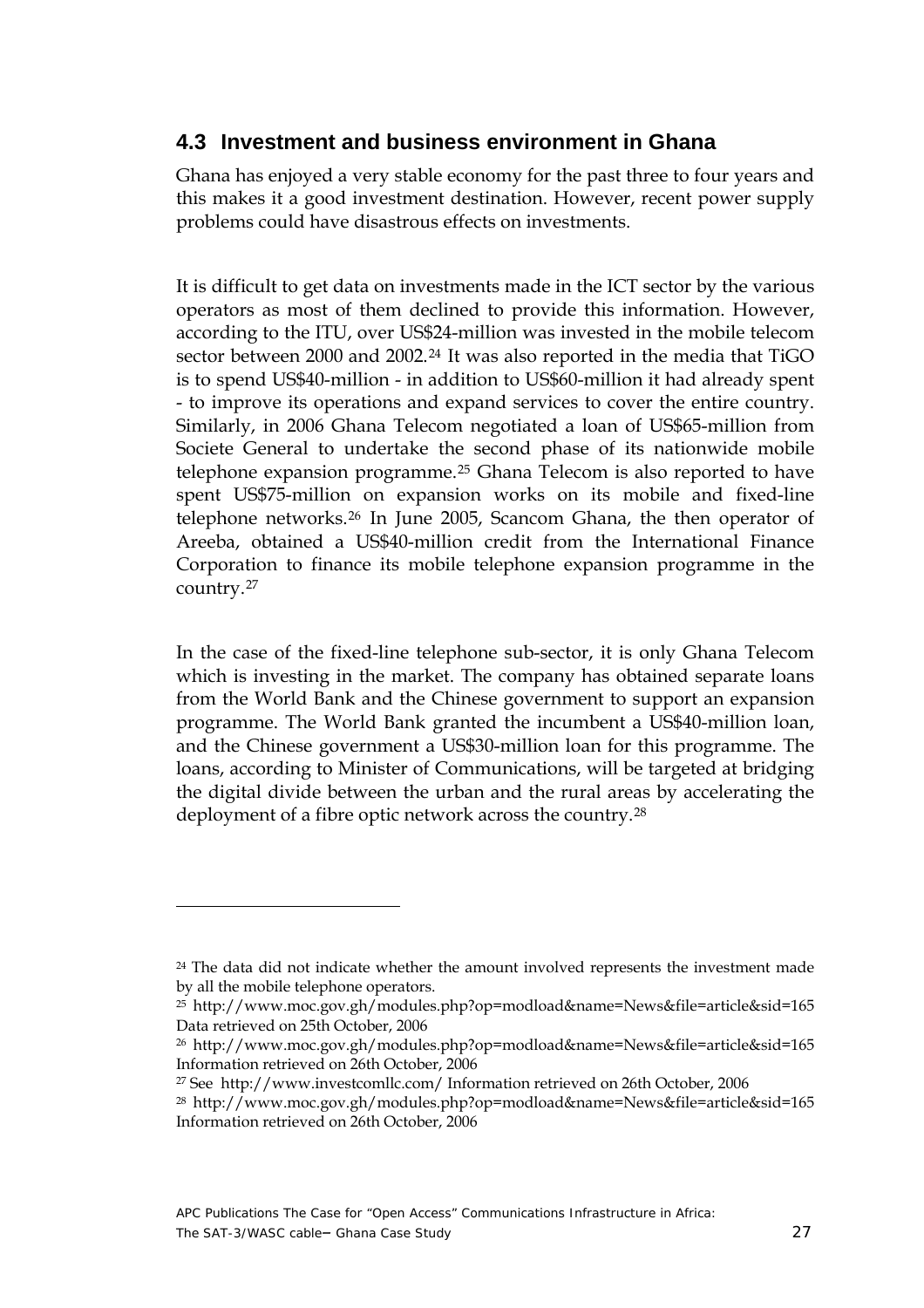<span id="page-28-0"></span>Kinz Telecom has announced that it will invest US\$500-million in Westel, which the company bought for US\$95 million.<sup>[29](#page-28-1)</sup> Internet research puts the investment made by GISPA members in the ISP sector at about US\$65 million, with an additional US\$35-million from non-GISPA members and corporate networks.

#### **4.4 Liberalisation of sector**

Much is expected by the sector once Ghana Telecom's exclusivity for SAT-3/WASC expires in June 2007. For one, the ministry's plans to deregulate access to SAT-3/WASC by the time Ghana Telecom and Westel are privatised should allow competitive pricing.

The option of declaring the SAT-3/WASC an essential facility, and pricing it at cost is also open to the government. But steps the government would take are still unclear, as some analysts argue that if it decouples SAT-3/WASC from Ghana Telecom the state enterprise will becomes less attractive for foreign strategic investors.

Ecobank Development Corporation has been contracted as the transactions advisor for the privatisation of Ghana Telecom. According to the *Daily Graphic*, analysts have valued its assets at around US\$2-billion.<sup>[30](#page-28-2)</sup> It is the intention of the government to take SAT-3/WASC from Ghana Telecom and fuse it into a national fibre backbone company to form a national infrastructure provider, which would be accessible to everyone, including Ghana Telecom and Westel. However, it is unclear if SAT-3/WASC is included in the valuations of these analysts.

Westel was nationalized in 1996. In 2006, it became fully state-owned after the government acquired the remaining two-thirds equity. Kinz Telecom bought a 66.67% stake in Westel in March 2007 for US\$95-million and has promised to invest an amount of US\$500-million into the company.

<sup>29</sup> Daily Graphic, Tuesday, March 20, 2007

<span id="page-28-2"></span><span id="page-28-1"></span><sup>30</sup> Source: Ecobank to oversee sale of GT, Daily Graphic, Tuesday, June 26, 2007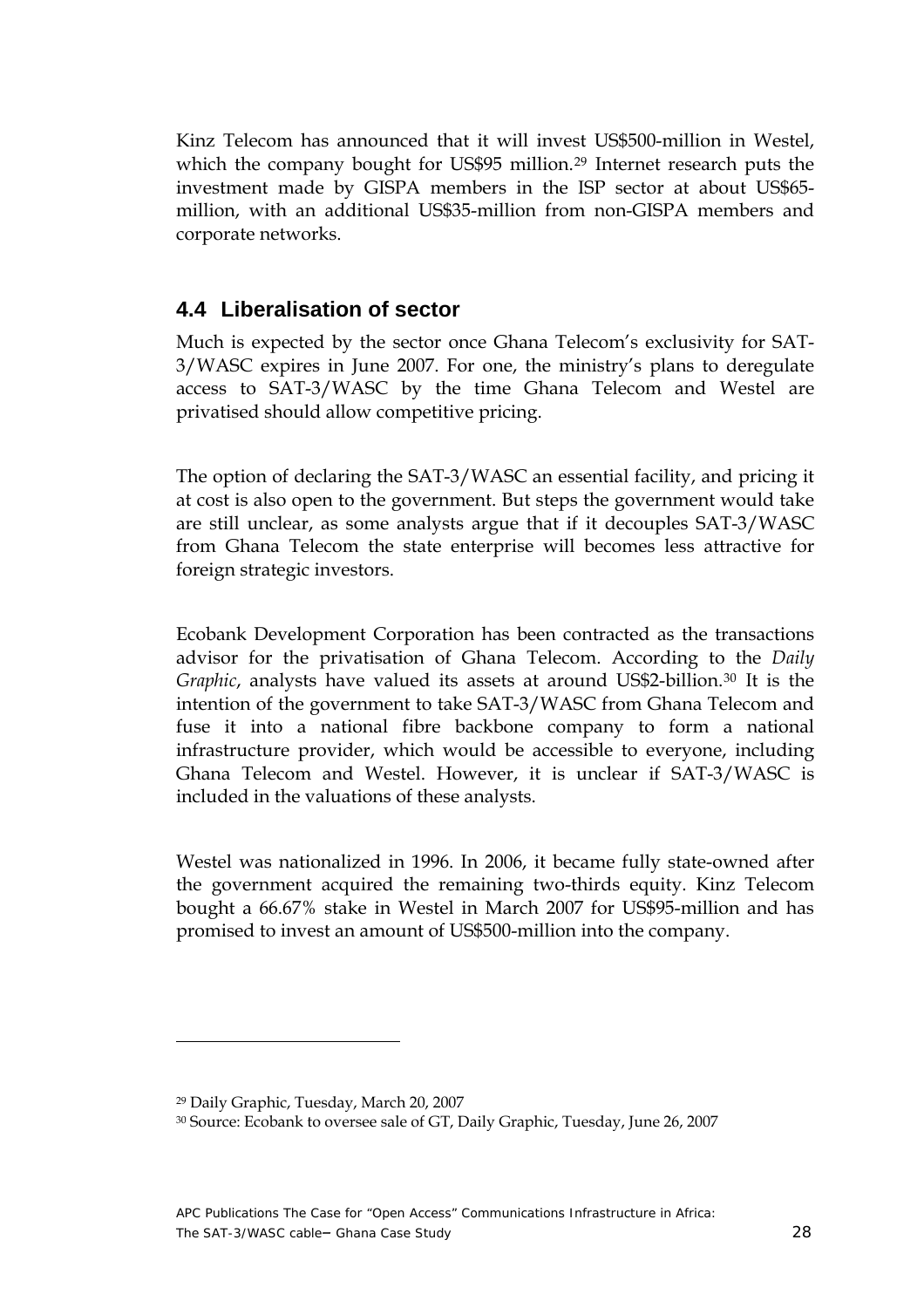<span id="page-29-0"></span>Though Ghana Telecom is the monopoly gatekeeper of SAT-3/WASC, it did not hold back efforts by GISPA to negotiate for a reduction in price. Though the critical point for GISPA was the retail market operation of Ghana Telecom's Broadband4U, in some markets like South Africa, Telkom would still not reduce the wholesale cost of SAT-3/WASC in the way that the Ghanaian incumbent did. Perhaps the government's quest to make bandwidth affordable was one of the primary considerations, in addition to GISPA members' agitation that Ghana Telecom was undercutting them in the retail market.

#### **4.5 Human resource capacity**

52.31% of the population, over 15 years in age, can read and write in English. This translates to over 11-million people across the country. In Accra metropolis, the corresponding figure is about 860,000. The number of graduates in a year in Ghana is approximately 29,000 students passing out from public universities and polytechnics.

The educational system in the country is made up of 12-years of pre-tertiary education. Computer education in schools is low. The senior secondary school curriculum does not include any specific subjects on computers. In most cases computers in schools are used as aids to teach other subjects. While some of the skills needed in the work environment are acquired by graduates, many graduates do not leave the education system with basic computer literacy.

The low penetration of personal computers of about 0.52 per 100<sup>[31](#page-29-1)</sup> compounds the problem. Corrective steps are being implemented both in the pre-schooling and tertiary levels by introducing market-led curricula. Some private training institutions also offer training in various applications.

The Ghana Telecom Training College – now the Ghana Telecom University College – has been the main training institution in telecommunications in Ghana. The university offers diploma, certificate and degree courses in telecom engineering, information technology, information systems and BPO, amongst others. A course on how to manage the SAT-3/WASC resource is

<span id="page-29-1"></span><sup>31</sup> Source: International Telecommunications Union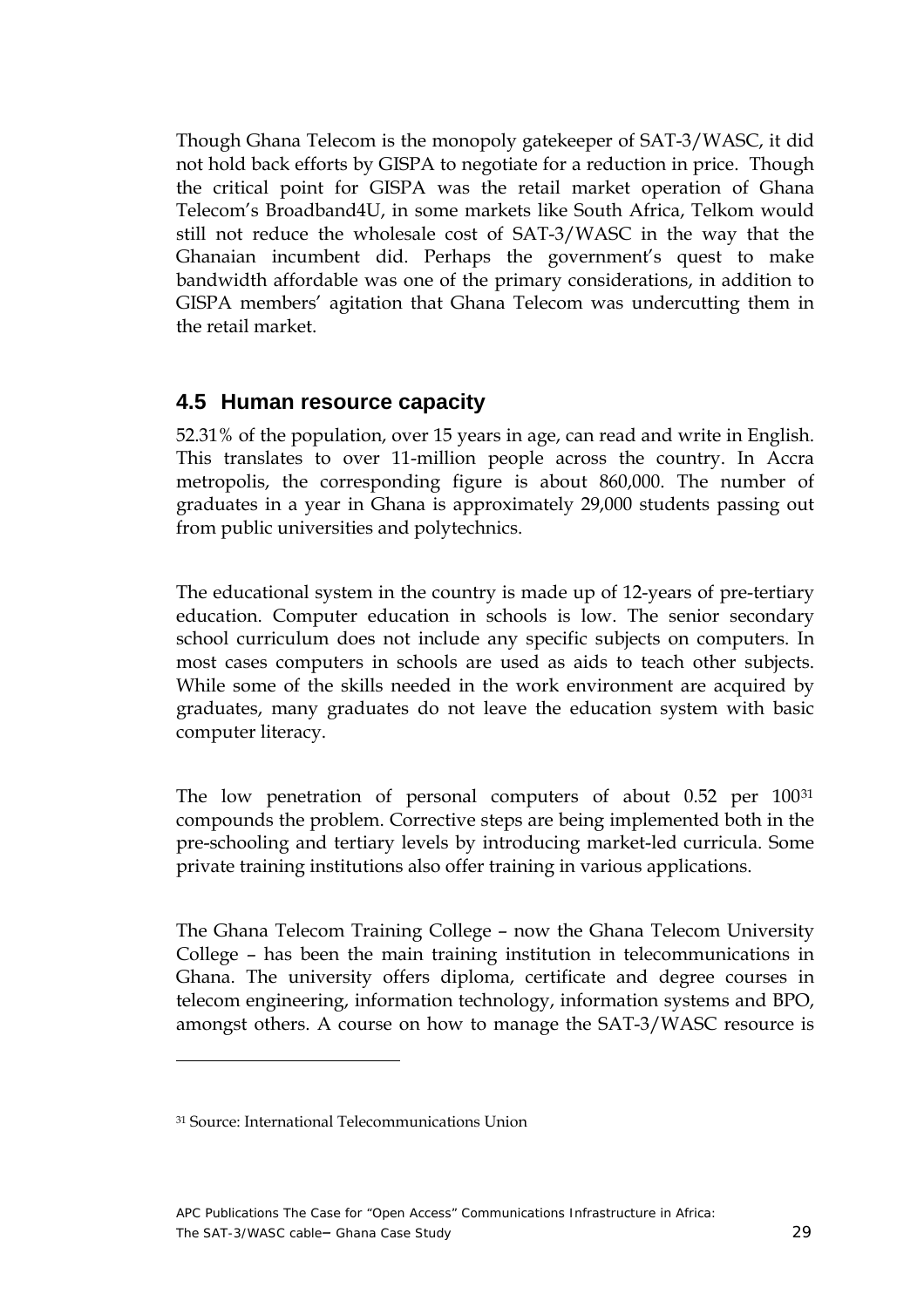also included. A former trainee at the school<sup>[32](#page-30-0)</sup> felt that this course was productive and that, technically, the staff at Ghana Telecom are very competent.

<span id="page-30-0"></span><sup>32</sup> Interview with Adzimah Franklin, Ghana Telecom University College Laboratory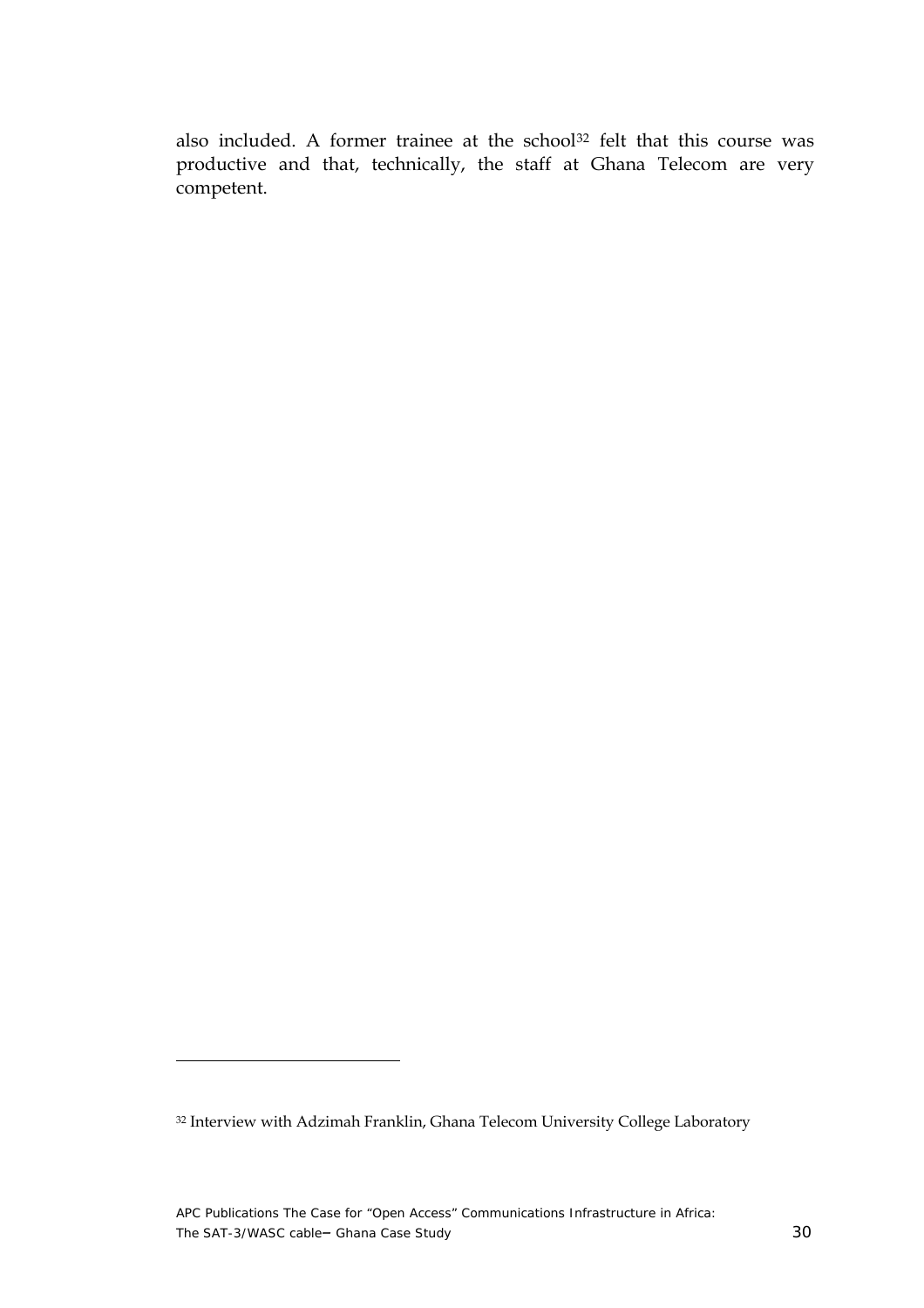### <span id="page-31-0"></span>**5 National backhaul infrastructure**

The nation's backhaul infrastructure is mostly owned by state corporations and is concentrated in the south of Ghana – especially Accra, Cape Coast, Takoradi and Kumasi. These are four of the most populous areas in the country. Most of this infrastructure has been built by Ghana Telecom. VRA owns an intercity fibre which covers predominantly the southern half of Ghana. Voltacom - the subsidiary of VRA - operates the fibre.<sup>[33](#page-31-1)</sup> The cable stretches from Accra, Kumasi, and Nkawkaw to Winneba, the Cape Coast and Obuasi, and covers about 15 major cities and towns in the southern part of Ghana.

The following diagram shows the existing Ghana Telecom and VRA fibre networks.



**Figure 2: Ghana Telecom and VRA fibre networks** 

<span id="page-31-1"></span><sup>33</sup> The Voltacom fibre uses SDH at 150Mb/s.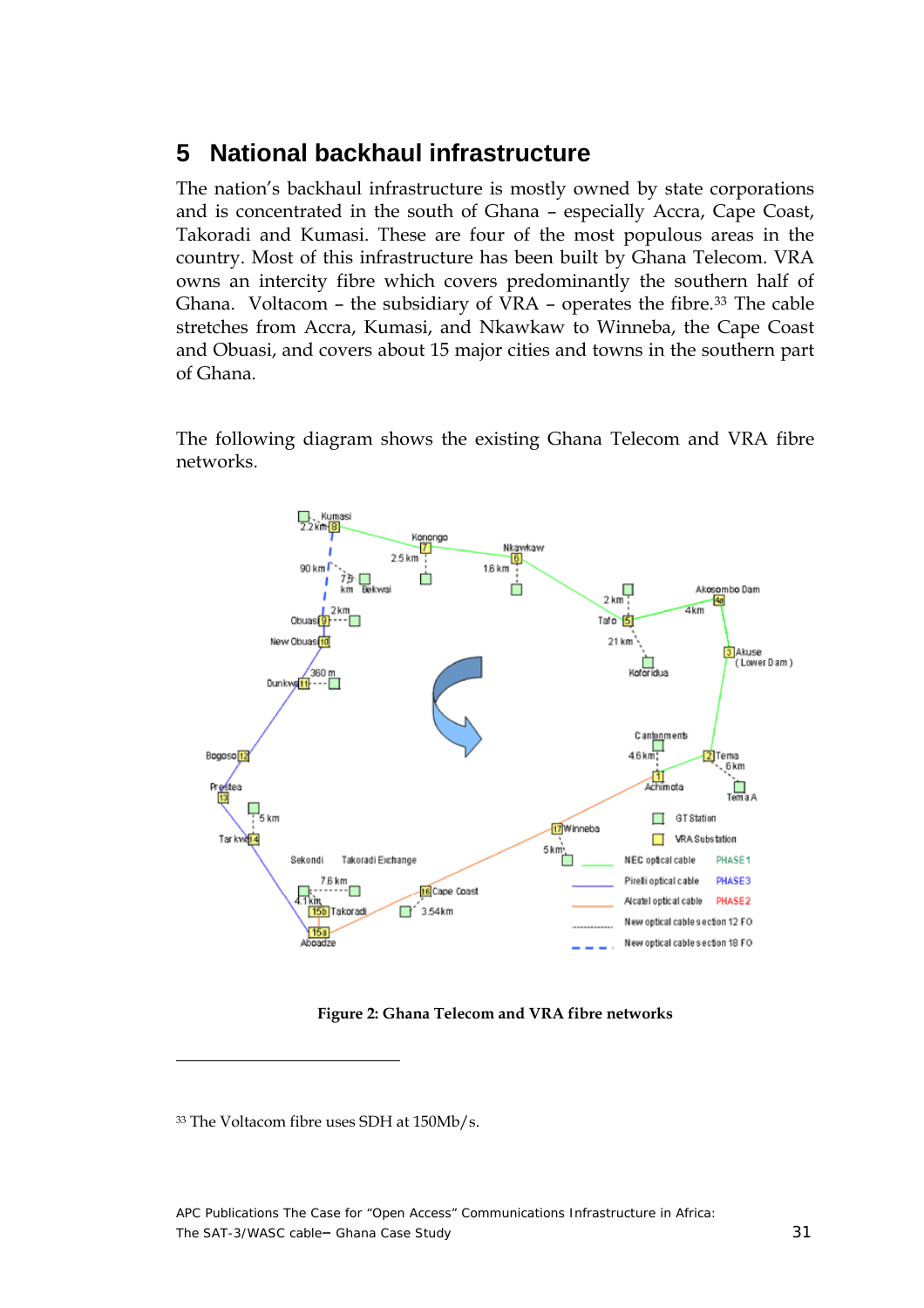<span id="page-32-0"></span>The Voltacom fibre optic will also be linked further up north and then connected to the SAT-3/WASC network in Accra. As mentioned, a national backbone infrastructure company, which will be a separate entity from Ghana Telecom and VRA, will also be formed to manage the cable. The government has already passed legislation that allows it to separate Voltacom from VRA, and in June 2006 signed a US\$100-million loan contract with the Chinese government to complete the cable. The network will be run by a private enterprise on behalf of the Ghanaian government, which wants it to be considered an essential national utility, similar to roads, water and electricity. This is in line with the open access model adopted by some governments around the world. Once complete the cable is also expected to help connect neighboring countries like Togo, Burkina Faso and Mali to the SAT-3/WASC cable.

The following map shows the current and future structure of the Voltacom fibre. The green legend in the map depicts the current infrastructure in place, and the red legend depicts the future infrastructure.



**Figure 3: Map of the VRA OPGW** 

Ghana Telecom's network backbone is based on the Asynchronous Transfer Mode (ATM) transport technology, which is fast and reliable. It uses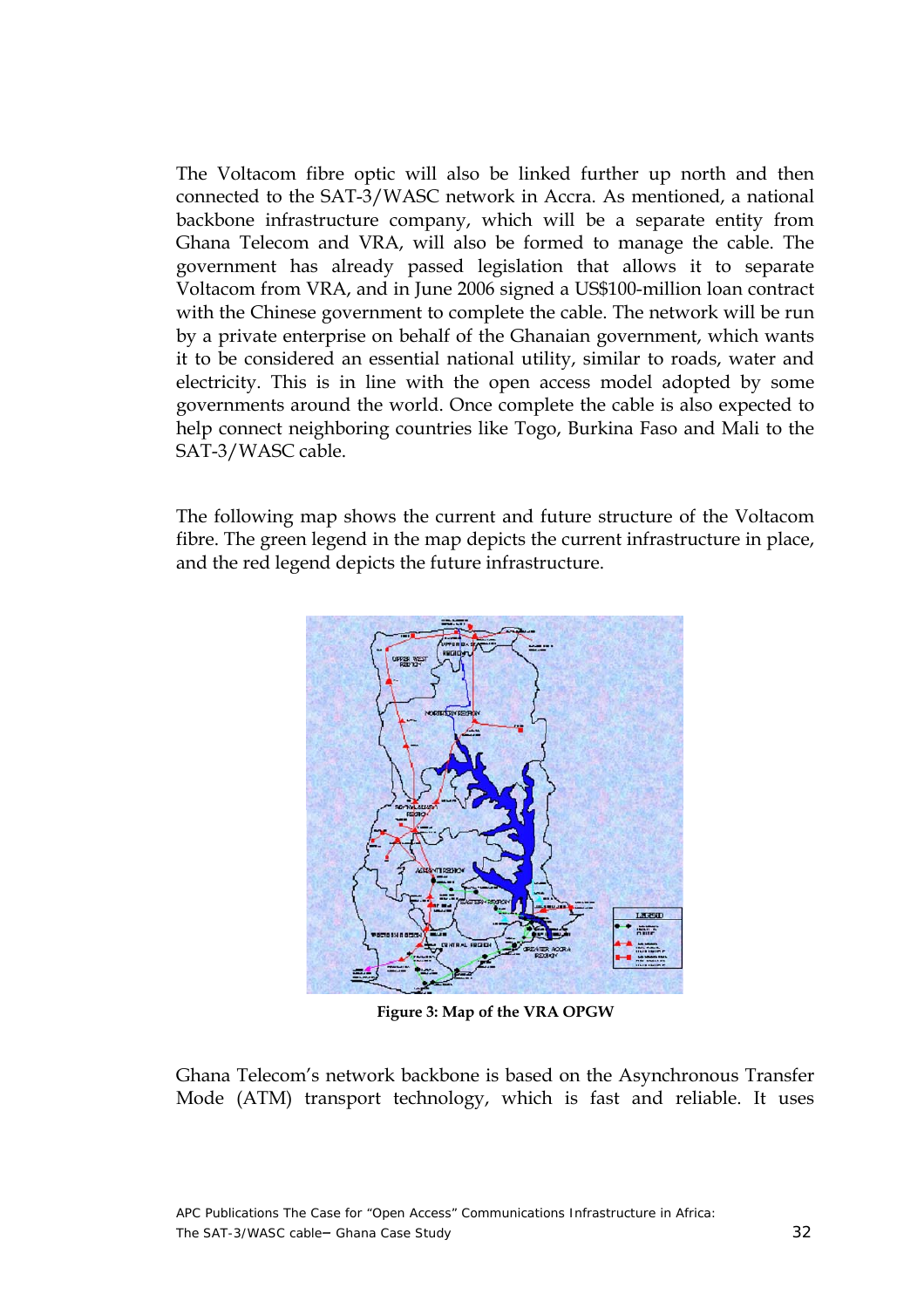microwaves extensively in its networks,<sup>[34](#page-33-0)</sup> which are accessed through copper cables, HDSL, wireless CDMA and FCT.

The SAT-3/WASC landing station is located in Accra. Ghana Telecom already had an intercity fibre in place in the Accra metropolis, built to connect the SAT-3/WASC landing station to its exchange in Cantonment and Accra-North. It also has a memorandum of understanding with VRA to use the Voltacom fibre. With these in place, it made it possible to leverage the potential of the SAT-3/WASC cable.

Other private and public companies have built their own networks for their operations. For example, Ghana Commercial Bank is the most networked bank in Ghana with branches in every district in the country.

The NCA has granted licenses to many ISPs to operate their own international satellite gateways. As a result, ISPs currently operate using Ghana Telecom's SAT-3/WASC fibre or satellite connectivity. For terrestrial connectivity they typically use leased lines from Ghana Telecom, wireless technologies such as Kasapa CDMA technology, copper cables and licencefree frequency spectrums. A few ISPs use a combination of SAT-3/WASC fibre and satellite connectivity.

The ISPs build their own networks within Ghana by providing access to other regional capitals using a combination of VSAT, microwave and fibre optic connections for their backbone connectivity. Although the fibre optic ring that links the regional capitals in the southern part of Ghana was intended to help manage the electrical grid, the plan was also to use it as a high-speed data backbone for the country. Only a few ISPs, like ThirdRail (now DiscoveryTel) and InternetGhana, use Voltacom's backbone capacity.

Research has revealed that the dial-up services offered by some of the ISPs via the old copper cables of Ghana Telecom gave subscribers major

<span id="page-33-0"></span><sup>&</sup>lt;sup>34</sup> Ghana Telecom also has an extensive network of telecommunication infrastructure up to Tamale in the northern region of the country through its SDH microwave setup.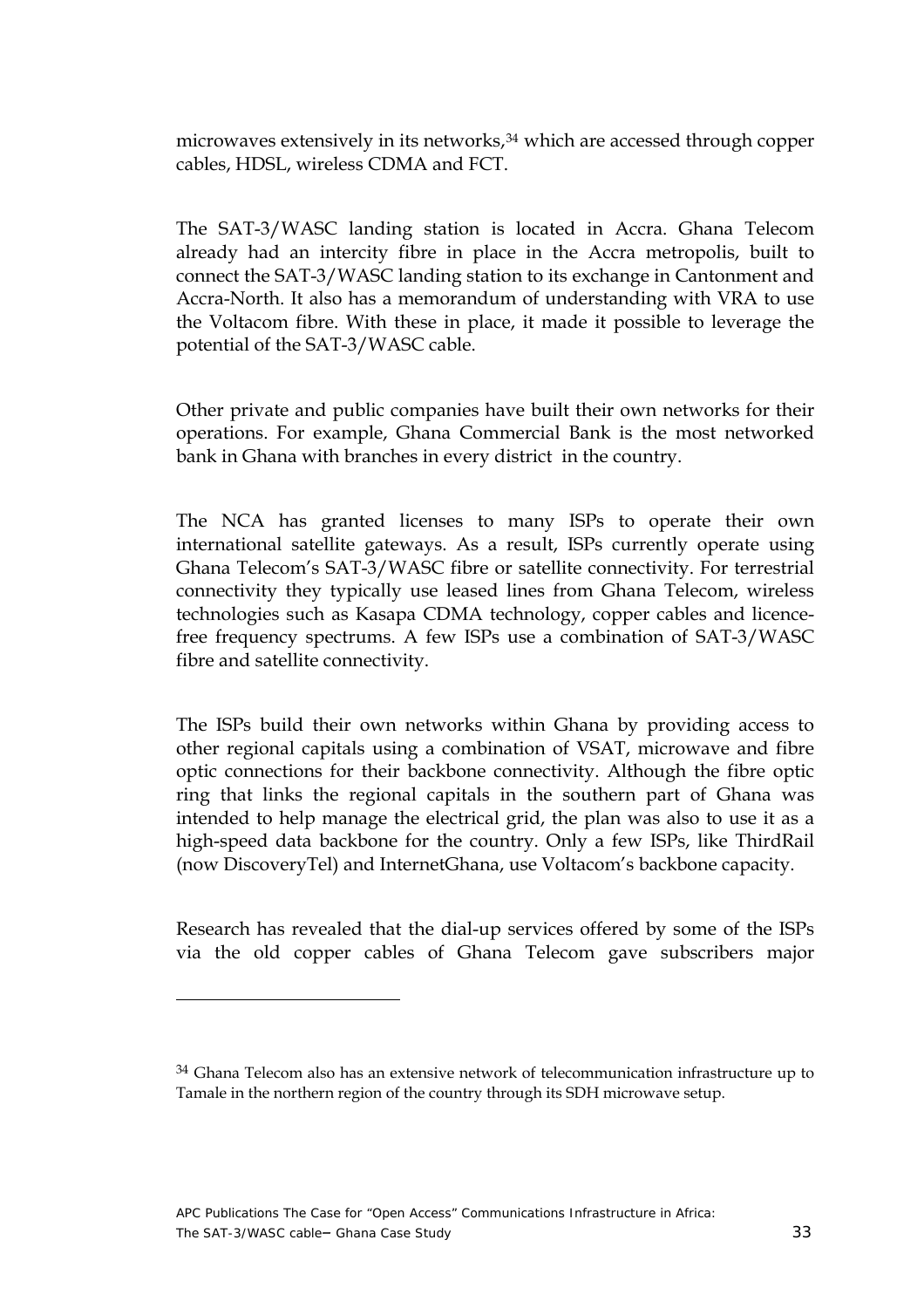<span id="page-34-0"></span>problems.[35](#page-34-1) About a third to a half of all calls do not complete because of network congestion and poor maintenance. The poor state of the telecoms infrastructure and the drop in international call rates has encouraged a rapid growth in grey market Internet telephony. Ghana Telecom has estimated that this is costing the company approximately US\$15-20-million a year in revenue. The ISPs have not totally moved away from using the copper cables, but try to find solutions to these problems.

Mobile operators Areeba, tiGO and Kasapa have built their own networks on which they deploy Global System for Mobile communication (GSM), (Enhanced Data Rates for GSM Evolution) EDGE, (General Packet Radio Service) GPRS and CDMA. These networks cover a greater geographic area of the country than Ghana Telecom and Voltacom's networks. All of these companies have interconnection agreements with Ghana Telecom, which allow them to use the incumbent's network.

#### **5.1 Geographic coverage**

Because Ghana Telecom's infrastructure does not cover most parts of Ghana – especially the rural areas – the company introduced FCT. FCT emulates the services provided by fixed-line telephone using GSM networks. It is a solution for providing access to fixed services where there is no traditional fixed-network infrastructure or additional fixed phone lines are needed. FCTs are installed in areas where Ghana Telecom has GSM coverage and operates on the GSM triple band (GSM900MHz/GSM1800MHz/GSM1900 MHz). FCTs have all the features that the Onetouch GSM (Ghana Telecoms's mobile business) network has, including Internet access via the GPRS technology that was launched on the Onetouch network in November 2006.

In Ghana, as in many other African countries, the distribution of telephones is highly skewed towards the urban areas. About 55% of all fixed telephone lines are found in the Accra region, although only 25% of Ghanaians live in this region. This is, however, an improvement on telephone distribution in the early 1990s. For example, in 1993, 80% of all telephone lines were in Accra and there were no pay phones outside the capital. The northern part of the country with 40% of the population had only 1% of the total telephone

<span id="page-34-1"></span><sup>35</sup> Source: www.voa.com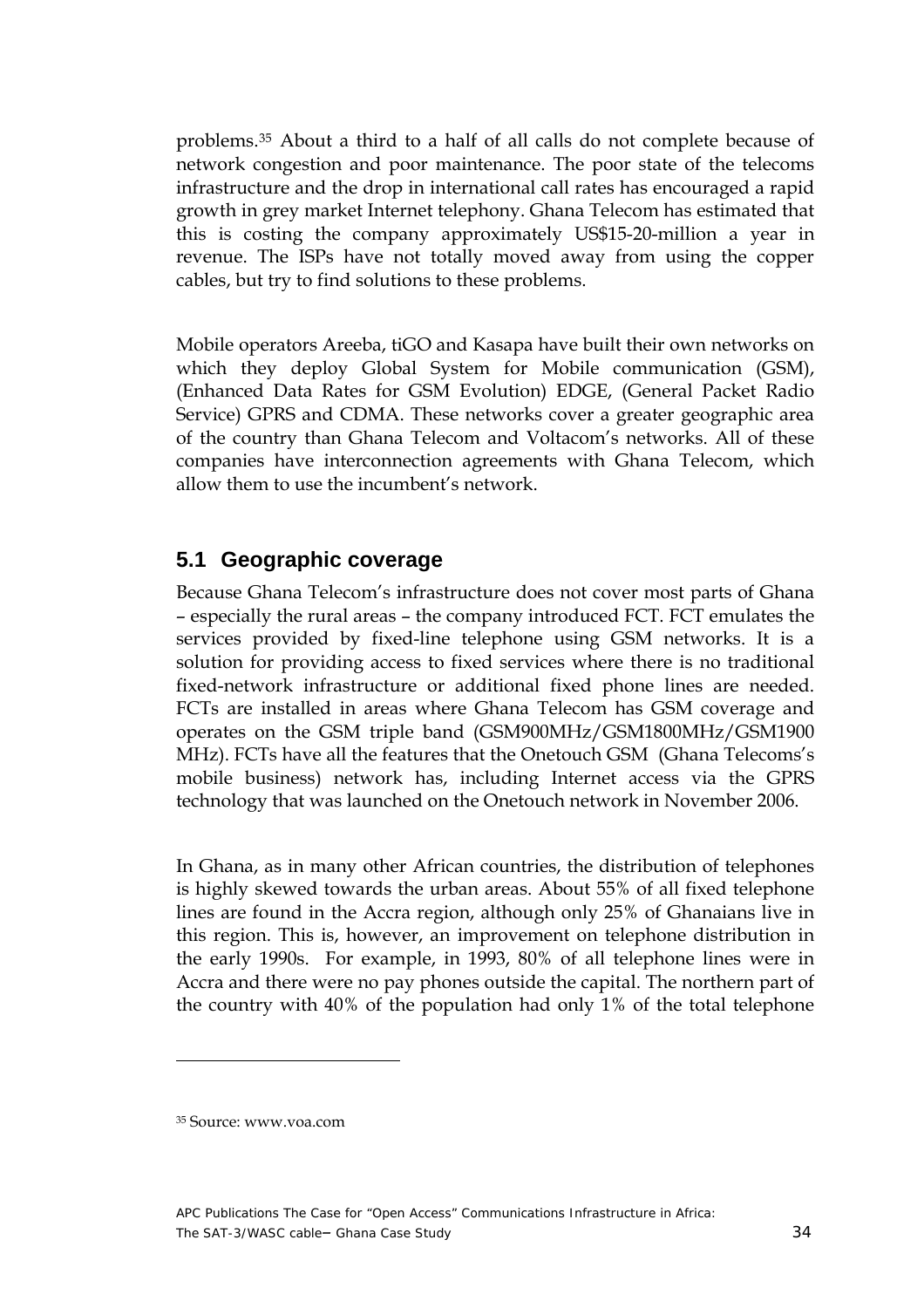<span id="page-35-0"></span>lines. Despite the government's effort to improve access in rural areas, the operators' share of traffic from these areas has not expanded appreciably. The government charges all operators 1% of revenues for a rural telecommunications fund called Ghana Investment Fund for Telecommunication (GIFTEL). It has being in operation since 2005.

|               | <b>Subscribers</b> |                                |                    | % of                    |
|---------------|--------------------|--------------------------------|--------------------|-------------------------|
|               |                    | Number <sup>9</sup> % of total | <b>Teledensity</b> | country's<br>population |
| Greater Accra | 184,526            | 67.7                           | 6.0                | 15.4                    |
| Ashanti       | 27,947             | 10.3                           | 0.7                | 19.1                    |
| Western       | 17,009             | 6.2                            | 0.8                | 10.2                    |
| Eastern       | 10,057             | 3.7                            | 0.5                | 11.1                    |
| Central       | 8,621              | 3.2                            | 0.5                | 8.4                     |
| Northern      | 5,438              | 2.0                            | 0.3                | 9.6                     |
| Brong Ahafo   | 6,808              | 2.5                            | 0.4                | 9.6                     |
| Volta         | 6,311              | 2.3                            | 0.4                | 8.6                     |
| Upper West    | 1,728              | 0.6                            | 0.3                | 3.0                     |
| Upper East    | 4,084              | 1.5                            | 0.4                | 4.0                     |

**Table 10: Regional distribution of Ghana Telecom subscribers (Dec 2002)**  Source: **Fostering and facilitating Access on SAT-3/WASC/SAFE by Spintrac[khttp://www.nca.org.gh](http://www.nca.org.gh)**

The Ashanti account for about 19% of Ghana's population, but made up only about 10.3% of fixed-line subscribers in 2002. Despite the numbers, Accra still accounted for about 67.7% of Ghana Telecom's fixed-line subscribers. It had a population of approximately 2.2-million in 2007 and accounts for about 25% of the urban population in Ghana. Accra and Kumasi, Ghana's two largest urban centres, together make up over 40% of the total urban population. Regionally, about 60% of the urban population is concentrated in Greater Accra and the Ashanti and Eastern Regions, all three of which are located in southern Ghana – the reason it has the most coverage in terms of fixed lines. Despite the change in population statistics between the two largest urban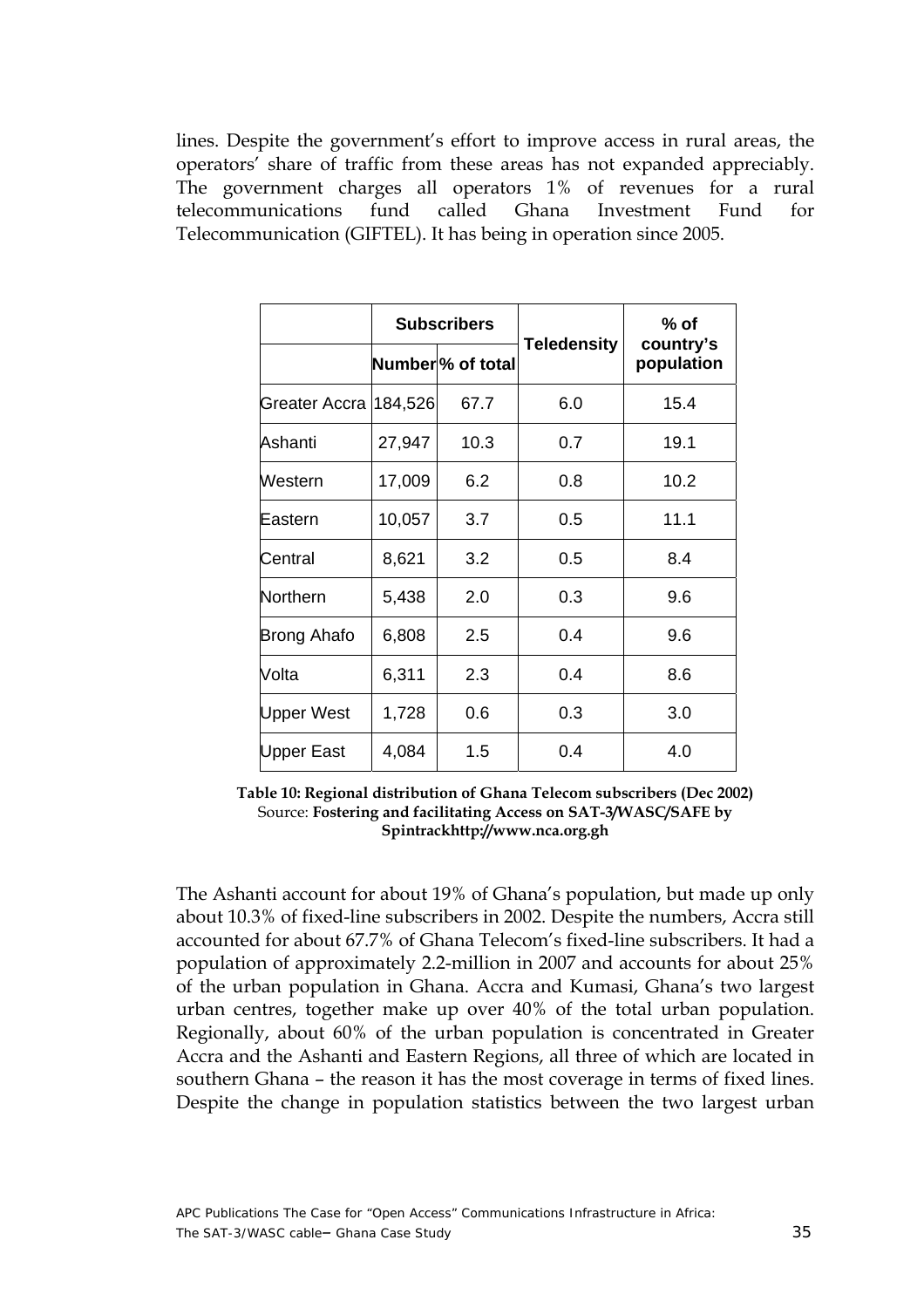cities since 2003, over 50% of all fixed-line subscribers are still located in Accra.

The mobile networks have covered a lot of geographical area. It is now possible for people living in a village to own mobile phones, making mobiles a key contributor to bridging the urban-rural digital divide in Ghana. Kasapa deploys mobile services using the CDMA2000 1x technology. Areeba, which commands about half the mobile subscriber base, uses a combination of the GSM900, GPRS, and EDGE technologies. TiGO and Ghana Telecom Onetouch also deploy these same technologies; however, Areeba's network has a much wider geographic coverage. We do not have any coverage map for Kasapa, but this network covers about seven regions in Ghana, with a presence in most cities and towns. Together, these mobile networks cover between 80-85% of the population.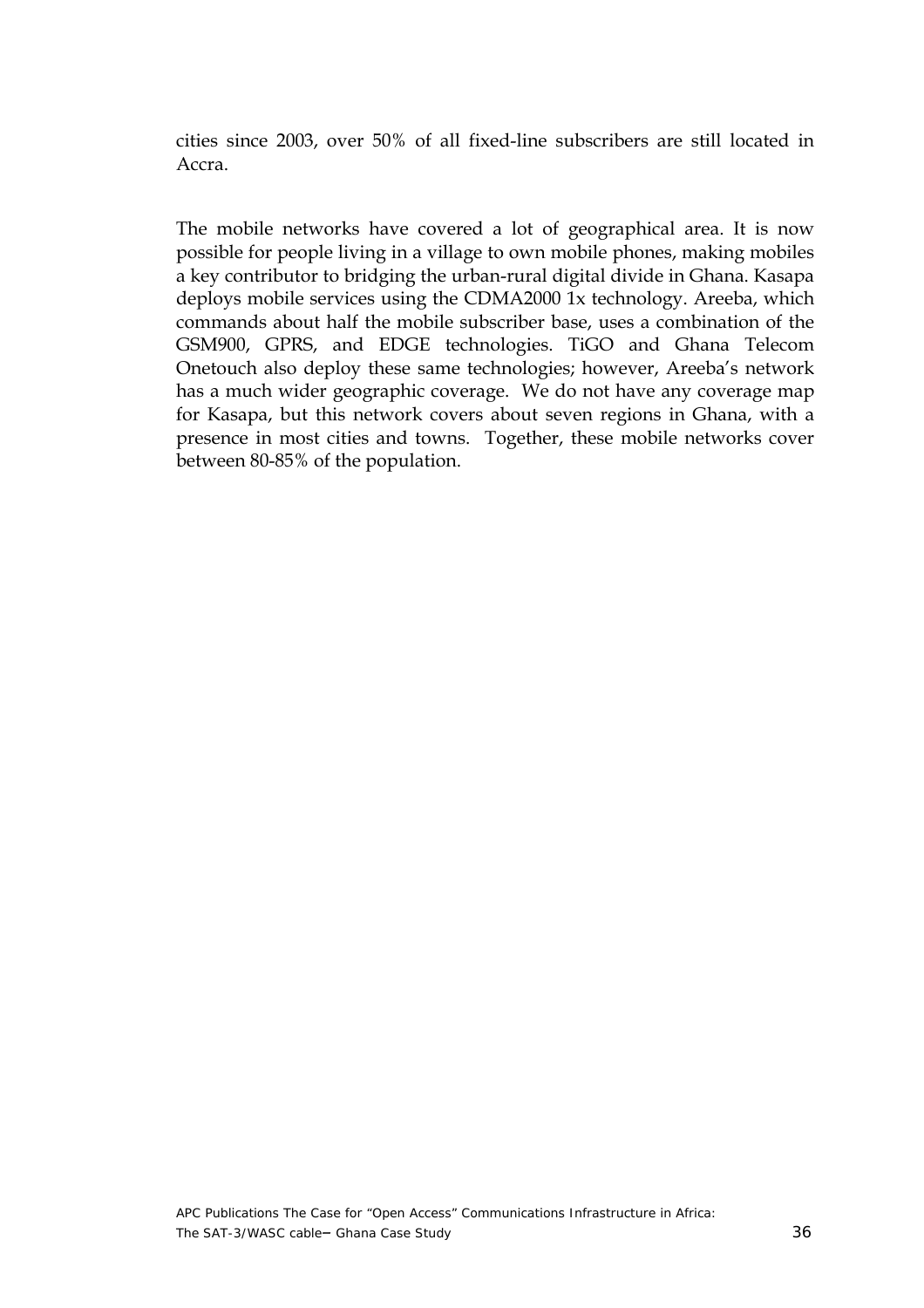## <span id="page-37-0"></span>**6 Conclusion**

Ghana is considered an economic gateway to West Africa. It has the potential to compete in the global ICT marketplace if it can overcome its many obstacles, ranging from high levels of illiteracy to low infrastructure levels like electricity problems, lack of quality access roads to rural areas and a lack of adequate telecommunications infrastructure.

Reform in the telecommunications sector in the late 1990s has improved the performance of the sector significantly, even though the fixed-line sub-sector did not do well. However, further reforms are necessary. We recommend that the NCA's mandate is expanded and strengthened to enable it to perform its duties, such as establish an interconnection regime between Ghana Telecom and ISPs. The NCA must develop far-sighted regulations which allow technology to evolve.

The ability of GISPA to negotiate a price reduction in accessing SAT-3/WASC shows how significant trade associations are to the telecoms sector. ISPs, however, complain that Ghana Telecom is undercutting them in the retail market, making it difficult for them to compete. The NCA should enforce a level playing field in the retail market for Internet provision.

The country has the potential to be a destination for ITES-BPO. To fulfil this potential the government must first complete its planned nation-wide terrestrial fibre backbone network and connect it to the SAT-3/WASC cable. Ghana would also be required to purchase additional capacity on SAT-3/WASC to cope with the increased demand from the ITES-BPO sector.

We think that Ghana Telecom is a very viable company and can be sold independently of the cable. It has a mobile licence and competes favourably in the market with lots of very innovative products and services. However, we acknowledge that this is unlikely to happen.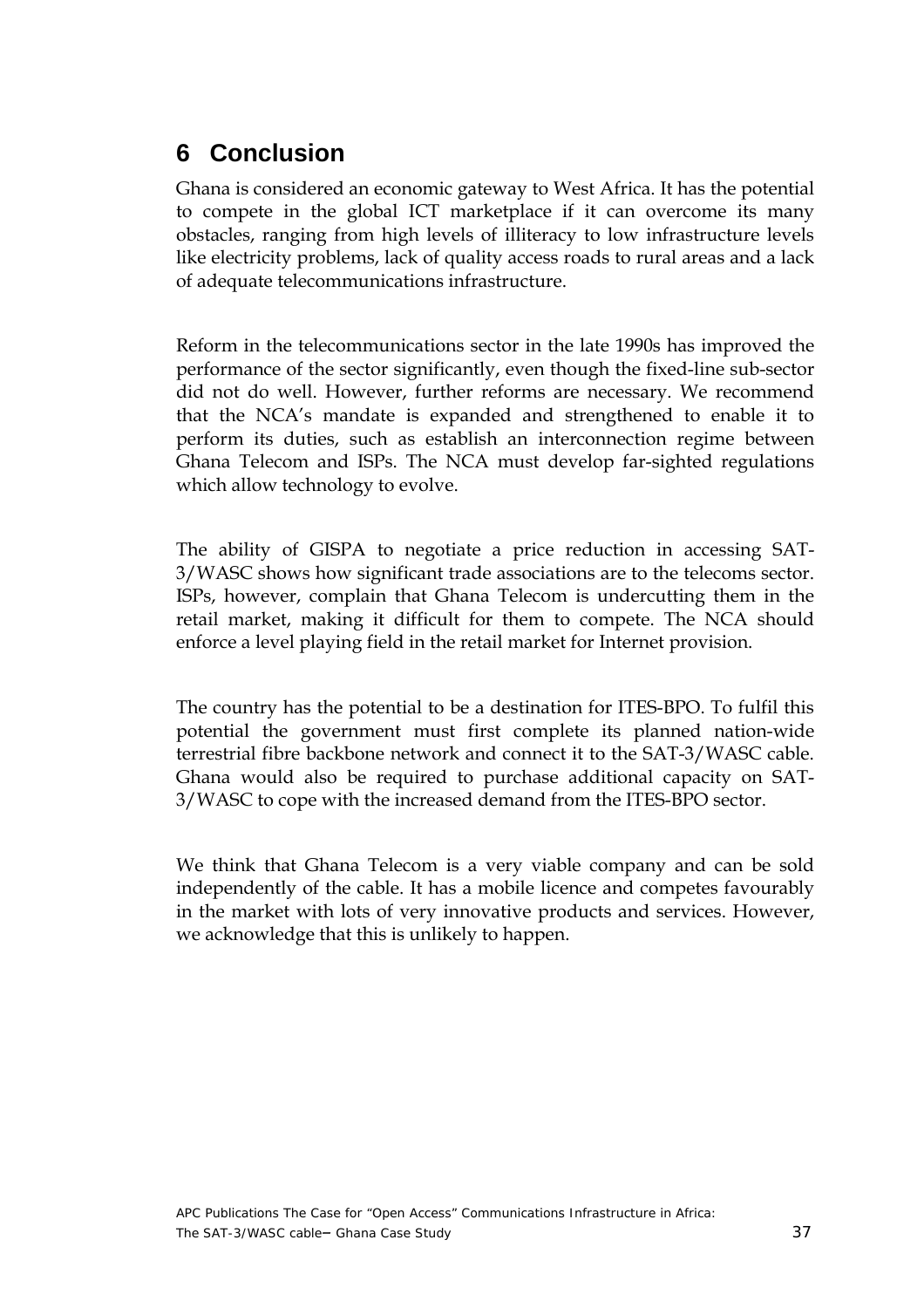# <span id="page-38-0"></span>**7 Glossary**

| <b>ADSL</b>     | Asymmetric Digital Subscriber Line               |
|-----------------|--------------------------------------------------|
| <b>CDMA</b>     | <b>Code Division Multiple Access</b>             |
| <b>DSL</b>      | Digital Subscriber Line                          |
| E1              | A bi-directional (full duplex) 2Mb/s link        |
| <b>EDGE</b>     | <b>Enhanced Data Rates for GSM Evolution</b>     |
| <b>GDP</b>      | <b>Gross Domestic Product</b>                    |
| <b>GPRS</b>     | General Packet Radio Service                     |
| <b>GSM</b>      | Global System for Mobile communication           |
| GT              | Ghana Telecom                                    |
| <b>HDSL</b>     | High bit-rate Digital Subscriber Lines           |
| <b>HSDPA</b>    | High Speed Download Packet Access                |
| <b>IDN</b>      | <b>Intercom Digital Network</b>                  |
| <b>IDSL</b>     | <b>IDSN Digital Subscriber Lines</b>             |
| <b>ISDN</b>     | <b>Integrated Services Digital Network</b>       |
| <b>ISP</b>      | <b>Internet Service Provider</b>                 |
| <b>ITES-BPO</b> | IT Enabled Services-Business Process Outsourcing |
| <b>ITU</b>      | <b>International Telecommunication Union</b>     |
| Kb/s            | Kilobits per second                              |
| LAN             | Local Area Network                               |
| Mb/s            | Megabits per second                              |
| MoU             | Memorandum of Understanding                      |
| MIU km          | Minimum Investment Unit kilometers               |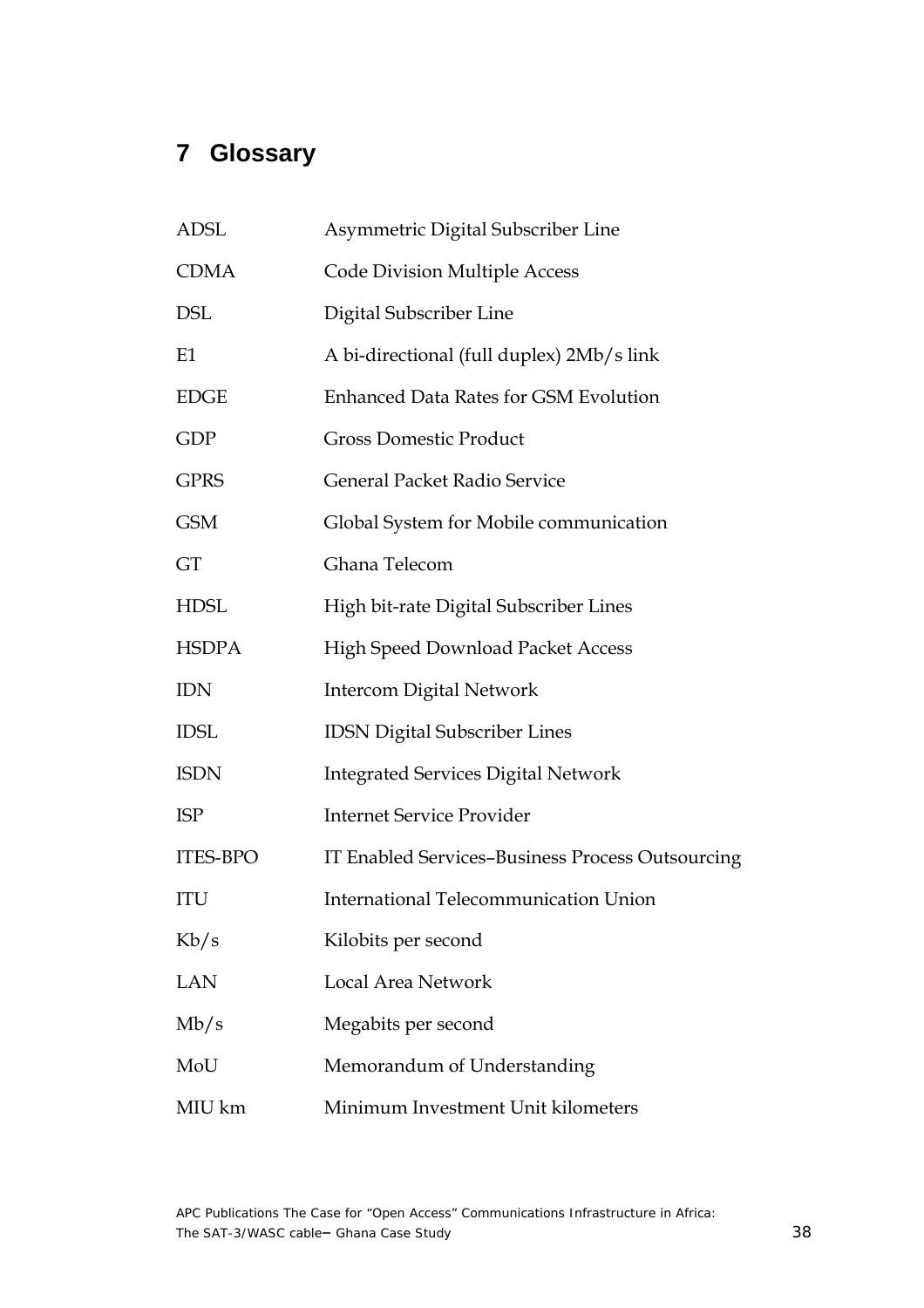| <b>NCS</b>       | <b>Network Computer Systems</b>                 |
|------------------|-------------------------------------------------|
| N <sub>o</sub> C | <b>Network Operation Center</b>                 |
| SAT-3/WASC       | South Atlantic 3/West Africa Submarine Cable    |
| <b>SDH</b>       | Synchronous Digital Hierarchy                   |
| <b>SLA</b>       | Service Level Agreement                         |
| <b>SNO</b>       | <b>Second National Operator</b>                 |
| VoIP             | Voice over Internet Protocol                    |
| <b>VPN</b>       | Virtual Private Network                         |
| <b>VSAT</b>      | Very Small Aperture Terminal                    |
| Wi-Fi            | <b>Wireless Fidelity</b>                        |
| WiMax            | Worldwide Interoperability for Microwave Access |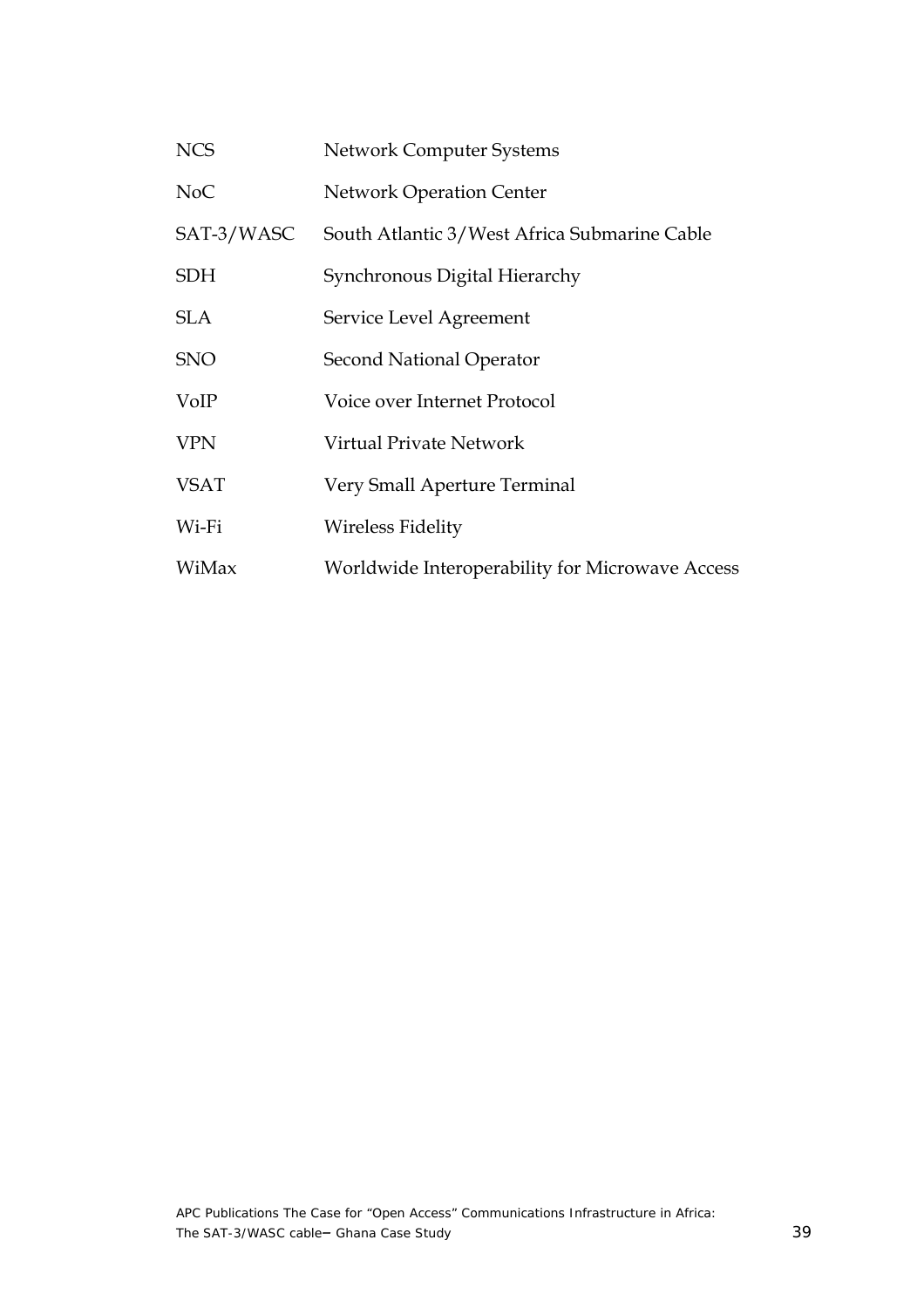### <span id="page-40-0"></span>**8 Bibliography**

- 1. Adzimah, Franklin, Ghana Telecom University College (20th April, 2007), Phone Interview.
- 2. Asafo-Adjei, Abena National Communications Authority (5th July, 2007), Personal Interview
- 3. Africa Economic Outlook 2005/2006 Country Studies: Ghana: [online]
- 4. <http://www.oecd.org/dev/publications/africanoutlook.> [March 2007]
- 5. Balancing Acts, DFID: African ICT Infrastructure Investment Options
- 6. CIA World Fact Book, 'Ghana' [online] <http://www.cia.gov/publications/factbook/geos/gh.html> [23rd January, 2007]
- 7. InfoDev, Improving Business Competitiveness and Increasing Economic Growth in Ghana: The Role of ICT-ITES [online] <http://www.infodev.org/en/Document.170.aspx> [2006]
- 8. Jensen, M. (October, 2006), APC Issue Papers. Open Access Lowering Cost of International Bandwidth in Africa.
- 9. Lundkvist, Jensen, Soderberg (January 2004). Fostering and Facilitating Access on the SAT-3/WASC/SAFE Fibre-Optic Cable in West Africa. Diagnostic Study: Ghana.
- 10. Ministry of Communications [online] <http://www.moc.gov.gh> (February, 2007)
- 11. National Communications Authority [online] <http://www.nca.gov.gh> (February, 2007)
- 12. Southwood, Russell (March 2005), The Sat3 Fibre a Monopoly That Stands in the Way of Cheaper International Bandwidth, Balancing Act Africa [online], <www.balancingact-africa.com> [20th February, 2007]
- 13. WorldBank, (August, 2006), e-Ghana Project, [online] <http://web.worldbank.org/WBSITE/EXTERNAL/COUNTRIES/AFRI CAEXT/GHANAEXTN/0,,contentMDK:21012483~menuPK:50003484~pa gePK:2865066~piPK:2865079~theSitePK:351952,00.html> [April, 2007]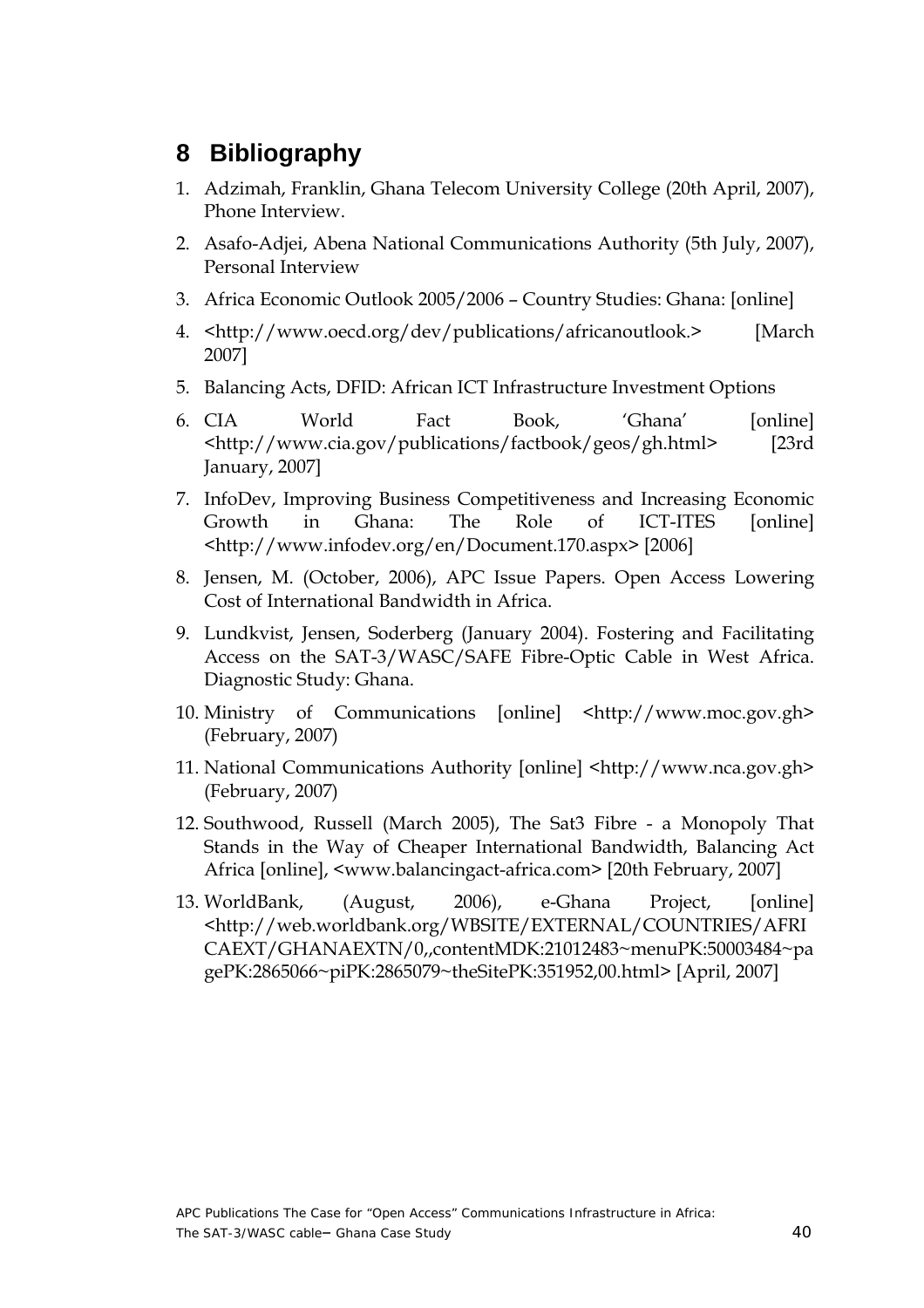# <span id="page-41-0"></span>**9 Appendix 1: Interconnection trunking diagrams**

### **9.1 Tema interconnection trunking**

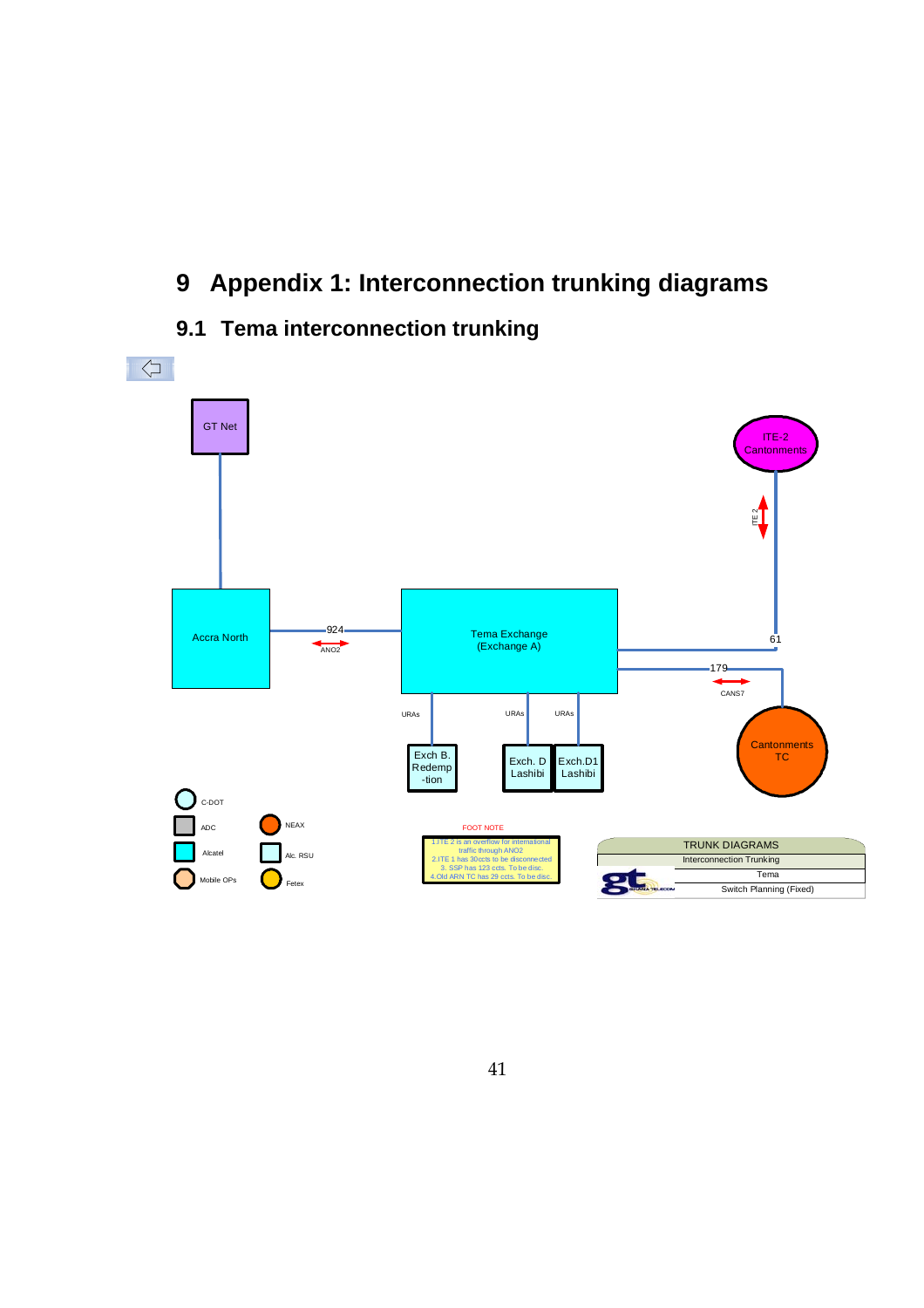<span id="page-42-0"></span>